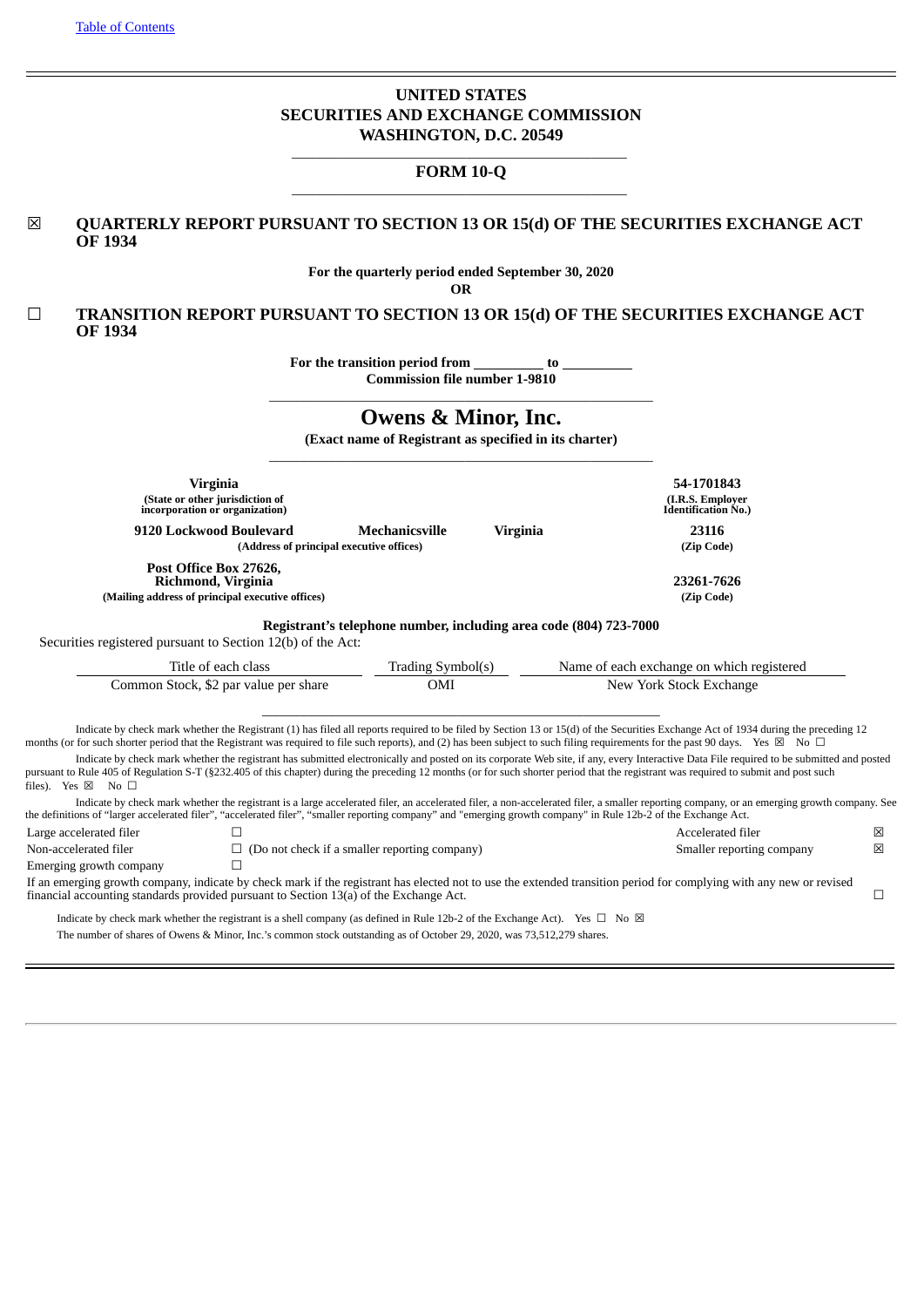# **Owens & Minor, Inc. and Subsidiaries Index**

# **Part I. Financial [Information](#page-1-0) Page**

<span id="page-1-0"></span>

| Item 1.                           | <b>Financial Statements</b>                                                                                    | <u>3</u> |
|-----------------------------------|----------------------------------------------------------------------------------------------------------------|----------|
|                                   | Consolidated Statements of Operations—Three and Nine Months Ended September 30, 2020 and 2019                  | <u>3</u> |
|                                   | Consolidated Statements of Comprehensive Income (Loss)—Three and Nine Months Ended September 30, 2020 and 2019 |          |
|                                   | Consolidated Balance Sheets-September 30, 2020 and December 31, 2019                                           | <u>כ</u> |
|                                   | Consolidated Statements of Cash Flows—Nine Months Ended September 30, 2020 and 2019                            | <u>6</u> |
|                                   | Consolidated Statements of Changes in Equity-Three and Nine Months Ended September 30, 2020 and 2019           |          |
|                                   | <b>Notes to Consolidated Financial Statements</b>                                                              | <u>8</u> |
| Item 2.                           | <b>Management's Discussion and Analysis of Financial Condition and Results of Operations</b>                   | 22       |
| Item 3.                           | <b>Quantitative and Qualitative Disclosures About Market Risk</b>                                              | 31       |
| Item 4.                           | <b>Controls and Procedures</b>                                                                                 | 32       |
| <b>Part II. Other Information</b> |                                                                                                                |          |
|                                   |                                                                                                                |          |
| Item 1.                           | <b>Legal Proceedings</b>                                                                                       | 32       |
| Item 1A.                          | <b>Risk Factors</b>                                                                                            | 32       |
| Item 2.                           | Unregistered Sales of Equity Securities, Use of Proceeds and Issuer Purchases of Equity Securities             | 32       |
| Item 6.                           | <b>Exhibits</b>                                                                                                | 32       |
|                                   |                                                                                                                |          |

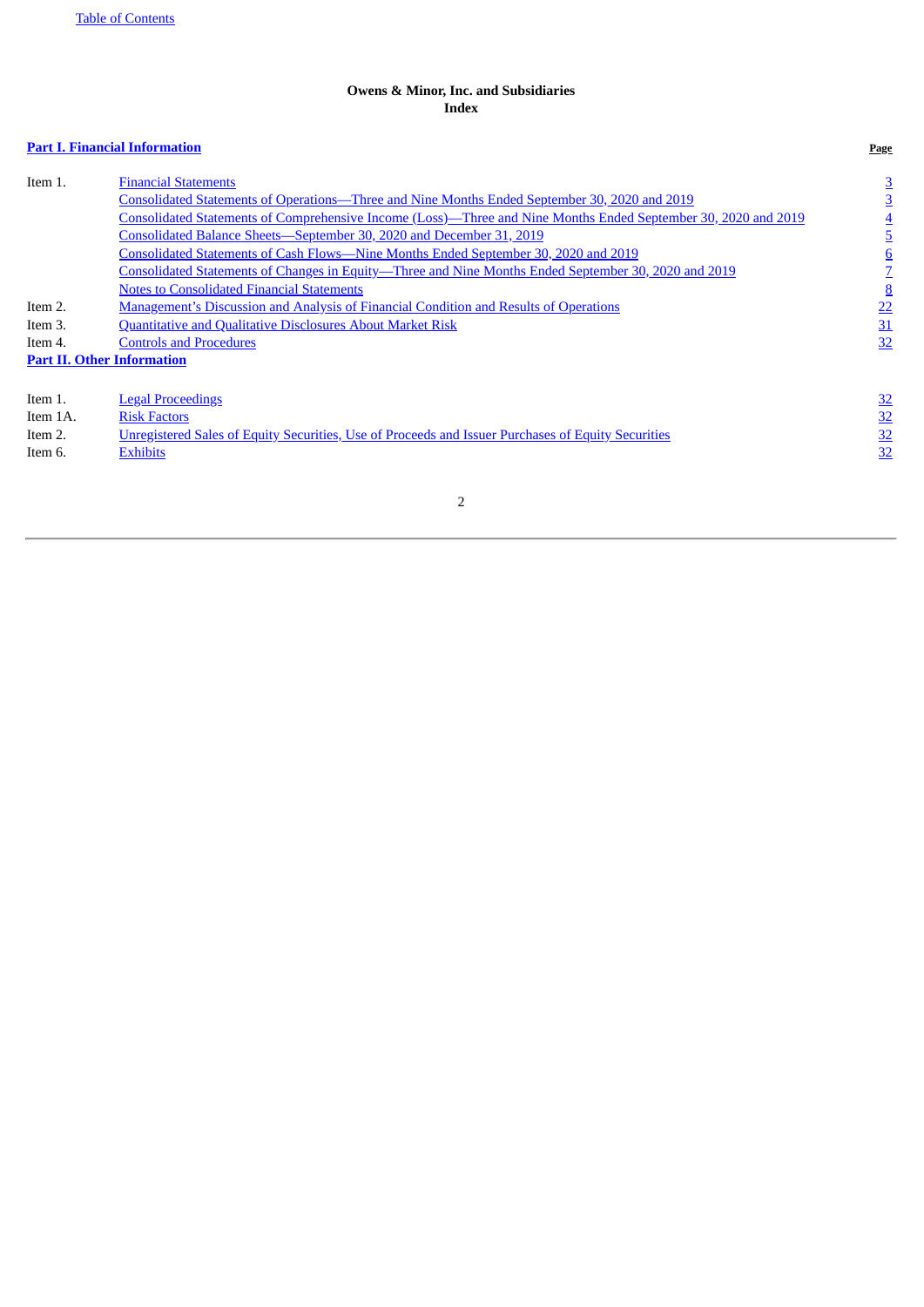# **Part I. Financial Information**

# <span id="page-2-1"></span><span id="page-2-0"></span>**Item 1. Financial Statements**

# **Owens & Minor, Inc. and Subsidiaries Consolidated Statements of Operations** *(unaudited)*

|                                                                              | <b>Three Months Ended September 30,</b> |           |     |                |      | Nine Months Ended September 30, |      |           |  |
|------------------------------------------------------------------------------|-----------------------------------------|-----------|-----|----------------|------|---------------------------------|------|-----------|--|
| (in thousands, except per share data)                                        |                                         | 2020      |     | 2019           | 2020 |                                 |      | 2019      |  |
| Net revenue                                                                  |                                         | 2,187,928 | \$  | $2,292,752$ \$ |      | $6,118,340$ \$                  |      | 7,020,296 |  |
| Cost of goods sold                                                           |                                         | 1,843,589 |     | 2,012,130      |      | 5,236,035                       |      | 6,176,537 |  |
| Gross margin                                                                 |                                         | 344,339   |     | 280,622        |      | 882,305                         |      | 843,759   |  |
| Distribution, selling and administrative expenses                            |                                         | 262,538   |     | 248,661        |      | 758,320                         |      | 767,986   |  |
| Acquisition-related and exit and realignment charges                         |                                         | 6,382     |     | 4,522          |      | 18,500                          |      | 14,776    |  |
| Other operating (income) expense, net                                        |                                         | (134)     |     | 1,329          |      | (3,020)                         |      | 2,385     |  |
| Operating income                                                             |                                         | 75,553    |     | 26,110         |      | 108,505                         |      | 58,612    |  |
| Interest expense, net                                                        |                                         | 20,975    |     | 24,050         |      | 65,923                          |      | 75,557    |  |
| Other expense, net                                                           |                                         | 1,093     |     | 550            |      | 1,387                           |      | 4,014     |  |
| Income (loss) from continuing operations before income taxes                 |                                         | 53,485    |     | 1,510          |      | 41,195                          |      | (20, 959) |  |
| Income tax provision (benefit)                                               |                                         | 7,404     |     | (1,910)        |      | 3,863                           |      | (3,726)   |  |
| Income (loss) from continuing operations, net of tax                         |                                         | 46,081    |     | 3,420          |      | 37,332                          |      | (17,233)  |  |
| Loss from discontinued operations, net of tax                                |                                         |           |     | (2, 196)       |      | (58, 203)                       |      | (6, 115)  |  |
| Net income (loss)                                                            |                                         | 46,081    |     | 1,224          |      | $(20, 871)$ \$                  |      | (23, 348) |  |
|                                                                              |                                         |           |     |                |      |                                 |      |           |  |
| Income (loss) from continuing operations per common share: basic and diluted | \$                                      | 0.76      | -\$ | 0.06           | - \$ | 0.61                            | - \$ | (0.28)    |  |
| Loss from discontinued operations per common share: basic and diluted        |                                         |           |     | (0.04)         |      | (0.95)                          |      | (0.11)    |  |
| Net income (loss) per common share: basic and diluted                        |                                         | 0.76      | S   | 0.02           |      | (0.34)                          |      | (0.39)    |  |

<span id="page-2-2"></span>See accompanying notes to consolidated financial statements.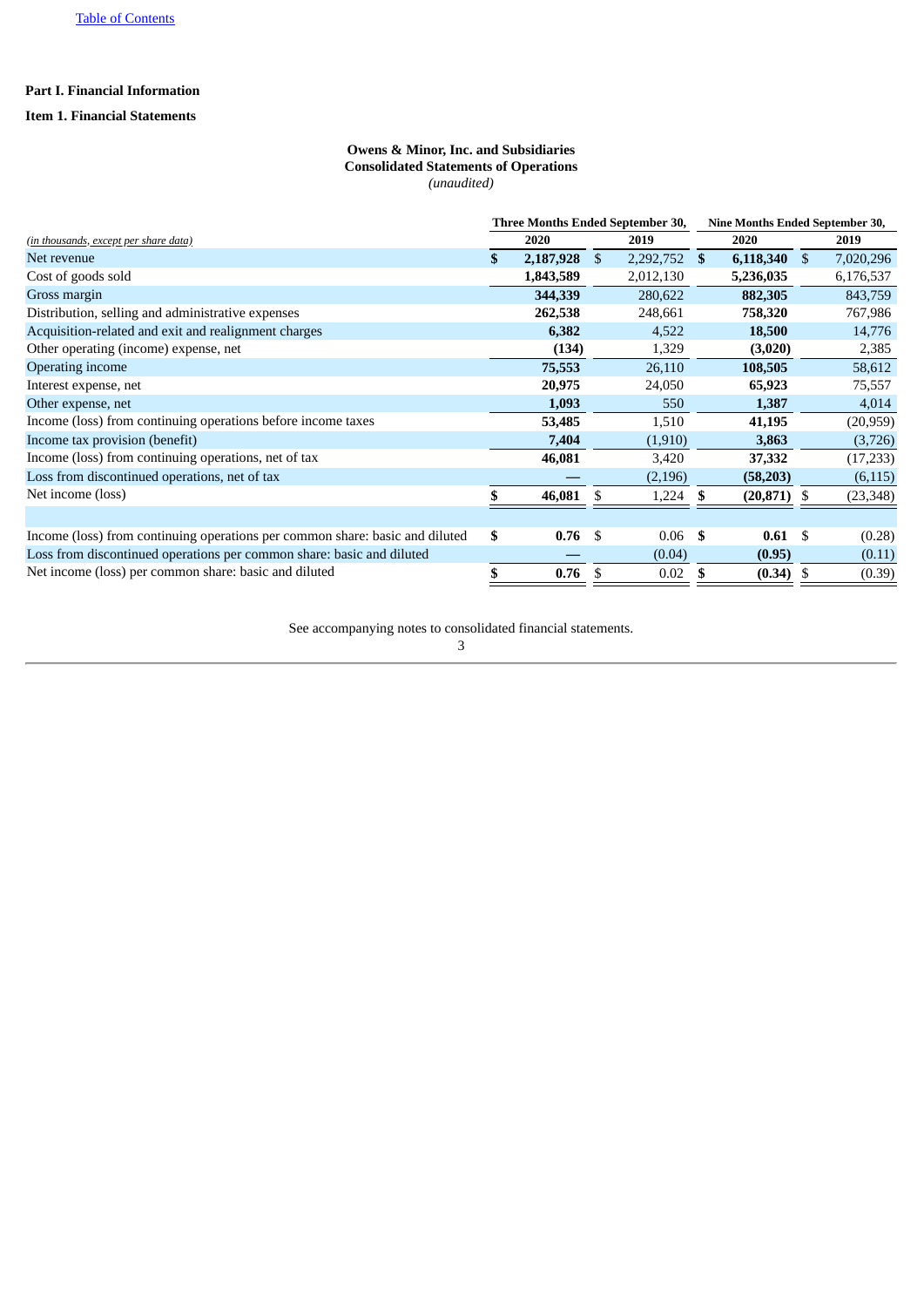# **Owens & Minor, Inc. and Subsidiaries Consolidated Statements of Comprehensive Income (Loss)** *(unaudited)*

|                                                                                                                                                                 | <b>Three Months Ended September</b><br>30, |        |  | 30,       | <b>Nine Months Ended September</b> |           |
|-----------------------------------------------------------------------------------------------------------------------------------------------------------------|--------------------------------------------|--------|--|-----------|------------------------------------|-----------|
| (in thousands)                                                                                                                                                  |                                            | 2020   |  | 2019      | 2020                               | 2019      |
| Net income (loss)                                                                                                                                               |                                            | 46,081 |  | 1,224     | $(20, 871)$ \$                     | (23, 348) |
| Other comprehensive income (loss), net of tax:                                                                                                                  |                                            |        |  |           |                                    |           |
| Currency translation adjustments (net of income tax of \$0 in 2020 and 2019)                                                                                    |                                            | 5,173  |  | (9,038)   | 7,003                              | (5,793)   |
| Change in unrecognized net periodic pension costs (net of income tax of \$47 and<br>\$135 in 2020, and \$61 and \$187 in 2019)                                  |                                            | 167    |  | 199       | 932                                | 593       |
| Net unrealized gain (loss) on derivative instruments (net of income tax of \$831<br>and income tax benefit of \$3,232 in 2020, and \$1,225 and \$4,866 in 2019) |                                            | 1,681  |  | (1,789)   | (9,792)                            | (9, 464)  |
| Total other comprehensive income (loss), net of tax                                                                                                             |                                            | 7.021  |  | (10, 628) | (1, 857)                           | (14, 664) |
| Comprehensive income (loss)                                                                                                                                     |                                            | 53,102 |  | (9,404)   | $(22,728)$ \$                      | (38, 012) |

<span id="page-3-0"></span>See accompanying notes to consolidated financial statements.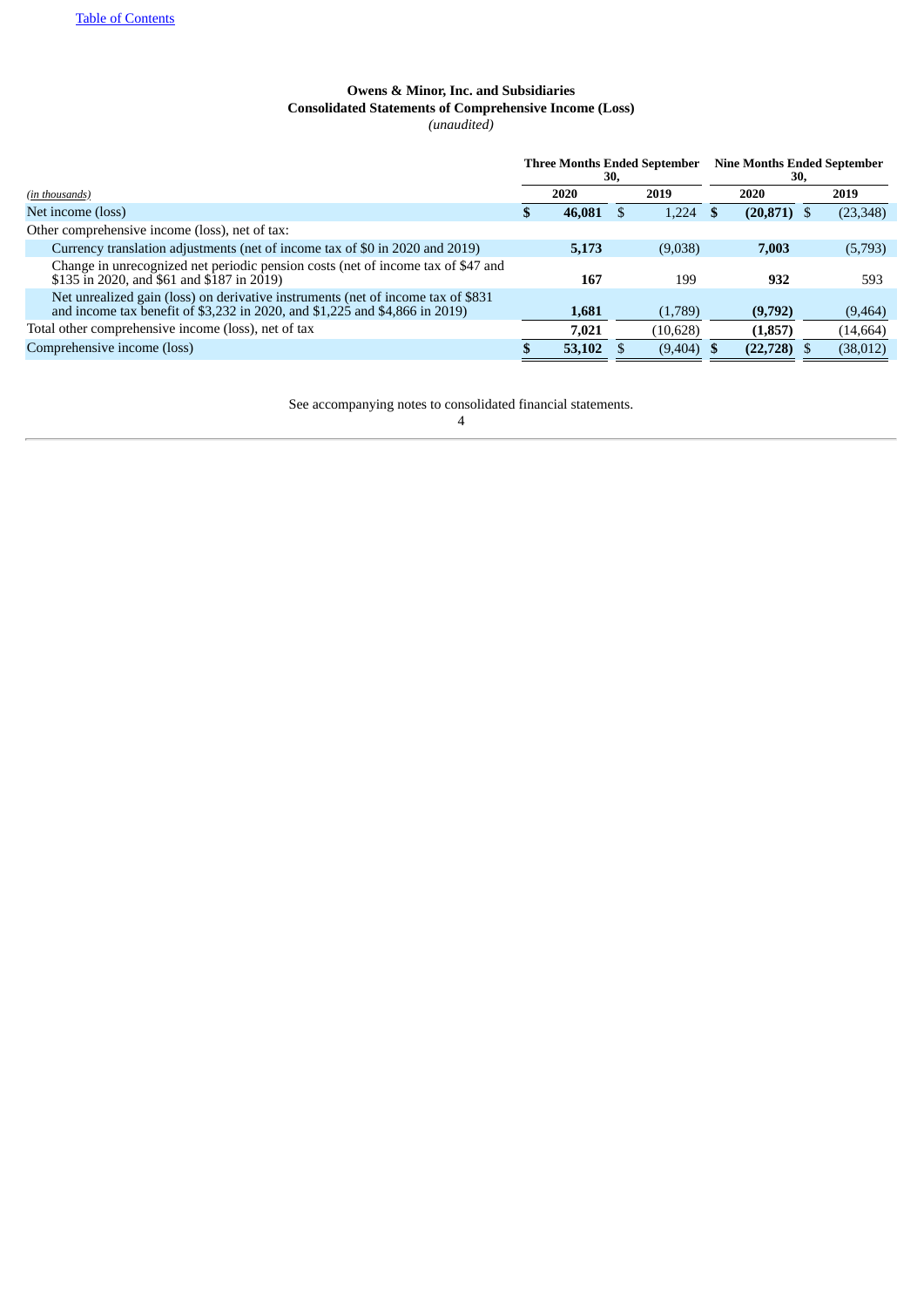# **Owens & Minor, Inc. and Subsidiaries Consolidated Balance Sheets** *(unaudited)*

|                                                                                                                                 | September 30,   |     | December 31,<br>2019 |
|---------------------------------------------------------------------------------------------------------------------------------|-----------------|-----|----------------------|
| (in thousands, except per share data)<br><b>Assets</b>                                                                          | 2020            |     |                      |
| <b>Current assets</b>                                                                                                           |                 |     |                      |
| Cash and cash equivalents                                                                                                       | \$<br>77,256    | -\$ | 67,030               |
| Accounts receivable, net of allowances of \$20,135 and \$21,015                                                                 | 688,884         |     | 674,706              |
| Merchandise inventories                                                                                                         | 1,095,410       |     | 1,146,192            |
| Other current assets                                                                                                            | 235,983         |     | 79,372               |
| Current assets of discontinued operations                                                                                       |                 |     | 439,983              |
| <b>Total current assets</b>                                                                                                     | 2,097,533       |     | 2,407,283            |
| Property and equipment, net of accumulated depreciation of \$273,403 and \$245,718                                              | 301,299         |     | 315,427              |
| Operating lease assets                                                                                                          | 143,362         |     | 142,219              |
| Goodwill                                                                                                                        | 390,395         |     | 393,181              |
| Intangible assets, net                                                                                                          | 251,615         |     | 285,018              |
| Other assets, net                                                                                                               | 112,911         |     | 99,956               |
| <b>Total assets</b>                                                                                                             | \$<br>3,297,115 | \$  | 3,643,084            |
| <b>Liabilities and equity</b>                                                                                                   |                 |     |                      |
| <b>Current liabilities</b>                                                                                                      |                 |     |                      |
| Accounts payable                                                                                                                | \$<br>946,116   | \$  | 808,035              |
| Accrued payroll and related liabilities                                                                                         | 71,406          |     | 53,584               |
| Other current liabilities                                                                                                       | 412,483         |     | 231,029              |
| Current liabilities of discontinued operations                                                                                  |                 |     | 323,511              |
| <b>Total current liabilities</b>                                                                                                | 1,430,005       |     | 1,416,159            |
| Long-term debt, excluding current portion                                                                                       | 1,099,645       |     | 1,508,415            |
| Operating lease liabilities, excluding current portion                                                                          | 120,025         |     | 117,080              |
| Deferred income taxes                                                                                                           | 75,009          |     | 40,550               |
| Other liabilities                                                                                                               | 121,096         |     | 98,726               |
| <b>Total liabilities</b>                                                                                                        | 2,845,780       |     | 3,180,930            |
| <b>Commitments and contingencies</b>                                                                                            |                 |     |                      |
| <b>Equity</b>                                                                                                                   |                 |     |                      |
| Common stock, par value \$2 per share; authorized - 200,000 shares; issued and outstanding - 63,716<br>shares and 62,843 shares | 127,432         |     | 125.686              |
| Paid-in capital                                                                                                                 | 262,002         |     | 251,401              |
| Retained earnings                                                                                                               | 116,465         |     | 137,774              |
| Accumulated other comprehensive loss                                                                                            | (54, 564)       |     | (52,707)             |
| <b>Total equity</b>                                                                                                             | 451,335         |     | 462,154              |
| <b>Total liabilities and equity</b>                                                                                             | \$<br>3,297,115 | \$  | 3,643,084            |

<span id="page-4-0"></span>See accompanying notes to consolidated financial statements.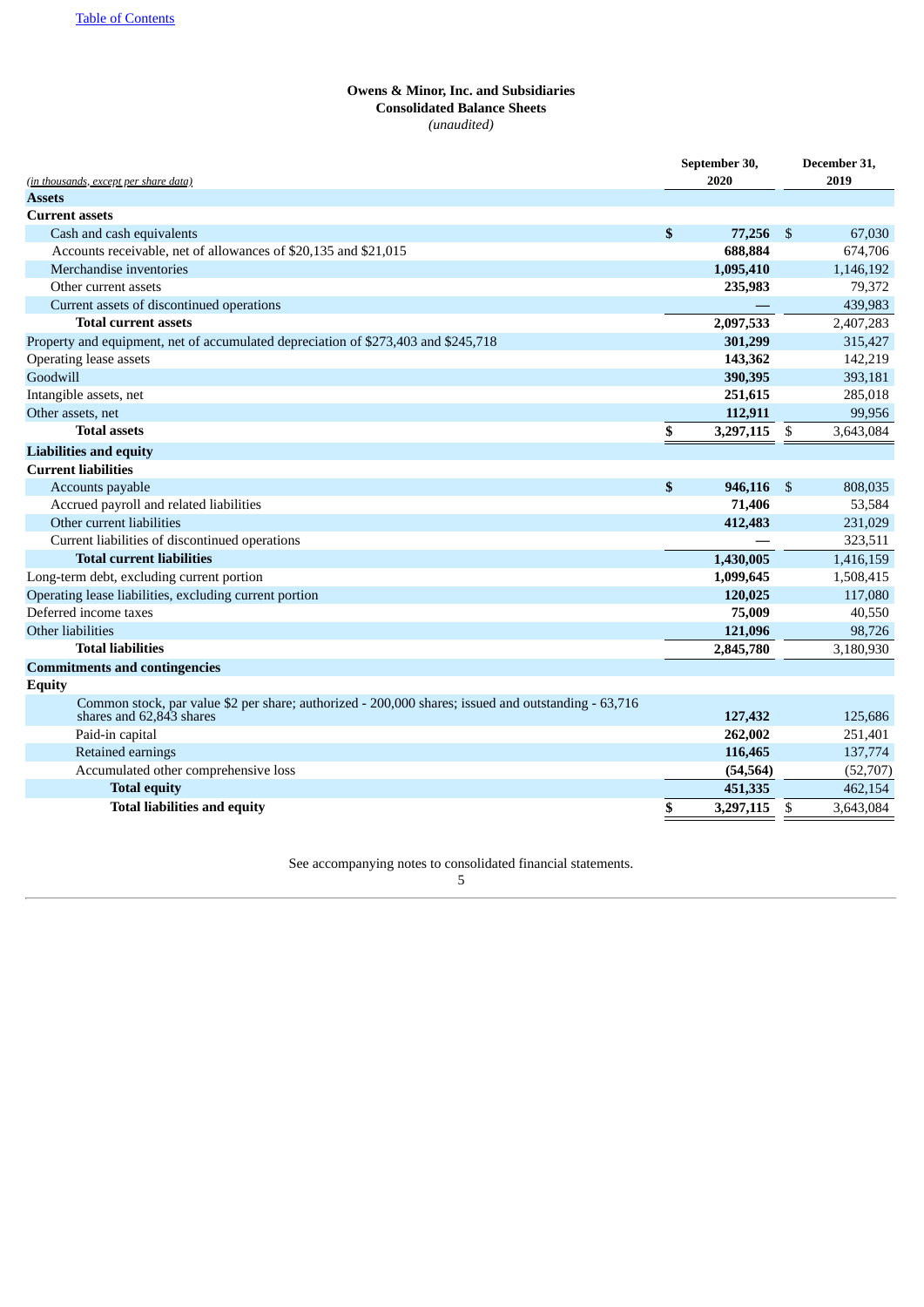# **Owens & Minor, Inc. and Subsidiaries Consolidated Statements of Cash Flows** *(unaudited)*

|                                                                             | Nine Months Ended September 30, |     |            |  |  |
|-----------------------------------------------------------------------------|---------------------------------|-----|------------|--|--|
| (in thousands)                                                              | 2020                            |     | 2019       |  |  |
| <b>Operating activities:</b>                                                |                                 |     |            |  |  |
| Net loss                                                                    | \$<br>$(20,871)$ \$             |     | (23, 348)  |  |  |
| Adjustments to reconcile net loss to cash provided by operating activities: |                                 |     |            |  |  |
| Depreciation and amortization                                               | 69,494                          |     | 88,204     |  |  |
| Share-based compensation expense                                            | 15,275                          |     | 12,057     |  |  |
| Loss on divestiture                                                         | 65,472                          |     |            |  |  |
| Provision for losses on accounts receivable                                 | 9,583                           |     | 9,759      |  |  |
| Deferred income tax expense (benefit)                                       | 25,017                          |     | (11,989)   |  |  |
| Changes in operating lease right-of-use assets and lease liabilities        | (1, 328)                        |     | (1,280)    |  |  |
| Changes in operating assets and liabilities:                                |                                 |     |            |  |  |
| Accounts receivable                                                         | (20, 173)                       |     | 73,986     |  |  |
| Merchandise inventories                                                     | 52,605                          |     | 136,021    |  |  |
| Accounts payable                                                            | 136,156                         |     | (221, 381) |  |  |
| Net change in other assets and liabilities                                  | (69, 117)                       |     | 69,756     |  |  |
| Other, net                                                                  | 6,083                           |     | 7,320      |  |  |
| <b>Cash provided by operating activities</b>                                | 268,196                         |     | 139,105    |  |  |
| <b>Investing activities:</b>                                                |                                 |     |            |  |  |
| Proceeds from divestiture                                                   | 133,000                         |     |            |  |  |
| Additions to property and equipment                                         | (21, 678)                       |     | (31, 224)  |  |  |
| Additions to computer software                                              | (4,702)                         |     | (6,928)    |  |  |
| Proceeds from sale of property and equipment                                | 178                             |     | 220        |  |  |
| Proceeds from cash surrender value of life insurance policies               | 6,032                           |     |            |  |  |
| Cash provided by (used for) investing activities                            | 112,830                         |     | (37, 932)  |  |  |
| <b>Financing activities:</b>                                                |                                 |     |            |  |  |
| Proceeds from issuance of debt                                              | 150,000                         |     |            |  |  |
| Repayments under revolving credit facility                                  | (107,900)                       |     | (36, 100)  |  |  |
| Repayments of debt                                                          | (270, 399)                      |     | (40,700)   |  |  |
| Financing costs paid                                                        | (10, 367)                       |     | (4,313)    |  |  |
| Cash dividends paid                                                         | (467)                           |     | (5,072)    |  |  |
| Other, net                                                                  | (5, 822)                        |     | (3, 109)   |  |  |
| <b>Cash used for financing activities</b>                                   | (244, 955)                      |     | (89, 294)  |  |  |
| Effect of exchange rate changes on cash and cash equivalents                | 6,721                           |     | (2, 243)   |  |  |
| Net increase in cash, cash equivalents and restricted cash                  | 142,792                         |     | 9,636      |  |  |
| Cash, cash equivalents and restricted cash at beginning of period           | 84,687                          |     | 103,367    |  |  |
| Cash, cash equivalents and restricted cash at end of period                 | \$<br>227,479                   | \$  | 113,003    |  |  |
| Supplemental disclosure of cash flow information:                           |                                 |     |            |  |  |
| Income taxes received, net of payments                                      | \$<br>(1, 892)                  | -\$ | (12,085)   |  |  |
| Interest paid                                                               | \$<br>61,271                    | \$  | 76,470     |  |  |
|                                                                             |                                 |     |            |  |  |

<span id="page-5-0"></span>See accompanying notes to consolidated financial statements.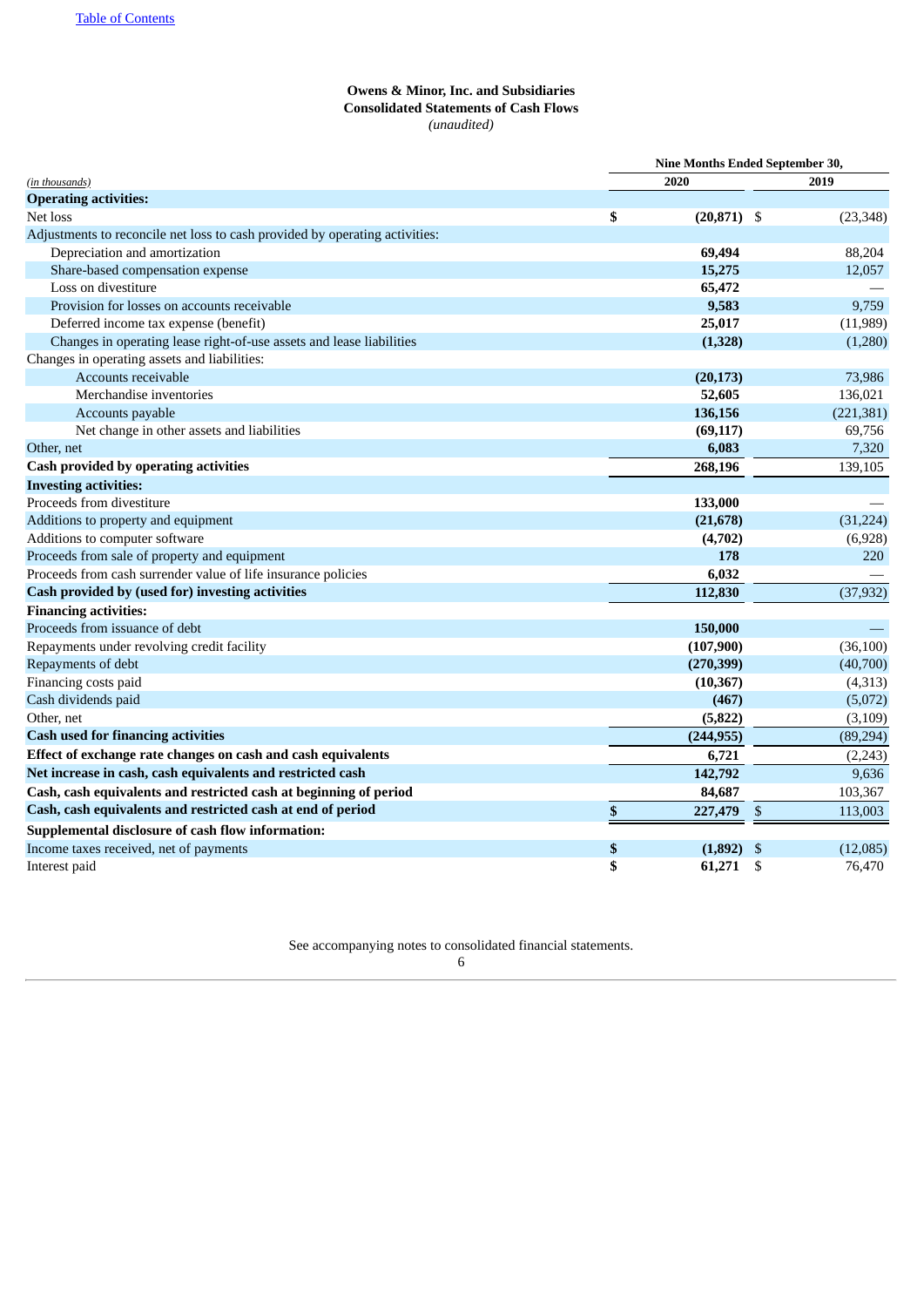# **Owens & Minor, Inc. and Subsidiaries Consolidated Statements of Changes in Equity** *(unaudited)*

| (in thousands, except per share data)                 | Common<br><b>Shares</b><br>Outstanding |              | Common<br><b>Stock</b><br>(\$2 par value) |              | Paid-In<br>Capital |              | Retained<br><b>Earnings</b> |                | <b>Accumulated</b><br>Other<br><b>Comprehensive Loss</b> |                | <b>Total</b><br>Equity |
|-------------------------------------------------------|----------------------------------------|--------------|-------------------------------------------|--------------|--------------------|--------------|-----------------------------|----------------|----------------------------------------------------------|----------------|------------------------|
| Balance, December 31, 2019                            | 62,843                                 | $\mathbb{S}$ | 125,686                                   | $\mathbb{S}$ | 251,401            | $\mathbb{S}$ | 137,774                     | $\mathfrak{S}$ | (52,707)                                                 | $\mathfrak{s}$ | 462,154                |
| Net loss                                              |                                        |              |                                           |              |                    |              | (11, 324)                   |                |                                                          |                | (11, 324)              |
| Other comprehensive loss                              |                                        |              |                                           |              |                    |              |                             |                | (39, 405)                                                |                | (39, 405)              |
| Dividends declared (\$0.0025 per share)               |                                        |              |                                           |              |                    |              | (127)                       |                |                                                          |                | (127)                  |
| Share-based compensation expense, exercises and other | 42                                     |              | 84                                        |              | 4,956              |              |                             |                |                                                          |                | 5,040                  |
| Balance, March 31, 2020                               | 62,885                                 |              | 125,770                                   |              | 256,357            |              | 126,323                     |                | (92, 112)                                                |                | 416,338                |
| Net loss                                              |                                        |              |                                           |              |                    |              | (55, 627)                   |                |                                                          |                | (55, 627)              |
| Other comprehensive income                            |                                        |              |                                           |              |                    |              |                             |                | 30,527                                                   |                | 30,527                 |
| Dividends declared (\$0.0025 per share)               |                                        |              |                                           |              |                    |              | (156)                       |                |                                                          |                | (156)                  |
| Share-based compensation expense, exercises and other | 852                                    |              | 1,704                                     |              | 2,376              |              |                             |                |                                                          |                | 4,080                  |
| Balance, June 30, 2020                                | 63,737                                 |              | 127,474                                   |              | 258,733            |              | 70,540                      |                | (61, 585)                                                |                | 395,162                |
| Net income                                            |                                        |              |                                           |              |                    |              | 46,081                      |                |                                                          |                | 46,081                 |
| Other comprehensive income                            |                                        |              |                                           |              |                    |              |                             |                | 7,021                                                    |                | 7,021                  |
| Dividends declared (\$0.0025 per share)               |                                        |              |                                           |              |                    |              | (156)                       |                |                                                          |                | (156)                  |
| Share-based compensation expense, exercises and other | (21)                                   |              | (42)                                      |              | 3,269              |              |                             |                |                                                          |                | 3,227                  |
| <b>Balance, September 30, 2020</b>                    | 63,716                                 | \$           | 127,432                                   | \$           | 262,002            | \$           | 116,465                     | \$             | (54, 564)                                                | \$             | 451,335                |
|                                                       |                                        |              |                                           |              |                    |              |                             |                |                                                          |                |                        |
| Balance, December 31, 2018                            | 62,294                                 | \$           | 124,588                                   | \$           | 238,773            | \$           | 200,670                     | \$             | (45, 612)                                                | \$             | 518,419                |
| Net loss                                              |                                        |              |                                           |              |                    |              | (14,096)                    |                |                                                          |                | (14,096)               |
| Other comprehensive loss                              |                                        |              |                                           |              |                    |              |                             |                | (6, 423)                                                 |                | (6,423)                |
| Dividends declared (\$0.0025 per share)               |                                        |              |                                           |              |                    |              | (119)                       |                |                                                          |                | (119)                  |
| Share-based compensation expense, exercises and other | 642                                    |              | 1,284                                     |              | 2,774              |              |                             |                |                                                          |                | 4,058                  |
| Balance, March 31, 2019                               | 62,936                                 |              | 125,872                                   |              | 241,547            |              | 186,455                     |                | (52,035)                                                 |                | 501,839                |
| Net loss                                              |                                        |              |                                           |              |                    |              | (10, 476)                   |                |                                                          |                | (10, 476)              |
| Other comprehensive income                            |                                        |              |                                           |              |                    |              |                             |                | 2,387                                                    |                | 2,387                  |
| Dividends declared (\$0.0025 per share)               |                                        |              |                                           |              |                    |              | (114)                       |                |                                                          |                | (114)                  |
| Share-based compensation expense, exercises and other | 28                                     |              | 56                                        |              | 3,209              |              |                             |                |                                                          |                | 3,265                  |
| Balance, June 30, 2019                                | 62,964                                 |              | 125,928                                   |              | 244,756            |              | 175,865                     |                | (49, 648)                                                |                | 496,901                |
| Net income                                            |                                        |              |                                           |              |                    |              | 1,224                       |                |                                                          |                | 1,224                  |
| Other comprehensive loss                              |                                        |              |                                           |              |                    |              |                             |                | (10,628)                                                 |                | (10, 628)              |
| Dividends declared (\$0.0025 per share)               |                                        |              |                                           |              |                    |              | (175)                       |                |                                                          |                | (175)                  |
| Share-based compensation expense, exercises and other | (102)                                  |              | (204)                                     |              | 4.160              |              |                             |                |                                                          |                | 3,956                  |
| Balance, September 30, 2019                           | 62,862                                 | $\mathbb{S}$ | 125,724                                   | $\mathbb{S}$ | 248,916            | $\mathbb{S}$ | 176,914                     | $\mathbb{S}$   | (60, 276)                                                | $\mathfrak{S}$ | 491,278                |

<span id="page-6-0"></span>See accompanying notes to consolidated financial statements.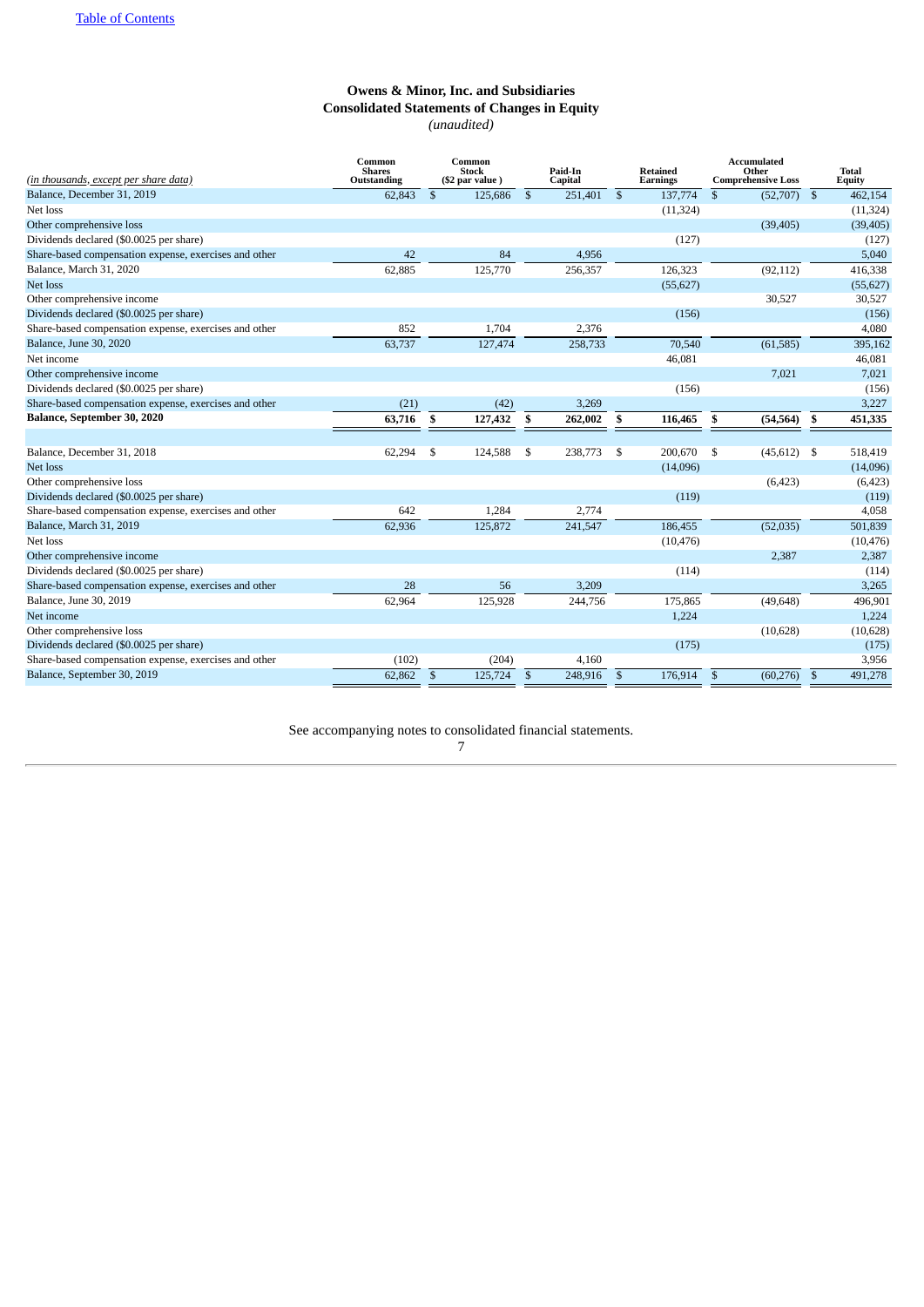**Owens & Minor, Inc. and Subsidiaries Notes to Consolidated Financial Statements** *(unaudited) (in thousands, unless otherwise indicated)*

## **Note 1—Summary of Significant Accounting Policies**

## *Basis of Presentation*

The accompanying unaudited consolidated financial statements include the accounts of Owens & Minor, Inc. and the subsidiaries it controls (we, us, or our) and contain all adjustments (which are comprised only of normal recurring accruals and use of estimates) necessary to conform with U.S. generally accepted accounting principles (GAAP). All significant intercompany accounts and transactions have been eliminated. The Movianto business represents a component that met accounting requirements to be classified as discontinued operations and held-for-sale beginning December 31, 2019. In accordance with GAAP, the results of operations and financial position of the Movianto business are presented as discontinued operations through June 18, 2020 (the Divestiture Date) and, as such, have been excluded from continuing operations for all periods presented. With the exception of Note 3, the Notes to Consolidated Financial Statements reflect the continuing operations of Owens & Minor, Inc. and its subsidiaries. See Note 3 for additional information regarding discontinued operations. The results of operations for interim periods are not necessarily indicative of the results expected for the full year.

#### *Reclassifications*

Certain prior year amounts have been reclassified to conform to the current year presentation.

#### *Use of Estimates*

The preparation of consolidated financial statements in conformity with GAAP requires us to make assumptions and estimates that affect reported amounts and related disclosures. Actual results may differ from these estimates.

## *Cash, Cash Equivalents and Restricted Cash*

Cash, cash equivalents and restricted cash includes cash and marketable securities with an original maturity or maturity at acquisition of three months or less. Cash, cash equivalents and restricted cash are stated at cost. Nearly all of our cash, cash equivalents and restricted cash are held in cash depository accounts in major banks in the United States, Europe, and Asia. Cash that is held by a major bank and has restrictions on its availability to us is classified as restricted cash. Restricted cash included in other current assets represents cash held in a designated account as of September 30, 2020 as required by the Fifth Amendment to the Credit Agreement, which stipulates that the cash held within this account is to be used to repay the 2021 Notes or the Term Loans. Restricted cash included in Other assets, net as of September 30, 2020 represents cash held in an escrow account as required by the Centers for Medicare & Medicaid Services (CMS) in conjunction with the Bundled Payments for Care Improvement (BPCI) Advanced Program.

The following table provides a reconciliation of cash, cash equivalents and restricted cash reported within the accompanying consolidated balance sheets that sum to the total of those same amounts presented in the accompanying consolidated statements of cash flows.

|                                                  | September 30, 2020 |         |  | <b>December 31, 2019</b> |
|--------------------------------------------------|--------------------|---------|--|--------------------------|
| Cash and cash equivalents                        | Ъ                  | 77,256  |  | 67,030                   |
| Restricted cash included in Other current assets |                    | 133,899 |  |                          |
| Restricted cash included in Other assets, net    |                    | 16,324  |  | 16,261                   |
| Cash of discontinued operations                  |                    |         |  | 1.396                    |
| Total cash, cash equivalents and restricted cash | ъ                  | 227,479 |  | 84,687                   |

#### **Note 2—Fair Value**

The carrying amounts of cash and cash equivalents, accounts receivable and accounts payable reported in the consolidated balance sheets approximate fair value due to the short-term nature of these instruments. The carrying amount of restricted cash also approximates fair value due to its nature. The fair value of debt is estimated based on quoted market prices or dealer quotes for the identical liability when traded as an asset in an active market (Level 1) or, if quoted market prices or dealer quotes are not available, on the borrowing rates currently available for loans with similar terms, credit ratings, and average remaining maturities (Level 2). See Note 6 for the fair value of debt. The fair value of interest rate swaps and foreign currency contracts is determined based on the present value of expected future cash flows considering the risks involved,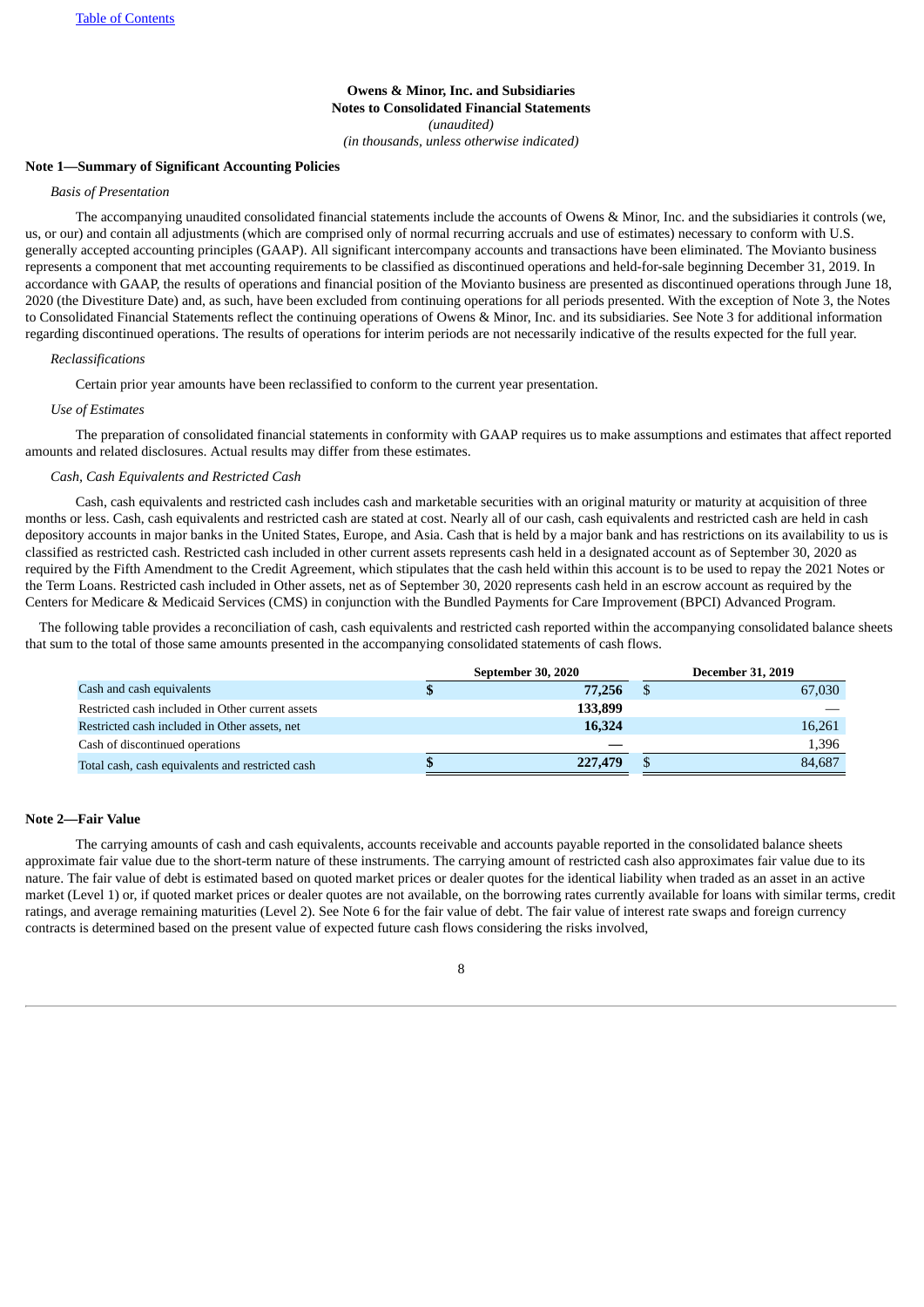including non-performance risk, and using discount rates appropriate for the respective maturities. Observable Level 2 inputs are used to determine the present value of expected future cash flows. See Note 8 for the fair value of derivatives.

## **Note 3—Discontinued Operations**

On June 18, 2020, we completed the previously announced divestiture of our European logistics business, Movianto (the Divestiture), as well as certain support functions in our Dublin office, to Walden Group SAS (the Buyer) and EHDH (as Buyer's guarantor) for cash consideration of \$133 million. We concluded that the Movianto business met the criteria for discontinued operations as of December 31, 2019 and through the Divestiture Date, as the intention to sell represented a strategic shift and the criteria for held-for-sale were met. Movianto was previously reported in the Global Solutions segment.

Accordingly, the results of operations from the Movianto business are reported in the accompanying consolidated statements of operations as Loss from discontinued operations, net of tax for the three and nine months ended September 30, 2020 and 2019, and the related assets and liabilities are classified as held-for-sale as of December 31, 2019 in the accompanying balance sheet. We are working with the Buyer on a final working capital adjustment that could result in a benefit in an amount up to \$42 million. There is no benefit of any such adjustment reflected in our consolidated financial statements as of September 30, 2020.

The following table summarizes the financial results of our discontinued operations for the three and nine months ended September 30, 2020 and 2019:

|                                                       | <b>Three Months Ended</b><br>September 30, |  |  |          | <b>Nine Months Ended September</b><br>30, |           |   |          |
|-------------------------------------------------------|--------------------------------------------|--|--|----------|-------------------------------------------|-----------|---|----------|
|                                                       | 2020<br>2019<br>2020                       |  |  |          |                                           | 2019      |   |          |
| Net revenue                                           | ж                                          |  |  | 106,265  | <sup>\$</sup>                             | 226,759   | S | 324,308  |
| Cost of goods sold                                    |                                            |  |  | 24,399   |                                           | 53,923    |   | 78,729   |
| Gross margin                                          |                                            |  |  | 81,866   |                                           | 172,836   |   | 245,579  |
| Distribution, selling, and administrative expenses    |                                            |  |  | 81,565   |                                           | 157,512   |   | 245,562  |
| Loss on divestiture                                   |                                            |  |  |          |                                           | 65,472    |   |          |
| Acquisition-related and exit and realignment charges  |                                            |  |  | 383      |                                           | 4,825     |   | 774      |
| Other operating income, net                           |                                            |  |  | (20)     |                                           | (388)     |   | (492)    |
| <b>Operating loss</b>                                 |                                            |  |  | (62)     |                                           | (54, 585) |   | (265)    |
| Interest expense, net                                 |                                            |  |  | 1,887    |                                           | 3,144     |   | 5,162    |
| Loss from discontinued operations before income taxes |                                            |  |  | (1,949)  |                                           | (57, 729) |   | (5, 427) |
| Income tax provision from discontinued operations     |                                            |  |  | 247      |                                           | 474       |   | 688      |
| Loss from discontinued operations, net of tax         |                                            |  |  | (2, 196) |                                           | (58, 203) |   | (6, 115) |

We suspended depreciation and amortization on assets that are held-for-sale, including right-of-use assets recorded in accordance with ASU No. 2016-02, for the nine months ended September 30, 2020.

All revenue and expense included in discontinued operations during the nine months ended September 30, 2020 relates to activity through the Divestiture Date. No revenue or expense have been recorded in discontinued operations related to the disposal group subsequent to the Divestiture Date.

We have entered into transition services agreements with a subsidiary of the Buyer, pursuant to which we and a subsidiary of the Buyer will provide to each other various transitional services. Certain transition service arrangement costs and reimbursements were recorded during the three and nine months ended September 30, 2020. These amounts were immaterial for the three and nine months ended September 30, 2020.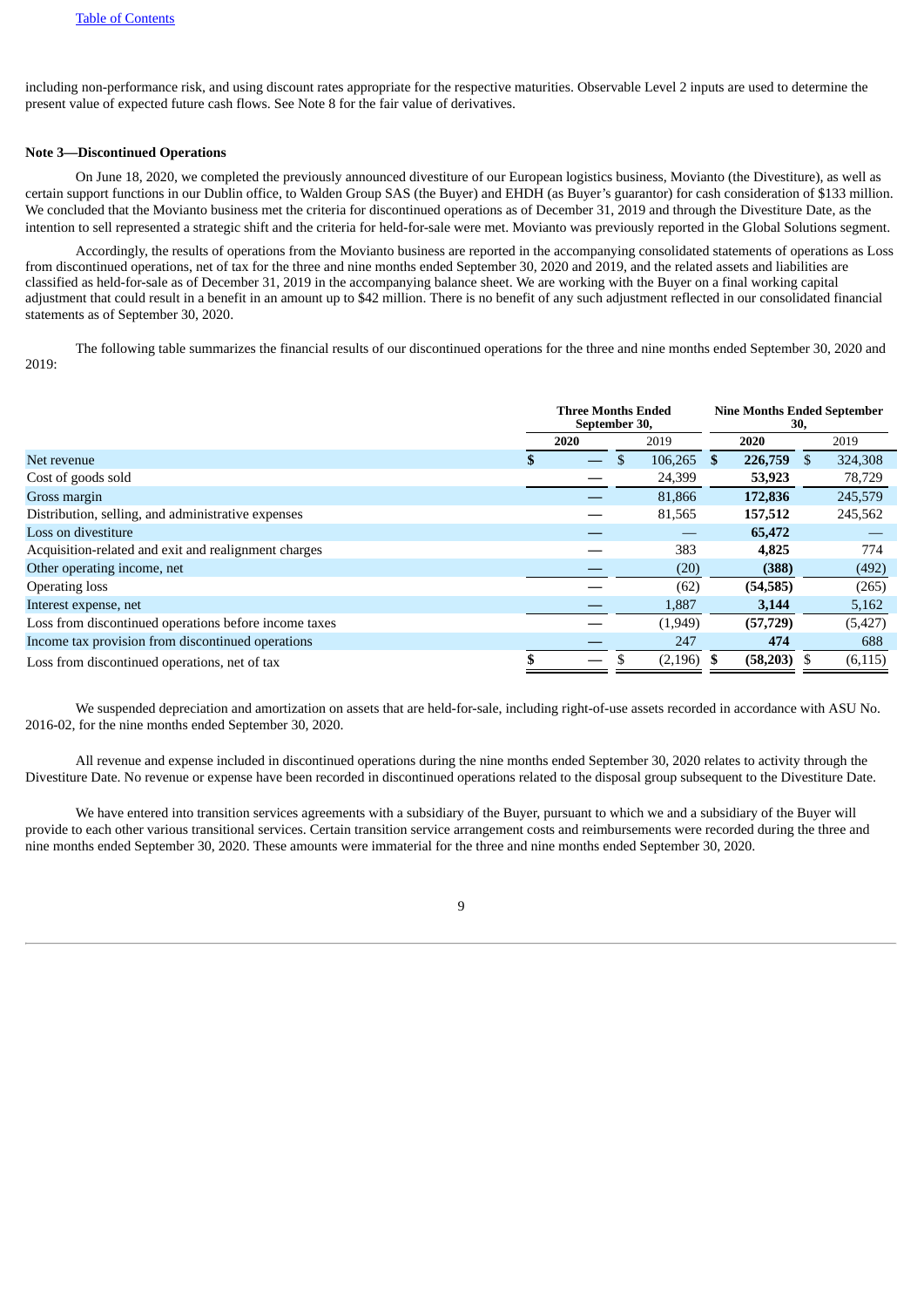The assets and liabilities of the discontinued Movianto business reflected on the consolidated balance sheet at December 31, 2019 were as follows:

|                                                                   | <b>December 31, 2019</b> |
|-------------------------------------------------------------------|--------------------------|
| <b>Assets of discontinued operations</b>                          |                          |
| Cash and cash equivalents                                         | \$<br>1,396              |
| Accounts receivable, net                                          | 78,643                   |
| Merchandise inventories                                           | 16,058                   |
| Other current assets                                              | 188,853                  |
| <b>Current assets of discontinued operations</b>                  | 284,950                  |
| Property and equipment, net                                       | 65,710                   |
| Intangible assets, net                                            | 6,579                    |
| Other assets, net                                                 | 27,431                   |
| Operating lease assets                                            | 87,425                   |
| Valuation allowance on disposal group classified as held-for-sale | (32, 112)                |
| <b>Total assets of discontinued operations</b>                    | \$<br>439,983            |
| <b>Liabilities of discontinued operations</b>                     |                          |
| Accounts payable                                                  | \$<br>53,981             |
| Other current liabilities                                         | 182,980                  |
| <b>Current liabilities of discontinued operations</b>             | 236,961                  |
| Long-term debt, excluding current portion                         | 5,523                    |
| Operating lease liabilities, excluding current portion            | 76,270                   |
| Other liabilities                                                 | 4,757                    |
| <b>Total liabilities of discontinued operations</b>               | \$<br>323,511            |

Assets and liabilities held-for-sale as of December 31, 2019 were classified as current since we expected the Divestiture to be completed within one year of the balance sheet date.

The following table provides operating and investing cash flow information for our discontinued operations:

|                               | September 30, 2020 | September 30, 2019 |        |  |
|-------------------------------|--------------------|--------------------|--------|--|
| <b>Operating Activities:</b>  |                    |                    |        |  |
| Depreciation and amortization |                    | $ \sim$            | 15.466 |  |
| Loss on divestiture           |                    | 65,472             |        |  |
| <b>Investing Activities:</b>  |                    |                    |        |  |
| Capital expenditures          |                    | 3,027              | 17,298 |  |

# **Note 4—Goodwill and Intangible Assets**

The following table summarizes the goodwill balances by segment and the changes in the carrying amount of goodwill through September 30, 2020:

|         |                         |         |                        | consolidated |
|---------|-------------------------|---------|------------------------|--------------|
| 283,905 |                         | 109,276 |                        | 393.181      |
|         |                         | (2.786) |                        | (2,786)      |
| 283,905 |                         | 106,490 |                        | 390,395      |
|         | <b>Global Solutions</b> |         | <b>Global Products</b> |              |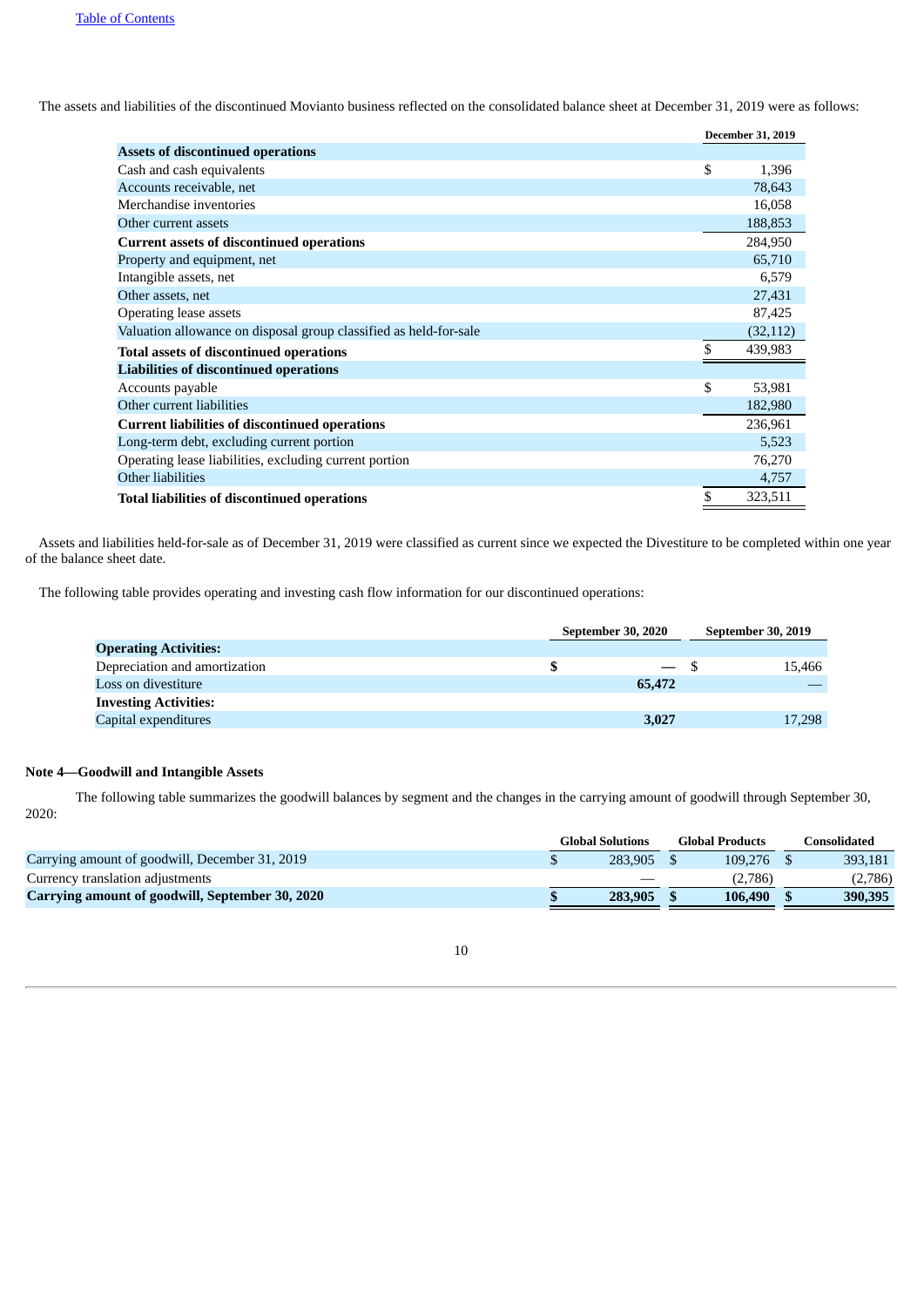Intangible assets at September 30, 2020 and December 31, 2019 were as follows:

|                              |                                  | September 30, 2020 |            |                             |     |                           |  | December 31, 2019 |            |                      |  |         |  |  |  |  |
|------------------------------|----------------------------------|--------------------|------------|-----------------------------|-----|---------------------------|--|-------------------|------------|----------------------|--|---------|--|--|--|--|
|                              | Customer<br><b>Relationships</b> |                    | Tradenames | Other<br><b>Intangibles</b> |     | Customer<br>Relationships |  |                   | Tradenames | Other<br>Intangibles |  |         |  |  |  |  |
|                              |                                  |                    |            |                             |     |                           |  |                   |            |                      |  |         |  |  |  |  |
| Gross intangible assets      |                                  | 268,179            |            | 90,000                      | - S | 43,238                    |  | 270,693           |            | 90,000               |  | 43,055  |  |  |  |  |
| Accumulated amortization     |                                  | (113,999)          |            | (22,791)                    |     | (13, 012)                 |  | (92, 947)         |            | (16, 520)            |  | (9,263) |  |  |  |  |
| Net intangible assets        |                                  | 154,180            |            | 67,209                      |     | 30,226                    |  | 177,746           |            | 73,480               |  | 33,792  |  |  |  |  |
| Weighted average useful life |                                  | 10 years           |            | 11 years                    |     | 8 years                   |  | 10 years          |            | 11 years             |  | 8 years |  |  |  |  |

At September 30, 2020, \$67.2 million in net intangible assets were held in the Global Solutions segment and \$184.4 million were held in the Global Products segment. Amortization expense for intangible assets was \$10.2 million and \$10.6 million for the three months ended September 30, 2020 and 2019, respectively, and \$31.5 million and \$33.4 million for the nine months ended September 30, 2020 and 2019, respectively.

Based on the current carrying value of intangible assets subject to amortization, estimated amortization expense is \$10.4 million for the remainder of 2020, \$39.8 million for 2021, \$38.9 million for 2022, \$38.7 million for 2023, \$33.9 million for 2024 and \$28.2 million for 2025.

### **Note 5—Exit and Realignment Costs**

We periodically incur exit and realignment and other charges associated with optimizing our operations which includes the consolidation of certain distribution and outsourced logistics centers, administrative offices and warehouses, our client engagement center and IT restructuring charges. These charges also include costs associated with our strategic organizational realignment which include management changes, certain professional fees, and costs to streamline administrative functions and processes.

Exit and realignment charges by segment for the three and nine months ended September 30, 2020 and 2019 were as follows:

|                                    |              | <b>Three Months Ended September</b> | 30, |     | <b>Nine Months Ended September</b><br>30, |       |      |       |  |  |  |
|------------------------------------|--------------|-------------------------------------|-----|-----|-------------------------------------------|-------|------|-------|--|--|--|
|                                    | 2020<br>2019 |                                     |     |     |                                           | 2020  | 2019 |       |  |  |  |
| <b>Global Solutions segment</b>    | J            | 2.714                               |     | 969 |                                           | 6.255 | \$   | 3,149 |  |  |  |
| Global Products segment            |              | 2.877                               |     |     |                                           | 3.364 |      | 252   |  |  |  |
| Total exit and realignment charges | J            | 5,591                               |     | 980 |                                           | 9.619 | \$   | 3,401 |  |  |  |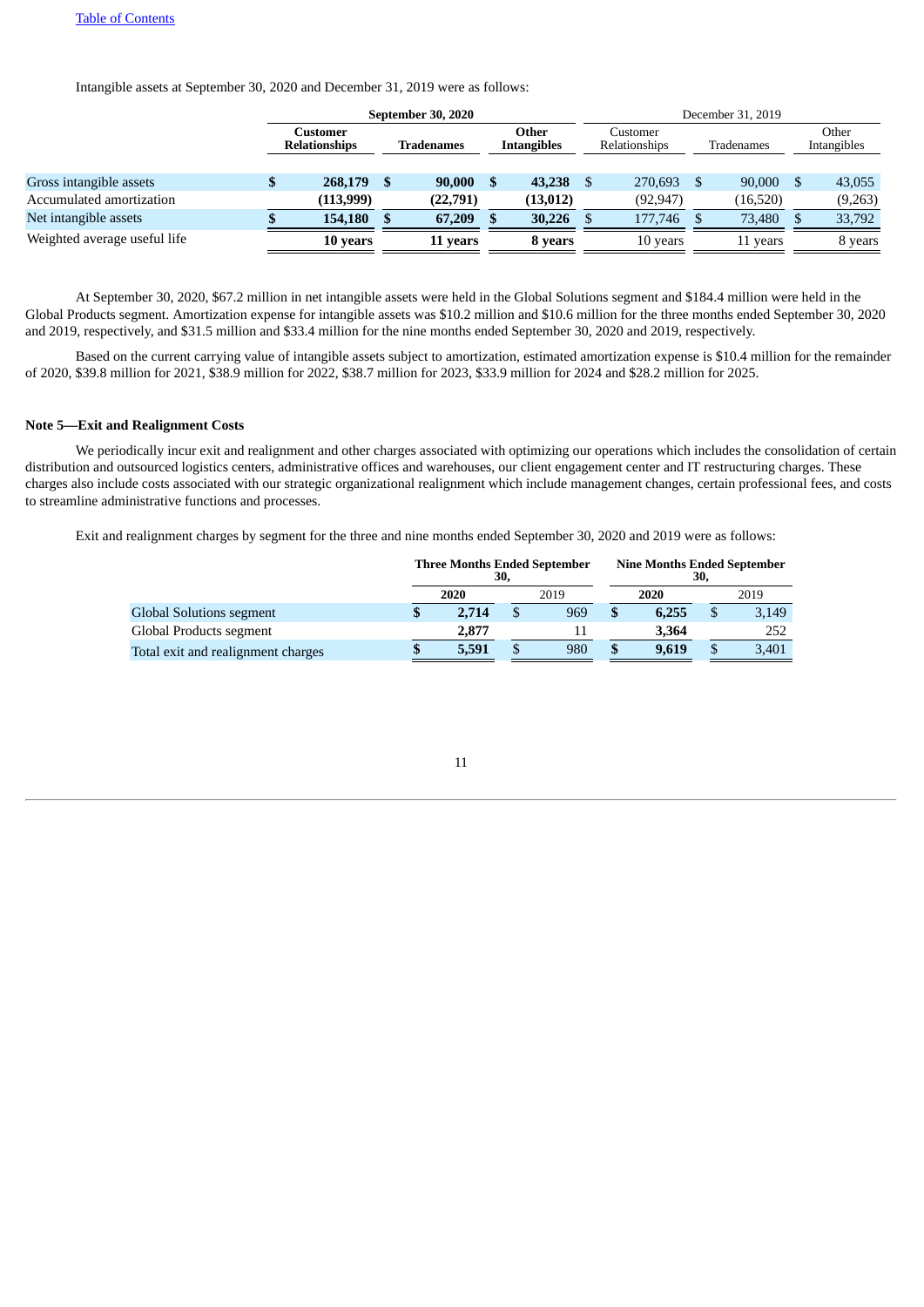The following table summarizes the activity related to exit and realignment cost accruals through September 30, 2020 and 2019:

|                                                        | <b>Total</b> |
|--------------------------------------------------------|--------------|
| Accrued exit and realignment costs, December 31, 2019  | \$<br>8,162  |
| Provision for exit and realignment activities:         |              |
| Severance                                              | 1,391        |
| Information system restructuring costs                 | 183          |
| Other                                                  | 255          |
| Cash payments                                          | (5,799)      |
| Accrued exit and realignment costs, March 31, 2020     | 4,192        |
| Provision for exit and realignment activities:         |              |
| Severance                                              | 809          |
| Information system restructuring costs                 | 671          |
| Other                                                  | 720          |
| Cash payments                                          | (2,072)      |
| Accrued exit and realignment costs, June 30, 2020      | 4,320        |
| Provision for exit and realignment activities:         |              |
| Severance                                              | 1,950        |
| Information system restructuring costs                 | 77           |
| Other                                                  | 3,564        |
| Cash payments                                          | (7,083)      |
| Accrued exit and realignment costs, September 30, 2020 | \$<br>2,828  |
|                                                        |              |
|                                                        |              |
| Accrued exit and realignment costs, December 31, 2018  | \$<br>7,477  |
| Provision for exit and realignment activities:         |              |
| Severance                                              | 360          |
| Information system restructuring costs                 | 261          |
| Other                                                  | 83           |
| Cash payments                                          | (2,206)      |
| Accrued exit and realignment costs, March 31, 2019     | 5,975        |
| Provision for exit and realignment activities:         |              |
| Severance                                              | 1,008        |
| Information system restructuring costs                 | 705          |
| Other                                                  | 4            |
| Cash payments                                          | (2,301)      |
| Accrued exit and realignment costs, June 30, 2019      | 5,391        |
| Provision for exit and realignment activities:         |              |
| Severance                                              | 305          |
| Information system restructuring costs                 | 664          |
| Other                                                  | 11           |
| Cash payments                                          | (2,586)      |
| Accrued exit and realignment costs, September 30, 2019 | \$<br>3,785  |

Acquisition-related and exit and realignment charges presented in our consolidated statements of operations includes acquisition-related charges of \$0.8 million and \$8.9 million for the three and nine months ended September 30, 2020 and \$3.5 million and \$11.4 million for the three and nine months ended September 30, 2019, respectively, and consisted primarily of transition costs for the Halyard acquisition.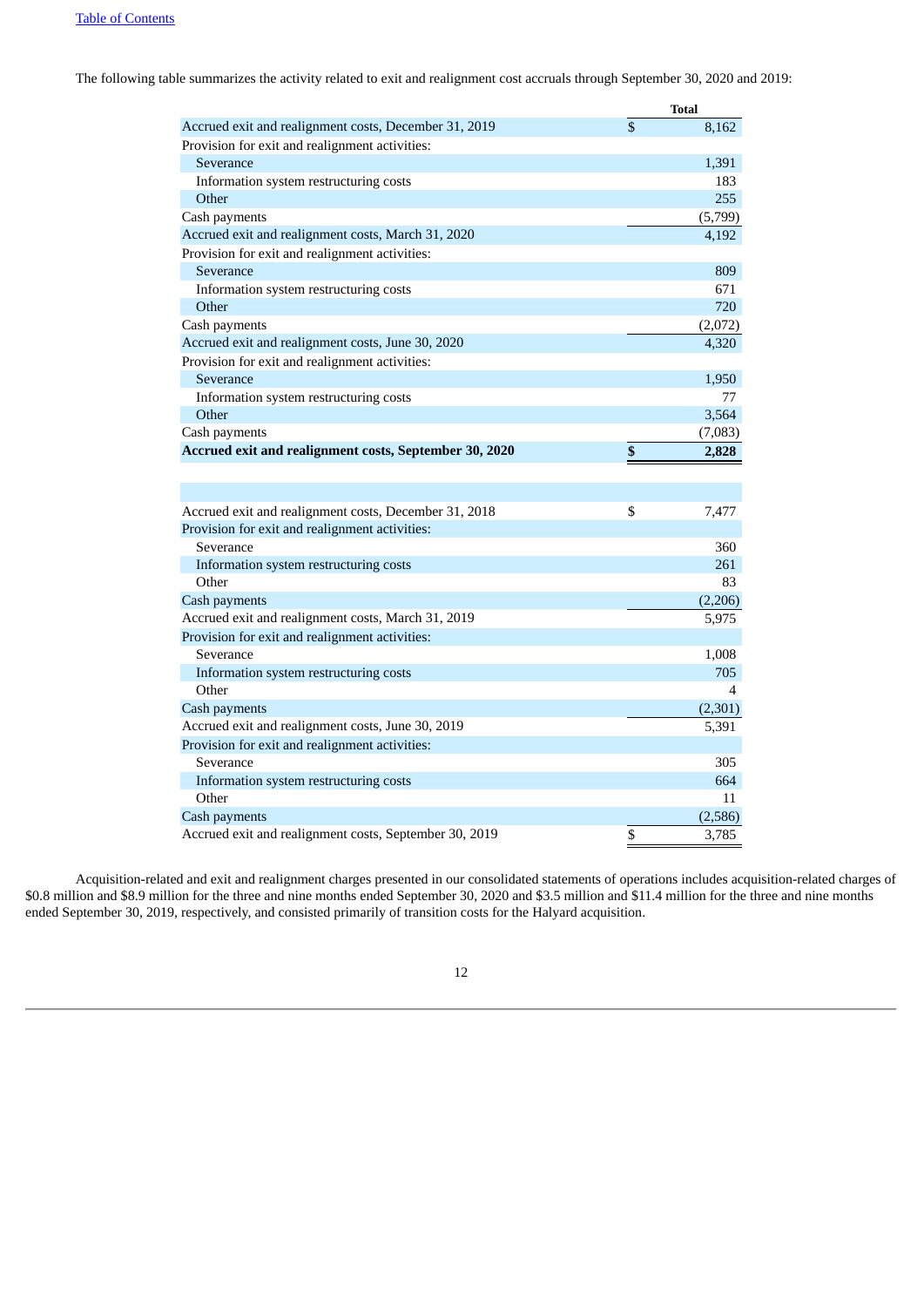## **Note 6—Debt**

Debt consists of the following:

|                                         | September 30, 2020 |                        |    |                                |     |                 | December 31, 2019 |                                |  |
|-----------------------------------------|--------------------|------------------------|----|--------------------------------|-----|-----------------|-------------------|--------------------------------|--|
|                                         |                    | <b>Carrying Amount</b> |    | <b>Estimated Fair</b><br>Value |     | Carrying Amount |                   | <b>Estimated Fair</b><br>Value |  |
| 3.875% Senior Notes, due September 2021 | S                  | 178,485                | S. | 180,307                        | \$. | 236.234         | S                 | 229,356                        |  |
| 4.375% Senior Notes, due December 2024  |                    | 244,697                |    | 245,122                        |     | 273,978         |                   | 212,086                        |  |
| Term A Loans, due July 2022             |                    | 196,489                |    | 199.619                        |     | 377,420         |                   | 383,050                        |  |
| Term B Loan, due April 2025             |                    | 478,127                |    | 475,913                        |     | 480.337         |                   | 442,217                        |  |
| Revolver                                |                    | 70,000                 |    | 70,000                         |     | 177,900         |                   | 177,900                        |  |
| Receivables Securitization Program      |                    | 147,580                |    | 150,000                        |     |                 |                   |                                |  |
| Finance leases and other                |                    | 13,371                 |    | 13,371                         |     | 13,783          |                   | 13,783                         |  |
| Total debt                              |                    | 1,328,749              |    | 1,334,332                      |     | 1,559,652       |                   | 1,458,392                      |  |
| Less current maturities                 |                    | (229, 104)             |    | (230, 784)                     |     | (51, 237)       |                   | (51,237)                       |  |
| Long-term debt                          |                    | 1,099,645              |    | 1,103,548                      |     | 1,508,415       |                   | 1,407,155                      |  |

We have \$178 million of 3.875% senior notes due in 2021 (the 2021 Notes) and \$245 million of 4.375% senior notes due in 2024 (the 2024 Notes), with interest payable semi-annually. The 2021 Notes were sold at 99.5% of the principal amount with an effective yield of 3.951%. The 2024 Notes were sold at 99.6% of the principal amount with an effective yield of 4.422%. We have the option to redeem the 2021 Notes and 2024 Notes in part or in whole prior to maturity at a redemption price equal to the greater of 100% of the principal amount or the present value of the remaining scheduled payments discounted at the applicable Benchmark Treasury Rate plus 25 basis points for the 2021 Notes and the applicable Benchmark Treasury Rate plus 30 basis points for the 2024 Notes. In June 2020, we announced cash tender offers for up to \$240 million aggregate principal amount of our outstanding 2021 Notes and 2024 Notes. As of the Early Settlement Date of June 22, 2020, \$54.1 million of the 2021 Notes and \$29.0 million of the 2024 Notes were repaid. On the Early Settlement Date, the 2021 Notes were redeemed at 100% of par, and the 2024 Notes were redeemed at 90% of par, resulting in a net gain on extinguishment of debt of \$2.9 million. The tender offers remained open through July 2, 2020, and an additional \$0.1 million of the 2021 Notes were redeemed at the Base Consideration price of 95% of par by the time the offers closed. Including the tender offer, we used \$83.3 million of cash to repurchase \$87.9 million aggregate principal amount of the 2021 Notes and 2024 Notes during the first nine months of 2020. Consistent with the terms of the Fifth Amendment to the Credit Agreement, we used \$54.1 million of the proceeds from the sale of Movianto to fund the repayment of the 2021 Notes, which were retired in the second quarter as part of the tender offer. As required by the Fifth Amendment to the Credit Agreement, the remaining \$78.9 million of proceeds from the sale of Movianto were placed in a designated account and will be used to repurchase a portion of the outstanding 2021 Notes within 210 days of the Divestiture Date or repay a portion of our Term Loans.

We have a Credit Agreement (last amended February 13, 2020) with a \$400 million revolving credit facility and \$675 million in outstanding term loans. The interest rate on our revolving credit facility and Term A Loans is based on 1) either the Eurocurrency Rate or the Base Rate plus 2) an Applicable Percentage which varies depending on Consolidated Total Leverage Ratio (each as defined in the Credit Agreement). Our credit spread on the revolving credit facility and Term A Loans at September 30, 2020 was Eurocurrency Rate plus 4.25%. Our Term B Loan accrues interest based on 1) either the Eurocurrency Rate or the Base Rate plus 2) an Applicable Percentage of 3.50% per annum for Base Rate Loans and 4.50% per annum for Eurocurrency Rate Loans (each as defined in the Credit Agreement). Our credit spread on the Term B Loan at September 30, 2020 was Eurocurrency Rate plus 4.50%. We are charged a commitment fee of between 12.5 and 25.0 basis points on the unused portion of the revolving credit facility. Our Credit Agreement has a "springing maturity date" with respect to the revolving credit facility, the Term A Loans, and the Term B Loan. If the outstanding balance of the 2021 Notes has not been paid in full as of the date 91 days prior to the maturity date of the 2021 Notes, then the Termination Date (as defined in the Credit Agreement) of the revolving credit facility, the Term A Loans, and the Term B Loan shall be the date that is 91 days prior to the maturity date of the 2021 Notes. Likewise, if the outstanding balance of the 2024 Notes has not been paid in full as of the date 91 days prior to the maturity date of the 2024 Notes, the Termination Date of the Term B Loan shall be the date that is 91 days prior to the maturity date of the 2024 Notes.

At September 30, 2020 and December 31, 2019, we had borrowings of \$70.0 million and \$177.9 million, respectively, under the revolver and letters of credit of \$13.9 million and \$11.7 million, respectively, outstanding under the Credit Agreement. At September 30, 2020 and December 31, 2019, we had \$316.1 million and \$209.3 million, respectively, available for borrowing. The December 31, 2019 availability reflected letters of credit associated with discontinued operations of \$1.1 million. There were no letters of credit associated with discontinued operations as of September 30, 2020. We also had letters of credit and bank guarantees outstanding for \$2.4 million, of which \$0.8 million are in process of being transferred to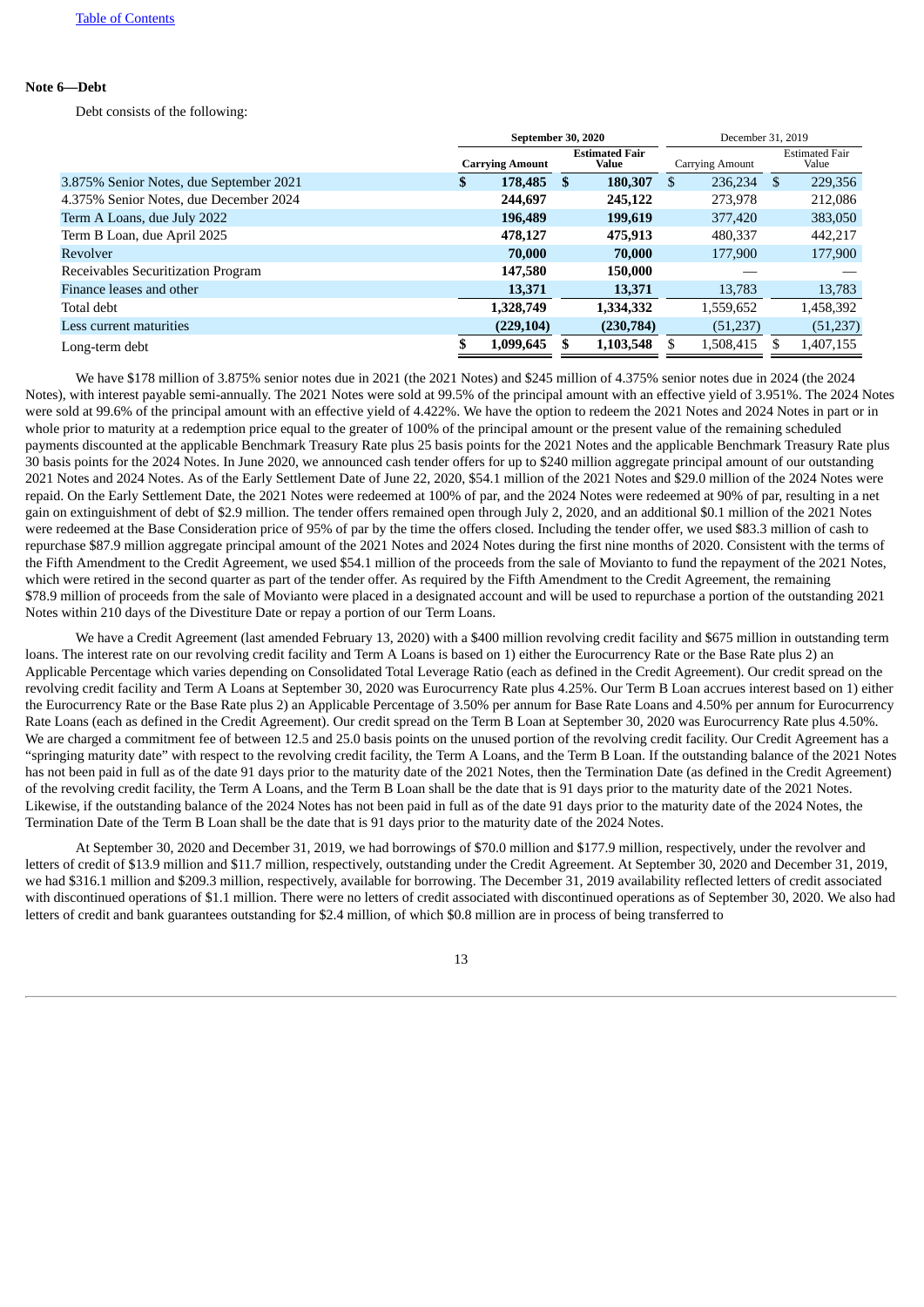the buyer of Movianto, and \$1.6 million and \$1.5 million as of September 30, 2020 and December 31, 2019, respectively, which supports certain leased facilities as well as other normal business activities in the United States and Europe. These letters of credit and guarantees were issued independent of the Credit Agreement.

We also have a Security and Pledge Agreement (the Security Agreement) pursuant to which we granted collateral on behalf of the holders of the 2021 Notes, the holders of the 2024 Notes, and the parties secured under the Credit Agreement (the Secured Parties) including first priority liens and security interests in (a) all present and future shares of capital stock owned by the Credit Parties (as defined) in the Credit Parties' present and future subsidiaries of each Credit Party and (b) all present and future personal property and assets of the Credit Parties, subject to certain exceptions. The Fifth Amendment to the Credit Agreement included additional collateral requirements if the Credit Parties, including an obligation to pledge our owned U.S. real estate and the remaining equity interests in foreign subsidiaries.

On February 19, 2020, we entered into an accounts receivable securitization program (the Receivables Securitization Program). Pursuant to the Receivables Securitization Program the aggregate principal amount of the loans made by the Lenders (as defined) will not exceed \$325 million outstanding at any time. The interest rate under the Receivables Securitization Program is based on a spread over the London Interbank Offered Rate (LIBOR) dependent on the tranche period thereto and any breakage fees accrued. Under the Receivables Securitization Program, certain of our subsidiaries sell substantially all of their accounts receivable balances to our wholly owned special purpose entity, O&M Funding LLC. The Receivables Securitization Program matures on February 17, 2023. Our Receivables Securitization Program has a "springing maturity date" with respect to the Term A Loans. If the outstanding balance of the Term A loans have not been paid in full as of the date 91 days prior to the maturity date of the Term A Loans, then the Scheduled Termination Date (as defined in the Receivables Financing Agreement) of the Receivables Securitization Program shall be the date that is 91 days prior to the maturity date of the Term A Loans. In February 2020, we drew \$150 million from the Receivables Securitization Program to repay portions of the Term A Loans, consistent with the terms of the Fifth Amendment to the Credit Agreement. The Fifth Amendment to the Credit Agreement requires that any additional draws on the Receivables Securitization Program are restricted for use to repay the 2021 Notes or Term A loans to the extent those instruments are outstanding.

The Credit Agreement, Receivables Securitization Program, and Senior Notes contain cross-default provisions which could result in the acceleration of payments due in the event of default of either agreement. The terms of the Credit Agreement also require the company to maintain ratios for leverage and interest coverage, including on a pro forma basis in the event of an acquisition or divestiture. We were in compliance with our debt covenants at September 30, 2020.

As of September 30, 2020, scheduled future principal payments of debt were \$12.4 million in 2020, \$228.5 million in 2021, \$218.8 million in 2022, \$155.0 million in 2023, \$251.0 million in 2024, and \$468.8 million thereafter. Current maturities include scheduled principal payments within the next 12 months of \$44.6 million and \$5.0 million for our Term A and Term B Loans, respectively, \$1.0 million in short-term finance leases, and \$178.5 million related to our 2021 Notes.

### **Note 7—Retirement Plans**

We have a noncontributory, unfunded retirement plan for certain retirees in the United States. Certain of our foreign subsidiaries also have defined benefit pension plans covering substantially all of their respective employees.

The components of net periodic benefit cost for the three and nine months ended September 30, 2020 and 2019, respectively, were as follows:

|                               |              | <b>Three Months Ended</b><br>September 30, |  |       | <b>Nine Months Ended</b><br>September 30, |       |  |       |  |
|-------------------------------|--------------|--------------------------------------------|--|-------|-------------------------------------------|-------|--|-------|--|
|                               | 2020<br>2019 |                                            |  |       | 2020                                      | 2019  |  |       |  |
| Service cost                  | Φ            | 362                                        |  | 332   |                                           | 1.073 |  | 991   |  |
| Interest cost                 |              | 498                                        |  | 601   |                                           | 1,488 |  | 1,801 |  |
| Recognized net actuarial loss |              | 214                                        |  | 260   |                                           | 642   |  | 780   |  |
| Net periodic benefit cost     |              | 1.074                                      |  | 1,193 |                                           | 3,203 |  | 3,572 |  |

### **Note 8—Derivatives**

We are directly and indirectly affected by changes in foreign currency, which may adversely impact our financial performance and are referred to as "market risks." When deemed appropriate, we use derivatives as a risk management tool to mitigate the potential impact of certain market risks. We do not enter into derivative financial instruments for trading purposes.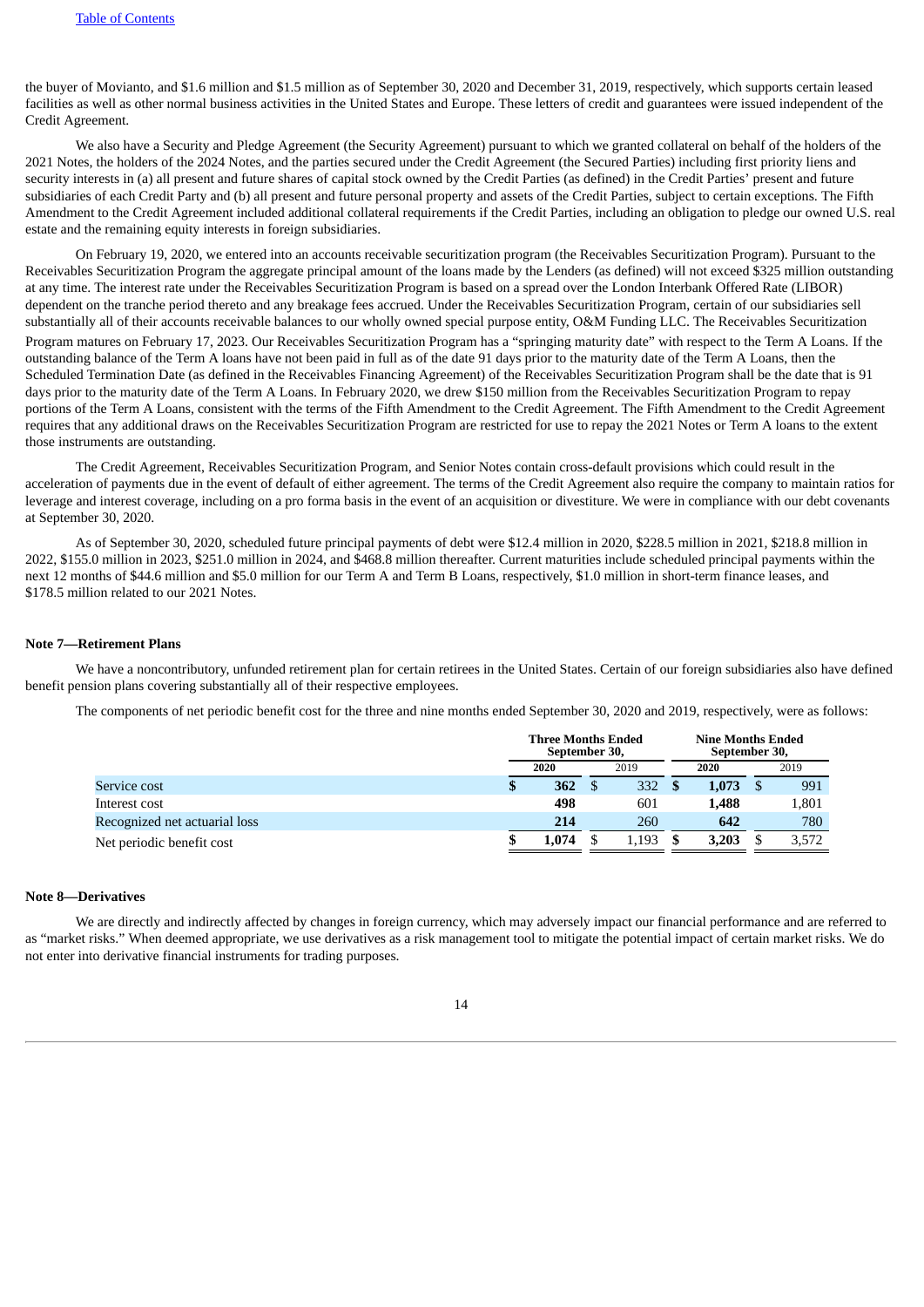We enter into foreign currency contracts to manage our foreign exchange exposure related to certain balance sheet items that do not meet the requirements for hedge accounting. These derivative instruments are adjusted to fair value at the end of each period through earnings. The gain or loss recorded on these instruments is substantially offset by the remeasurement adjustment on the foreign currency denominated asset or liability.

We pay interest under our Credit Agreement and Receivables Securitization Program, which fluctuate based on changes in our benchmark interest rates. In order to mitigate the risk of increases in benchmark rates, we enter into interest rate swaps whereby we agree to exchange with the counterparty, at specified intervals, the difference between fixed and variable amounts calculated by reference to the notional amount. The interest rate swaps were designated as cash flow hedges. Cash flows related to the interest rate swap agreements are included in interest expense.

We determine the fair value of our foreign currency derivatives and our interest rate swaps based on observable market-based inputs or unobservable inputs that are corroborated by market data. We do not view the fair value of our derivatives in isolation, but rather in relation to the fair values or cash flows of the underlying exposure. All derivatives are carried at fair value in our consolidated balance sheets in other assets, net and other liabilities. We consider the risk of counterparty default to be minimal. We report cash flows from our hedging instruments in the same cash flow statement category as the hedged items.

The following table summarizes the terms and fair value of our outstanding derivative financial instruments as of September 30, 2020:

| <b>Notional</b><br>Amount |         |                          |                   | <b>Maturity Date</b> | <b>Classification</b>                         |     | Classification                |  | <b>Fair Value</b> |
|---------------------------|---------|--------------------------|-------------------|----------------------|-----------------------------------------------|-----|-------------------------------|--|-------------------|
|                           |         |                          |                   |                      |                                               |     |                               |  |                   |
|                           | 300,000 | May 2022 and May<br>2025 | Other assets, net |                      | Other liabilities                             |     | 19,807                        |  |                   |
|                           |         |                          |                   |                      |                                               |     |                               |  |                   |
|                           |         |                          |                   |                      |                                               |     |                               |  |                   |
|                           | 28,900  | October 2020             | Other assets, net | 149                  | Other liabilities                             | -\$ |                               |  |                   |
|                           |         |                          |                   |                      | <b>Derivative Assets</b><br><b>Fair Value</b> |     | <b>Derivative Liabilities</b> |  |                   |

We terminated \$150 million in notional value of interest rate swaps on September 30, 2020. The remaining balance of the fair value adjustments of \$10.7 million, which related to these terminated interest rate swaps within accumulated other comprehensive loss, will be recognized in interest expense ratably over the remaining life of the Term B Loan.

The following table summarizes the terms and fair value of our outstanding derivative financial instruments as of December 31, 2019:

|                     |                           |                          | <b>Derivative Assets</b> |                   | <b>Derivative Liabilities</b> |                   |  |  |
|---------------------|---------------------------|--------------------------|--------------------------|-------------------|-------------------------------|-------------------|--|--|
|                     | <b>Notional</b><br>Amount | <b>Maturity Date</b>     | <b>Classification</b>    | <b>Fair Value</b> | Classification                | <b>Fair Value</b> |  |  |
| Cash flow hedges    |                           |                          |                          |                   |                               |                   |  |  |
| Interest rate swaps | 450,000                   | May 2022 and May<br>2025 | Other assets, net        |                   | Other liabilities             | 17.436            |  |  |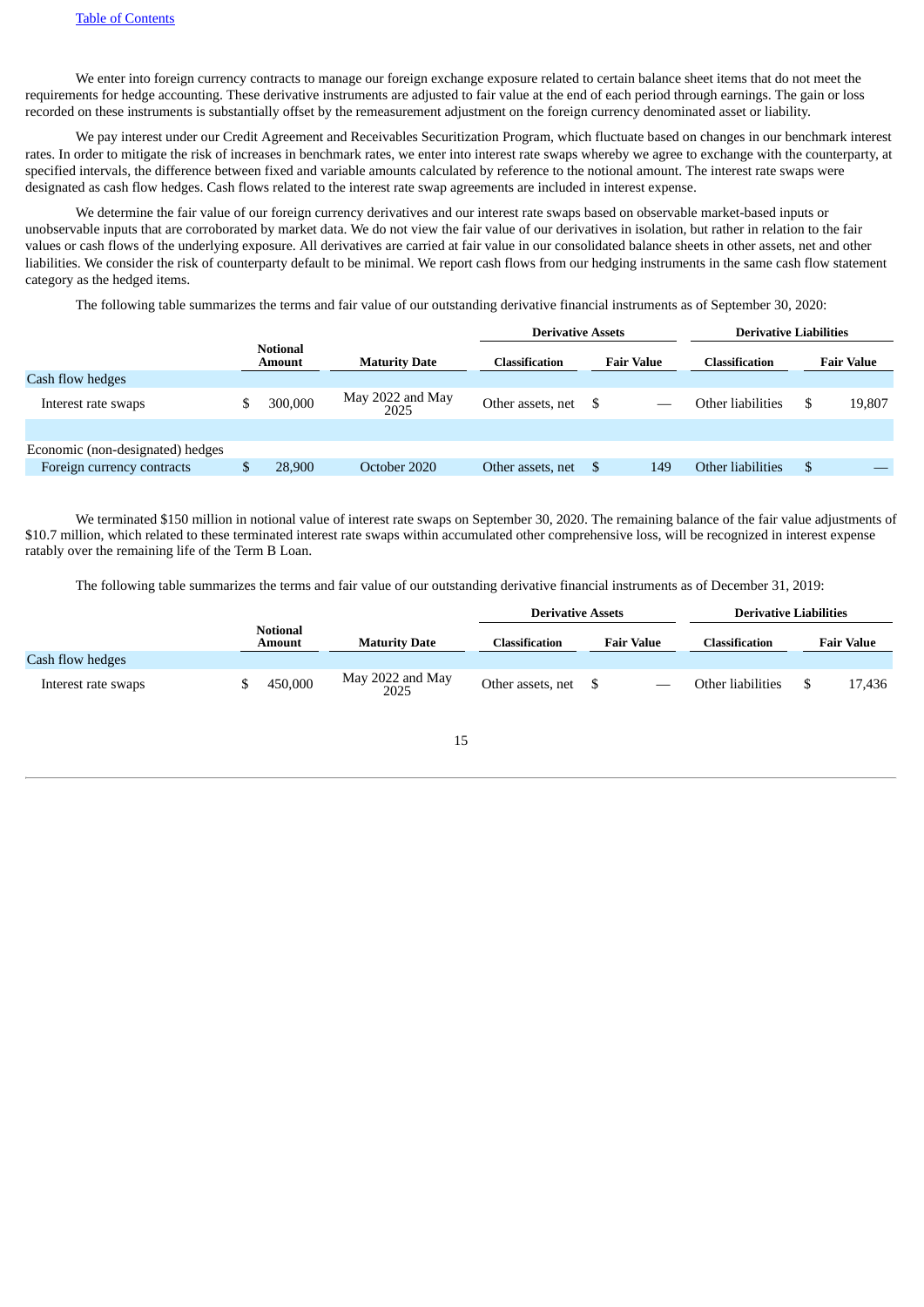The following table summarizes the effect of cash flow hedge accounting on our consolidated statements of operations for the three and nine months ended September 30, 2020:

|                     | <b>Amount of Gain/(Loss)</b><br><b>Recognized in Other</b><br>Comprehensive Income (Loss) |                                               | <b>Location of Gain/(Loss)</b><br><b>Reclassified from</b><br><b>Accumulated Other</b><br>Comprehensive Loss into<br>Income |   | Line Items Presented in the<br>Consolidated Statement of<br>are Recorded | <b>Total Amount of Income/(Expense)</b><br><b>Operations in Which the Effects</b> | <b>Amount of Gain/(Loss)</b><br><b>Reclassified from Accumulated</b><br><b>Other Comprehensive Loss into</b><br>Income |  |                                               |  |  |  |
|---------------------|-------------------------------------------------------------------------------------------|-----------------------------------------------|-----------------------------------------------------------------------------------------------------------------------------|---|--------------------------------------------------------------------------|-----------------------------------------------------------------------------------|------------------------------------------------------------------------------------------------------------------------|--|-----------------------------------------------|--|--|--|
|                     | Three Months<br>Ended<br>September 30,<br>2020                                            | Nine Months<br>Ended<br>September 30,<br>2020 |                                                                                                                             |   | Three Months<br><b>Ended September</b><br>30, 2020                       | Nine Months<br>Ended<br>September 30,<br>2020                                     | Three Months<br>Ended<br>September 30,<br>2020                                                                         |  | Nine Months<br>Ended<br>September 30,<br>2020 |  |  |  |
| Interest rate swaps | $(515)$ \$<br>S                                                                           | (19, 913)                                     | Interest expense, net                                                                                                       | Φ | (20, 975)                                                                | $(65, 923)$ \$                                                                    | $(3,028)$ \$                                                                                                           |  | (6,889)                                       |  |  |  |

*The amount of ineffectiveness associated with these contracts was immaterial for the periods presented.*

The following table summarizes the effect of cash flow hedge accounting on our consolidated statements of operations for the three and nine months ended September 30, 2019:

|                               | <b>Amount of Gain/(Loss)</b><br><b>Recognized in Other</b><br>Comprehensive Loss |                                                |  |                                               | Location of Gain/(Loss)<br><b>Reclassified from</b><br>Accumulated Other<br>Comprehensive Loss into<br>Income | <b>Total Amount of Income/(Expense)</b><br><b>Line Items Presented in the</b><br>Consolidated Statement of<br><b>Operations in Which the Effects are</b><br>Recorded |  |                                                   |  | <b>Amount of Gain/(Loss)</b><br>into Income    | <b>Reclassified from Accumulated</b><br><b>Other Comprehensive Loss</b> |                                               |  |
|-------------------------------|----------------------------------------------------------------------------------|------------------------------------------------|--|-----------------------------------------------|---------------------------------------------------------------------------------------------------------------|----------------------------------------------------------------------------------------------------------------------------------------------------------------------|--|---------------------------------------------------|--|------------------------------------------------|-------------------------------------------------------------------------|-----------------------------------------------|--|
|                               |                                                                                  | Three Months<br>Ended<br>September 30,<br>2019 |  | Nine Months<br>Ended<br>September 30,<br>2019 |                                                                                                               | Three Months<br><b>Ended September</b><br>30, 2019                                                                                                                   |  | Nine Months<br><b>Ended September</b><br>30, 2019 |  | Three Months<br>Ended<br>September 30,<br>2019 |                                                                         | Nine Months<br>Ended<br>September 30,<br>2019 |  |
| Interest rate swaps           | \$                                                                               | $(3,356)$ \$                                   |  | (15, 933)                                     | Interest expense, net                                                                                         | \$<br>$(24,050)$ \$                                                                                                                                                  |  | $(75,557)$ \$                                     |  | $(632)$ \$                                     |                                                                         | (1, 314)                                      |  |
| Foreign currency<br>contracts | \$                                                                               | $(28)$ \$                                      |  | 608                                           | Cost of goods sold                                                                                            | (2,012,130)                                                                                                                                                          |  | $(6, 176, 537)$ \$                                |  | 262S                                           |                                                                         | 319                                           |  |

*The amount of ineffectiveness associated with these contracts was immaterial for the periods presented.*

For the three and nine months ended September 30, 2020, we recognized losses of \$0.9 million and \$2.3 million, respectively, associated with our economic (non-designated) foreign currency contracts. For the three and nine months ended September 30, 2019, we recognized gains of \$0.1 million and \$1.1 million, respectively, associated with our economic (non-designated) foreign currency contracts.

We recorded the change in fair value of derivative instruments and the remeasurement adjustment of the foreign currency denominated asset or liability in other operating (income) expense, net for our foreign exchange contracts.

## **Note 9—Income Taxes**

The effective tax rate was 13.8% and 9.4% for the three and nine months ended September 30, 2020, compared to (126.5)% and 17.8% in the same periods of 2019. The change in these rates resulted primarily from an income tax benefit recorded in the first and third quarters of 2020 associated with the Coronavirus Aid, Relief, and Economic Security (CARES) Act, the mixture of income and losses in jurisdictions in which we operate, and the incremental income tax expense associated with the vesting of restricted stock. In addition, the provision for income taxes reflects an increase in our reserve for uncertain tax positions for the three and nine months ended September 30, 2020 in connection with the IRS' audit of our 2015 and 2016 consolidated income tax returns described in the subsequent paragraph. The liability for unrecognized tax benefits was \$22.5 million at September 30, 2020 and \$11.5 million at December 31, 2019. Included in the liability at September 30, 2020 and December 31, 2019 were \$1.9 million and \$3.1 million, respectively, of tax positions for which ultimate deductibility is highly certain but for which there is uncertainty about the timing of such deductibility.

On August 26, 2020, we received a Notice of Proposed Adjustment (NOPA) from the Internal Revenue Services (IRS) regarding our 2015 and 2016 Consolidated Income Tax Returns. Within the NOPA, the IRS has asserted that our taxable income for 2015 and 2016 should be higher based on their assessment of the appropriate amount of taxable income that we should report in the United States in connection with our sourcing of products by our foreign subsidiaries for sale in the United

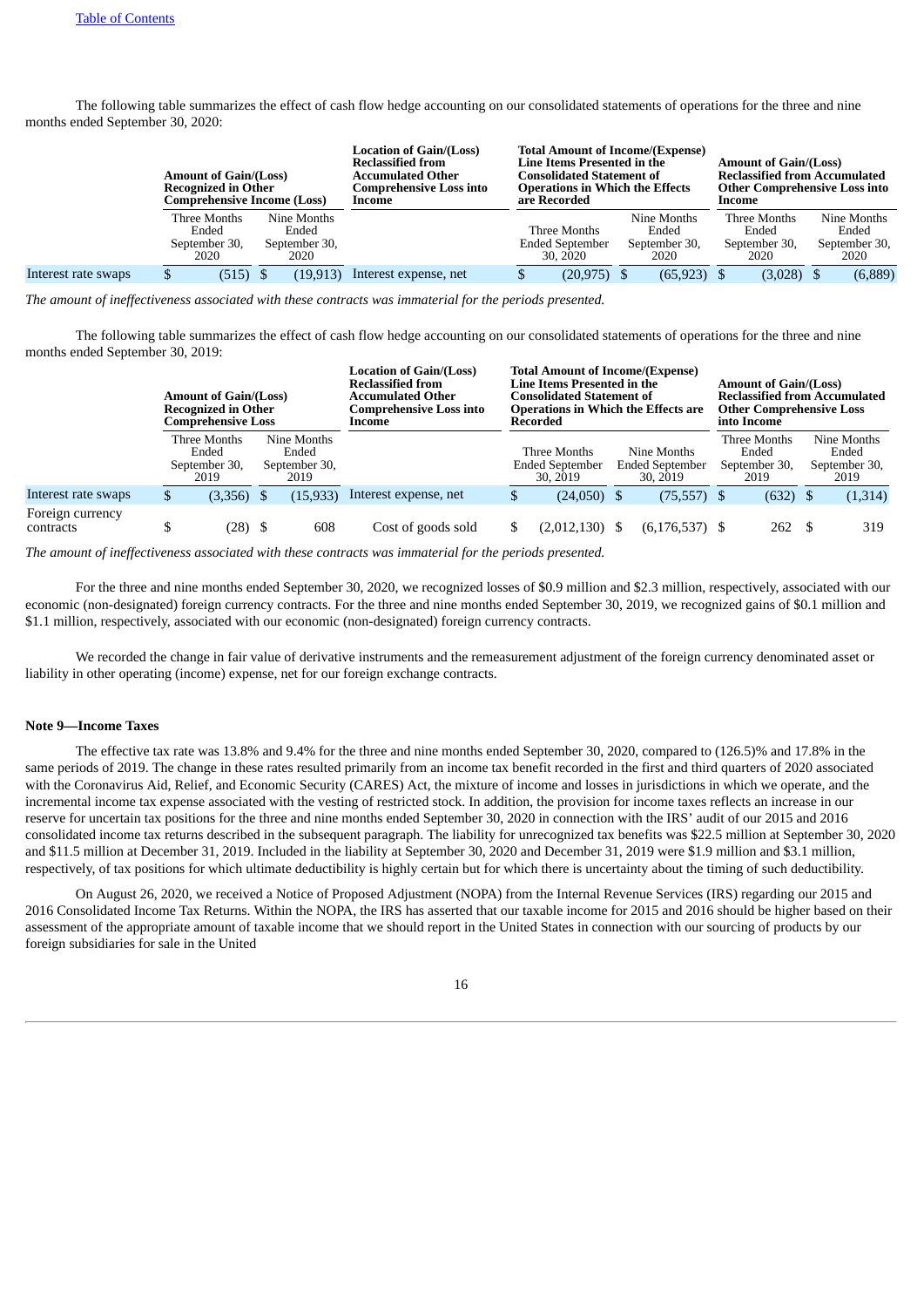States by our domestic subsidiaries. Our amount of taxable income in the United States is based on our transfer pricing methodology, which has been consistently applied through the current date. We strongly disagree with the IRS position and will pursue all available administrative and judicial remedies, including those available under the U.S. - Ireland Income Tax Treaty to alleviate double taxation. We regularly assess the likelihood of adverse outcomes resulting from examinations such as this to determine the adequacy of our tax reserves. We believe that we have adequately reserved for this matter and that the final adjudication of this matter will not have a material impact on our consolidated financial position, results of operations or cash flows. However, the ultimate outcome of disputes of this nature is uncertain, and if the IRS were to prevail on its assertions, the additional tax, interest, and any potential penalties could have a material adverse impact on our financial position, results of operations or cash flows.

### **Note 10—Net Income (Loss) per Common Share**

The following summarizes the calculation of net income (loss) per common share attributable to common shareholders for the three and nine months ended September 30, 2020 and 2019:

|                                               |      |        | <b>Nine Months Ended</b><br>September 30, |                   |    |               |      |           |
|-----------------------------------------------|------|--------|-------------------------------------------|-------------------|----|---------------|------|-----------|
| (in thousands, except per share data)         | 2020 |        |                                           | 2019              |    | 2020          |      | 2019      |
|                                               |      |        |                                           |                   |    |               |      |           |
| Weighted average shares outstanding - basic   |      | 60,786 |                                           | 60.030            |    | 60,983        |      | 60,498    |
| Dilutive shares                               |      | 137    |                                           |                   |    |               |      |           |
| Weighted average shares outstanding - diluted |      | 60,923 |                                           | 60.030            |    | 60,983        |      | 60,498    |
|                                               |      |        |                                           |                   |    |               |      |           |
| Income (loss) from continuing operations      | \$   | 46,081 | \$.                                       | 3,420             | S  | 37,332        | S    | (17, 233) |
| Basic and diluted per share                   | \$   | 0.76   | - \$                                      | 0.06 <sup>5</sup> |    | 0.61          | -S   | (0.28)    |
|                                               |      |        |                                           |                   |    |               |      |           |
| Loss from discontinued operations             | \$   |        | \$                                        | $(2,196)$ \$      |    | $(58,203)$ \$ |      | (6, 115)  |
| Basic and diluted per share                   | \$   |        | \$                                        | $(0.04)$ \$       |    | $(0.95)$ \$   |      | (0.11)    |
|                                               |      |        |                                           |                   |    |               |      |           |
| Net income (loss)                             | \$   | 46,081 | \$.                                       | 1,224             | -S | (20, 871)     | - \$ | (23, 348) |
| Basic and diluted per share                   | \$   | 0.76   | \$.                                       | 0.02              |    | (0.34)        | -S   | (0.39)    |

## **Note 11—Shareholders' Equity**

In May 2020, we entered into an equity distribution agreement, pursuant to which we may offer and sell, from time to time, shares of our common stock having an aggregate offering price of up to \$50 million. We intend to use the net proceeds from the sale of our securities offered by this program for the repayment of indebtedness and/or for general corporate and working capital purposes. As of September 30, 2020, no shares were issued and \$50 million of common stock remained available under the at-the-market equity financing program.

On October 6, 2020, we completed a follow-on equity offering as further described in Note 15 - Subsequent Events.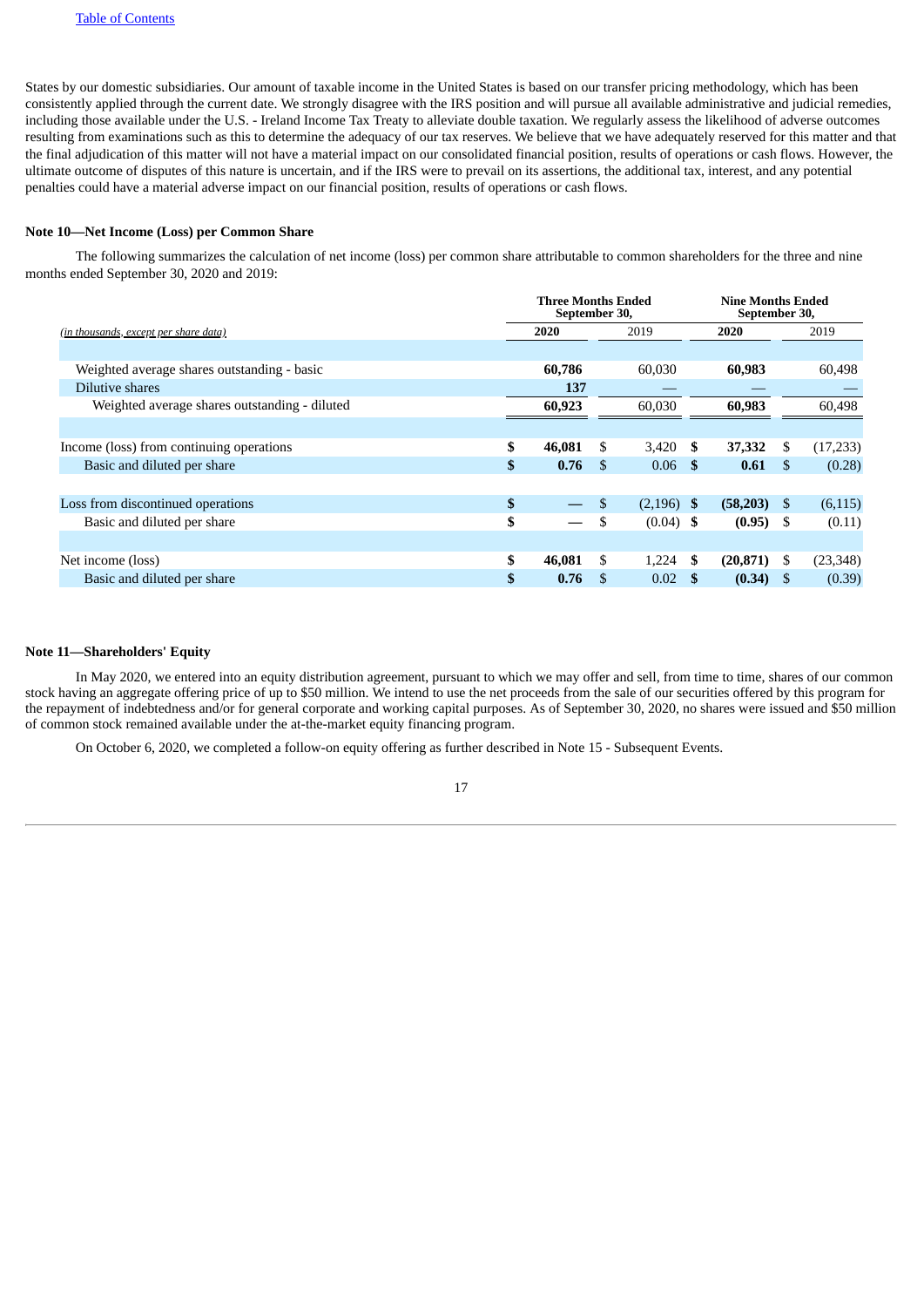# **Note 12—Accumulated Other Comprehensive Loss**

The following table shows the changes in accumulated other comprehensive loss by component for the three and nine months ended September 30, 2020 and 2019:

|                                                                               |   |                         | Currency<br><b>Translation</b> |                    |              |
|-------------------------------------------------------------------------------|---|-------------------------|--------------------------------|--------------------|--------------|
|                                                                               |   | <b>Retirement Plans</b> | <b>Adjustments</b>             | <b>Derivatives</b> | <b>Total</b> |
| Accumulated other comprehensive loss, June 30, 2020                           | D | $(13,926)$ \$           | $(23, 471)$ \$                 | $(24, 188)$ \$     | (61, 585)    |
| Other comprehensive income (loss) before reclassifications                    |   |                         | 5,173                          | (516)              | 4,657        |
| Income tax                                                                    |   |                         |                                | 40                 | 40           |
| Other comprehensive income (loss) before reclassifications, net of<br>fax     |   |                         | 5.173                          | (476)              | 4,697        |
| Amounts reclassified from accumulated other comprehensive loss                |   | 214                     |                                | 3.028              | 3,242        |
| Income tax                                                                    |   | (47)                    |                                | (871)              | (918)        |
| Amounts reclassified from accumulated other comprehensive loss,<br>net of tax |   | 167                     |                                | 2,157              | 2,324        |
| Other comprehensive income                                                    |   | 167                     | 5.173                          | 1,681              | 7,021        |
| Accumulated other comprehensive loss, September 30, 2020                      |   | $(13,759)$ \$           | (18, 298)                      | $(22,507)$ \$      | (54, 564)    |

|                                                                               |   | <b>Retirement Plans</b> | Currency<br><b>Translation</b><br><b>Adjustments</b> | <b>Derivatives</b> | Total     |
|-------------------------------------------------------------------------------|---|-------------------------|------------------------------------------------------|--------------------|-----------|
| Accumulated other comprehensive loss, June 30, 2019                           | D | $(7,752)$ \$            | $(29,306)$ \$                                        | $(12,590)$ \$      | (49, 648) |
| Other comprehensive loss before reclassifications                             |   |                         | (9,038)                                              | (3,384)            | (12, 422) |
| Income tax                                                                    |   |                         |                                                      | 1,314              | 1,314     |
| Other comprehensive loss before reclassifications, net of tax                 |   |                         | (9,038)                                              | (2,070)            | (11, 108) |
| Amounts reclassified from accumulated other comprehensive loss                |   | 260                     |                                                      | 370                | 630       |
| Income tax                                                                    |   | (61)                    |                                                      | (89)               | (150)     |
| Amounts reclassified from accumulated other comprehensive loss,<br>net of tax |   | 199                     |                                                      | 281                | 480       |
| Other comprehensive income (loss)                                             |   | 199                     | (9,038)                                              | (1,789)            | (10, 628) |
| Accumulated other comprehensive loss, September 30, 2019                      |   | (7, 553)                | (38, 344)                                            | (14, 379)          | (60, 276) |

|                                                                               |   |                         | <b>Currency</b><br><b>Translation</b> |                    |              |
|-------------------------------------------------------------------------------|---|-------------------------|---------------------------------------|--------------------|--------------|
|                                                                               |   | <b>Retirement Plans</b> | <b>Adjustments</b>                    | <b>Derivatives</b> | <b>Total</b> |
| Accumulated other comprehensive loss, December 31, 2019                       | Ъ | $(14,691)$ \$           | $(25,301)$ \$                         | $(12,715)$ \$      | (52,707)     |
| Other comprehensive loss before reclassifications                             |   |                         | (8,577)                               | (19, 913)          | (28, 490)    |
| Income tax                                                                    |   |                         |                                       | 5,113              | 5,113        |
| Other comprehensive loss before reclassifications, net of tax                 |   |                         | (8,577)                               | (14, 800)          | (23, 377)    |
| Amounts reclassified from accumulated other comprehensive loss                |   | 1,067                   | 15,580                                | 6,889              | 23,536       |
| Income tax                                                                    |   | (135)                   |                                       | (1,881)            | (2,016)      |
| Amounts reclassified from accumulated other comprehensive loss,<br>net of tax |   | 932                     | 15,580                                | 5.008              | 21,520       |
| Other comprehensive income (loss)                                             |   | 932                     | 7.003                                 | (9,792)            | (1, 857)     |
| Accumulated other comprehensive loss, September 30, 2020                      |   | $(13,759)$ \$           | (18, 298)                             | $(22,507)$ \$      | (54, 564)    |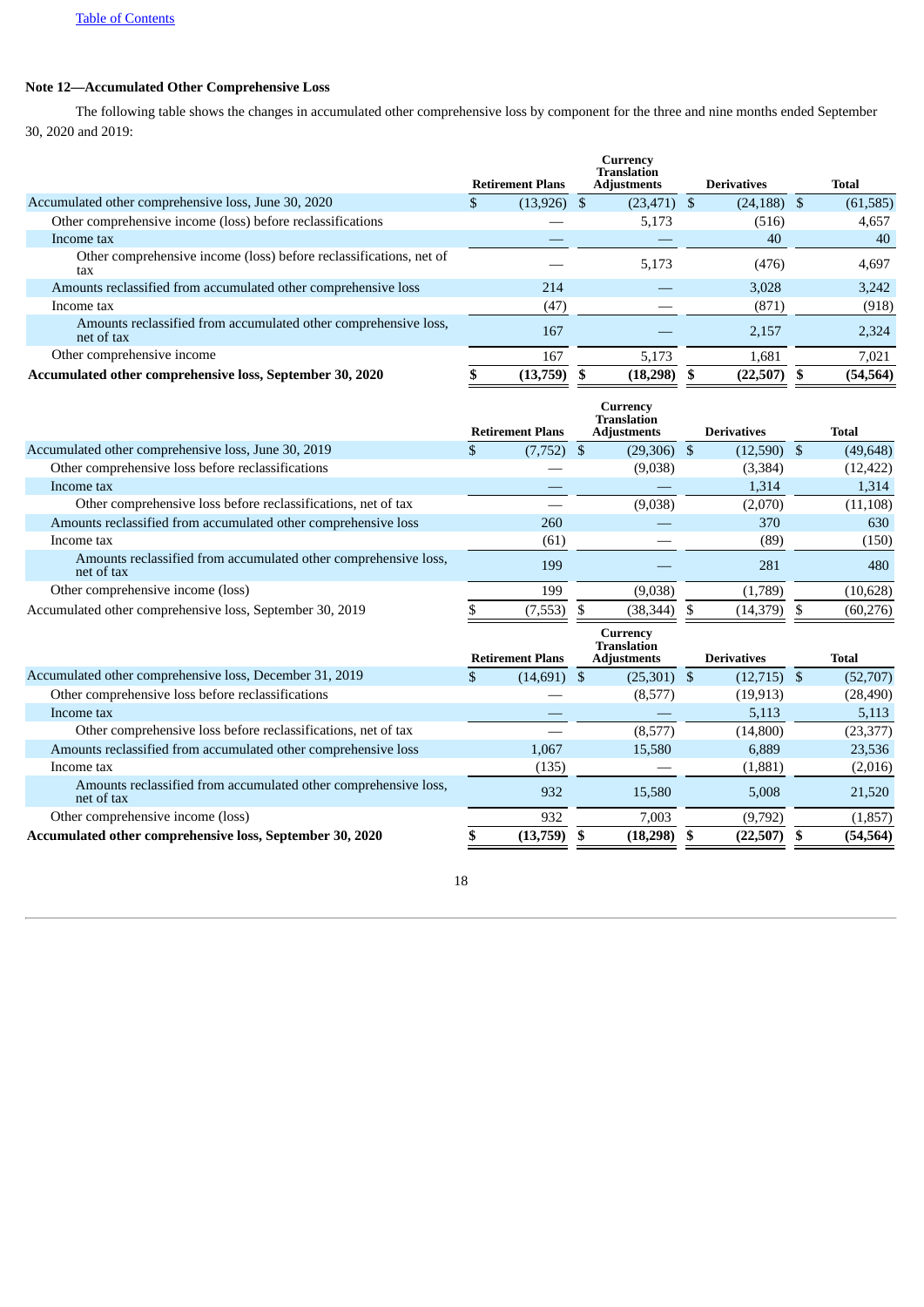|                                                                               |   |                         | Currency<br><b>Translation</b> |                    |           |
|-------------------------------------------------------------------------------|---|-------------------------|--------------------------------|--------------------|-----------|
|                                                                               |   | <b>Retirement Plans</b> | <b>Adjustments</b>             | <b>Derivatives</b> | Total     |
| Accumulated other comprehensive loss, December 31, 2018                       | D | $(8, 146)$ \$           | $(32,551)$ \$                  | $(4,915)$ \$       | (45, 612) |
| Other comprehensive loss before reclassifications                             |   |                         | (5,793)                        | (15,325)           | (21, 118) |
| Income tax                                                                    |   |                         |                                | 5,204              | 5,204     |
| Other comprehensive loss before reclassifications, net of tax                 |   |                         | (5,793)                        | (10, 121)          | (15, 914) |
| Amounts reclassified from accumulated other comprehensive loss                |   | 780                     |                                | 995                | 1,775     |
| Income tax                                                                    |   | (187)                   |                                | (338)              | (525)     |
| Amounts reclassified from accumulated other comprehensive loss,<br>net of tax |   | 593                     |                                | 657                | 1,250     |
| Other comprehensive income (loss)                                             |   | 593                     | (5,793)                        | (9, 464)           | (14, 664) |
| Accumulated other comprehensive loss, September 30, 2019                      |   | $(7,553)$ \$            | (38, 344)                      | $(14,379)$ \$      | (60, 276) |

We include amounts reclassified out of accumulated other comprehensive loss related to defined benefit pension plans as a component of net periodic pension cost recorded in Other expense, net. For the three and nine months ended September 30, 2020, we reclassified \$0.2 million and \$1.1 million, which included \$0.4 million as a result of the Divestiture, respectively, of actuarial net losses. Amounts reclassified from accumulated other comprehensive loss for the nine months ended September 30, 2020 include currency translation adjustments released as a result of the Divestiture. For the three and nine months ended September 30, 2019, we reclassified \$0.3 million and \$0.8 million, respectively, of actuarial net losses.

## **Note 13—Segment Information**

We periodically evaluate our application of accounting guidance for reportable segments and disclose information about reportable segments based on the way management organizes the enterprise for making operating decisions and assessing performance. We report our business under two segments: Global Solutions and Global Products. The Global Solutions segment includes our United States distribution, outsourced logistics and valueadded services business. Global Products manufactures and sources medical surgical products through our production and kitting operations.

We evaluate the performance of our segments based on their operating income excluding intangible amortization, acquisition-related and exit and realignment charges, certain purchase price fair value adjustments, and other substantive items that, either as a result of their nature or size, would not be expected to occur as part of our normal business operations on a regular basis.

Segment assets exclude inter-segment account balances as we believe their inclusion would be misleading and not meaningful. We believe all inter-segment sales are at prices that approximate market.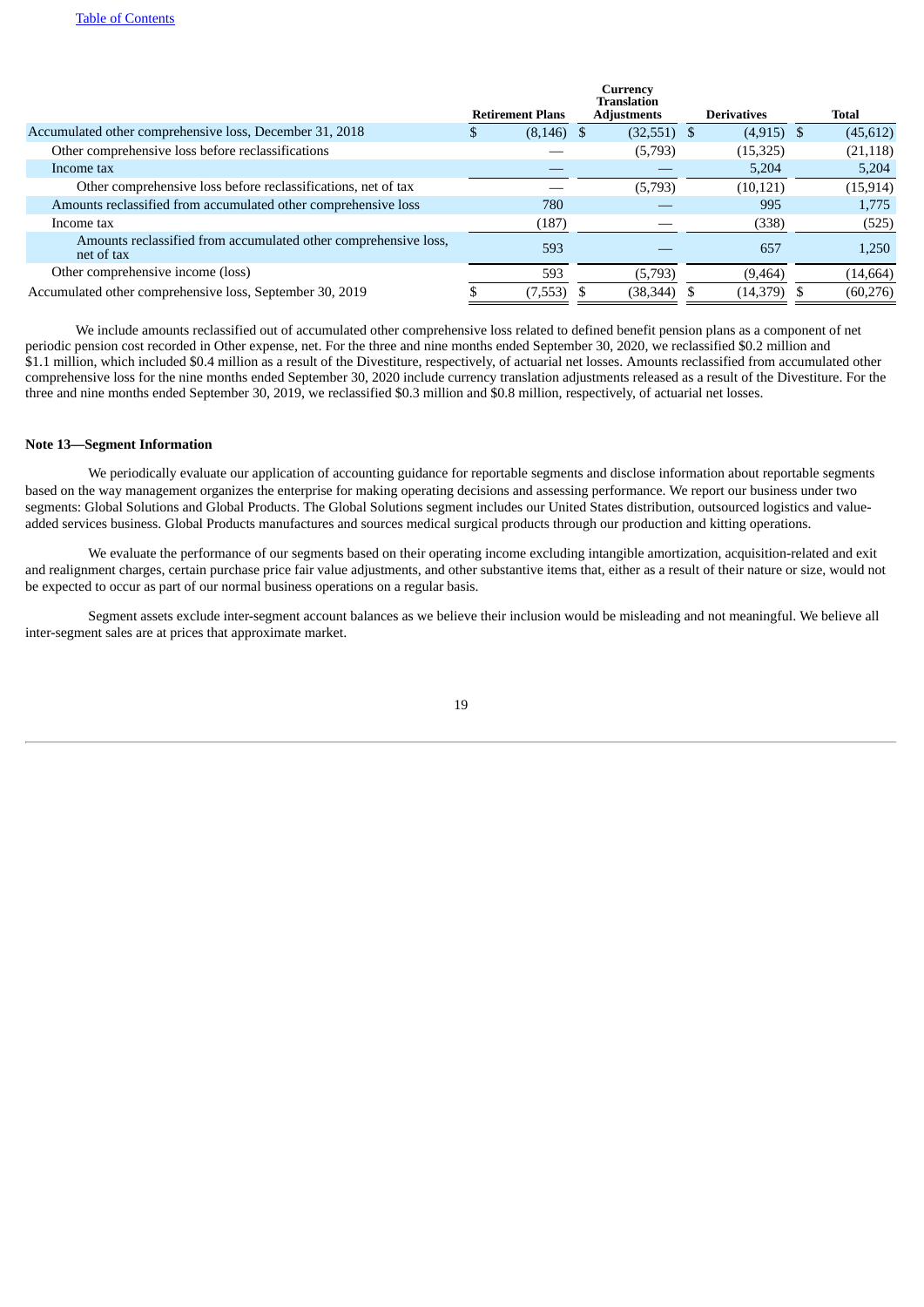The following tables present financial information by segment:

|                                   | <b>Three Months Ended</b><br>September 30, |              |            |                           |            | <b>Nine Months Ended</b><br>September 30, |            |  |
|-----------------------------------|--------------------------------------------|--------------|------------|---------------------------|------------|-------------------------------------------|------------|--|
|                                   | 2020                                       |              | 2019       |                           | 2020       |                                           | 2019       |  |
| Net revenue:                      |                                            |              |            |                           |            |                                           |            |  |
|                                   |                                            |              |            |                           |            |                                           |            |  |
| <b>Global Solutions</b>           | \$<br>1,865,182                            | \$           | 2,047,379  | \$                        | 5,261,415  | \$                                        | 6,305,448  |  |
| <b>Global Products</b>            | 473,797                                    |              | 359,835    |                           | 1,235,391  |                                           | 1,070,808  |  |
| Total segment net revenue         | 2,338,979                                  |              | 2,407,214  |                           | 6,496,806  |                                           | 7,376,256  |  |
| Inter-segment revenue             |                                            |              |            |                           |            |                                           |            |  |
| <b>Global Products</b>            | (151, 051)                                 |              | (114, 462) |                           | (378, 466) |                                           | (355, 960) |  |
| Total inter-segment revenue       | (151, 051)                                 |              | (114, 462) |                           | (378, 466) |                                           | (355, 960) |  |
| Consolidated net revenue          | \$<br>2,187,928                            | $\mathbb{S}$ | 2,292,752  | $\boldsymbol{\mathsf{s}}$ | 6,118,340  | $\mathbb{S}$                              | 7,020,296  |  |
|                                   |                                            |              |            |                           |            |                                           |            |  |
| Operating income:                 |                                            |              |            |                           |            |                                           |            |  |
| <b>Global Solutions</b>           | \$<br>10,972                               | \$           | 24,916     | \$                        | 8,522      | \$                                        | 64,292     |  |
| <b>Global Products</b>            | 89,923                                     |              | 16,897     |                           | 160,268    |                                           | 42,570     |  |
| Inter-segment eliminations        | (8,718)                                    |              | (243)      |                           | (10, 322)  |                                           | 774        |  |
| Intangible amortization           | (10, 242)                                  |              | (10, 614)  |                           | (31, 463)  |                                           | (33, 395)  |  |
| Acquisition-related and exit and  |                                            |              |            |                           |            |                                           |            |  |
| realignment charges               | (6, 382)                                   |              | (4,522)    |                           | (18,500)   |                                           | (14, 776)  |  |
| Other $(1)$                       |                                            |              | (324)      |                           |            |                                           | (853)      |  |
| Consolidated operating income     | \$<br>75,553                               | \$           | 26,110     | \$                        | 108,505    | \$                                        | 58,612     |  |
|                                   |                                            |              |            |                           |            |                                           |            |  |
| Depreciation and amortization:    |                                            |              |            |                           |            |                                           |            |  |
| <b>Global Solutions</b>           | \$<br>9,572                                | $\mathbb{S}$ | 11,477     | $\mathbf{s}$              | 31,273     | \$                                        | 31,756     |  |
| <b>Global Products</b>            | 11,118                                     |              | 13,128     |                           | 38,221     |                                           | 40,982     |  |
| Discontinued operations           |                                            |              | 4,697      |                           |            |                                           | 15,466     |  |
| Consolidated depreciation and     |                                            |              |            |                           |            |                                           |            |  |
| amortization                      | \$<br>20,690                               | \$           | 29,302     | \$                        | 69,494     | \$                                        | 88,204     |  |
|                                   |                                            |              |            |                           |            |                                           |            |  |
| Capital expenditures:             |                                            |              |            |                           |            |                                           |            |  |
| <b>Global Solutions</b>           | \$<br>3,582                                | $\mathbb{S}$ | 2,743      | $\mathbf{s}$              | 7,545      | \$                                        | 7,280      |  |
| <b>Global Products</b>            | 10,656                                     |              | 6,791      |                           | 15,808     |                                           | 13,574     |  |
| <b>Discontinued operations</b>    |                                            |              | 3,087      |                           | 3,027      |                                           | 17,298     |  |
| Consolidated capital expenditures | \$<br>14,238                               | \$           | 12,621     | \$                        | 26,380     | \$                                        | 38,152     |  |

2019 included interest cost and net actuarial losses related to the U.S. Retirement Plan as well as Software as a Service (SaaS) implementation costs associated with the upgrading of our global IT platforms in connection with the redesign of our global information system strategy. (1)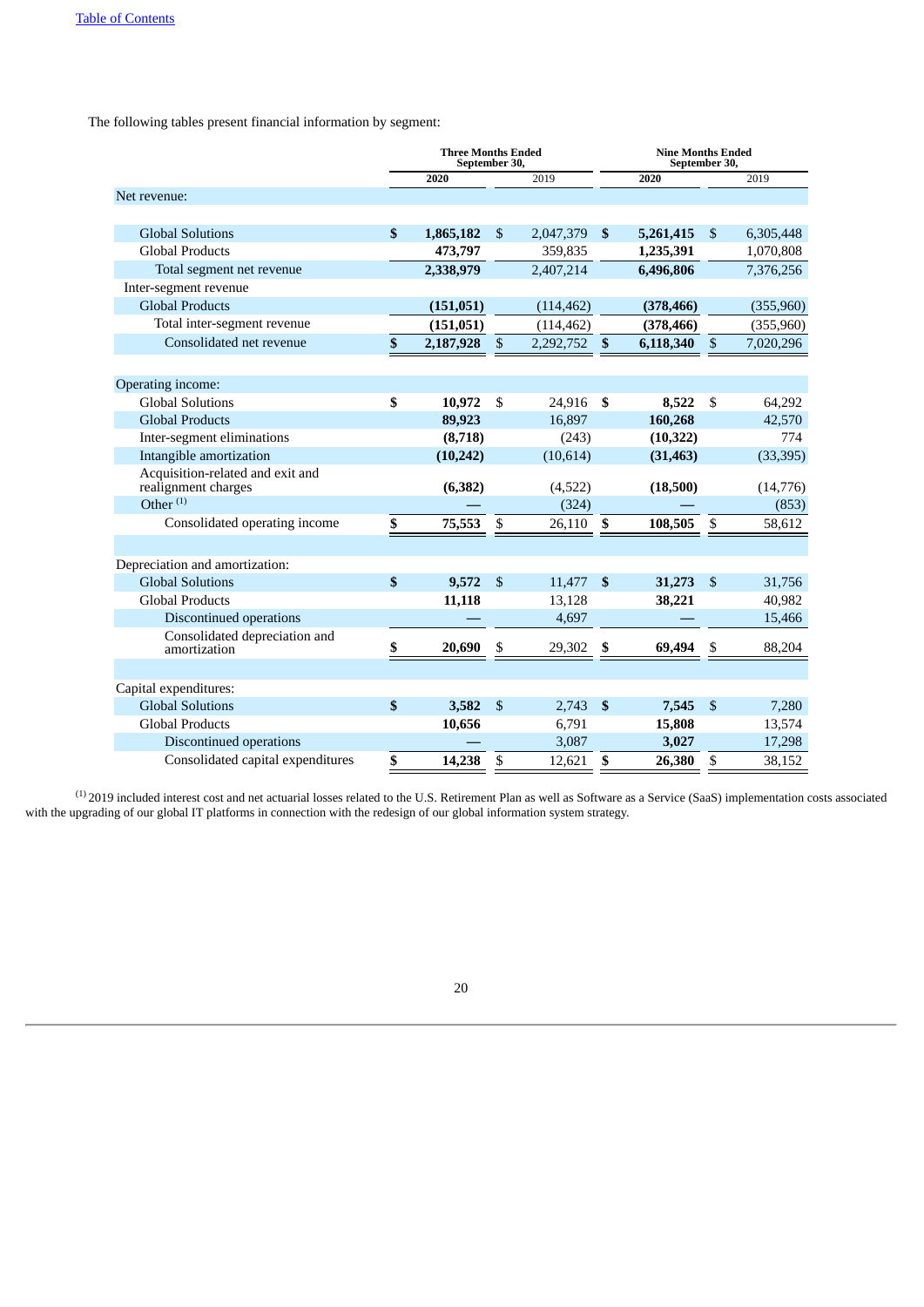|                           | September 30, 2020 |           |  | <b>December 31, 2019</b> |
|---------------------------|--------------------|-----------|--|--------------------------|
| Total assets:             |                    |           |  |                          |
| <b>Global Solutions</b>   | \$                 | 2,161,158 |  | 2,205,134                |
| <b>Global Products</b>    |                    | 1,058,701 |  | 930,937                  |
| Segment assets            |                    | 3,219,859 |  | 3,136,071                |
| Discontinued operations   |                    |           |  | 439,983                  |
| Cash and cash equivalents |                    | 77,256    |  | 67,030                   |
| Consolidated total assets |                    | 3,297,115 |  | 3,643,084                |

The following table presents net revenue by geographic area, which were attributed based on the location from which we ship products or provide services.

|                          | Three Months Ended September 30, |           |  |           |  |           | Nine Months Ended September 30, |           |  |
|--------------------------|----------------------------------|-----------|--|-----------|--|-----------|---------------------------------|-----------|--|
|                          |                                  | 2020      |  | 2019      |  | 2020      |                                 | 2019      |  |
| Net revenue:             |                                  |           |  |           |  |           |                                 |           |  |
| <b>United States</b>     |                                  | 2,101,074 |  | 2,200,284 |  | 5,872,143 | \$.                             | 6,774,965 |  |
| International            |                                  | 86,854    |  | 92,468    |  | 246,197   |                                 | 245,331   |  |
| Consolidated net revenue |                                  | 2,187,928 |  | 2,292,752 |  | 6,118,340 |                                 | 7,020,296 |  |

#### **Note 14—Recent Accounting Pronouncements**

In August 2018, the FASB issued ASU No. 2018-13, Fair Value Measurement (Topic 820): Disclosure Framework— Changes to the Disclosure Requirements for Fair Value Measurement. This ASU modifies the disclosure requirements for fair value measurements by removing the requirement to disclose the amount and reasons for transfers between Level 1 and Level 2 of the fair value hierarchy and the policy for timing of such transfers. This ASU expands the disclosure requirements for Level 3 fair value measurements, primarily focused on changes in unrealized gains and losses included in other comprehensive income (loss). We adopted ASU No. 2018-13 effective beginning January 1, 2020. Its adoption did not have a material impact on our consolidated financial statements.

In August 2018, the FASB issued ASU No. 2018-14, Compensation—Retirement Benefits—Defined Benefit Plans—General (Subtopic 715-20): Disclosure Framework—Changes to the Disclosure Requirements for Defined Benefit Plans. ASU 2018-14 removes disclosures that no longer are considered cost beneficial, clarifies the specific requirements of disclosures and adds disclosure requirements identified as relevant for companies with defined benefit retirement plans. The amendments in ASU No. 2018-14 are effective for fiscal years ending after December 15, 2020 and we do not expect this to have a material impact on our consolidated financial statements.

In August 2018, the FASB issued ASU No. 2018-15, Intangibles—Goodwill and Other (Topic 350): Internal-Use Software. This standard aligns the requirements for capitalizing implementation costs incurred in a cloud computing arrangement that is a service contract with the requirements for capitalizing implementation costs incurred to develop or obtain internal-use software. We adopted ASU No. 2018-15 effective beginning January 1, 2020. Its adoption did not have a material impact on our consolidated financial statements.

In December 2019, the FASB issued ASU No. 2019-12, Simplifying the Accounting for Income Taxes, which simplifies the accounting for income taxes, eliminates certain exceptions within ASC 740, Income Taxes, and clarifies certain aspects of the current guidance to promote consistency among reporting entities. ASU No. 2019-12 is effective for fiscal years beginning after December 15, 2020. Most amendments within the standard are required to be applied on a prospective basis, while certain amendments must be applied on a retrospective or modified retrospective basis. We do not expect this to have a material impact on our consolidated financial statements.

In March 2020, the FASB issued ASU No. 2020-03, Codification Improvements to Financial Instruments. The Standard is part of FASB's ongoing project to improve and clarify its Accounting Standards Codification and avoid unintended application. The items addressed are not expected to significantly affect current practice or create a significant administrative cost for most entities. The amendment is divided into issues 1 to 7 with different effective dates as follows: The amendments related to Issue 1, Issue 2, Issue 4, and Issue 5 are conforming amendments. The amendments are effective upon issuance of this update. The amendment related to Issue 3 is a conforming amendment that affects the guidance related to the amendments in ASU No. 2016-01, Financial Instruments-Overall (Subtopic 825-10): Recognition and Measurement of Financial Assets and

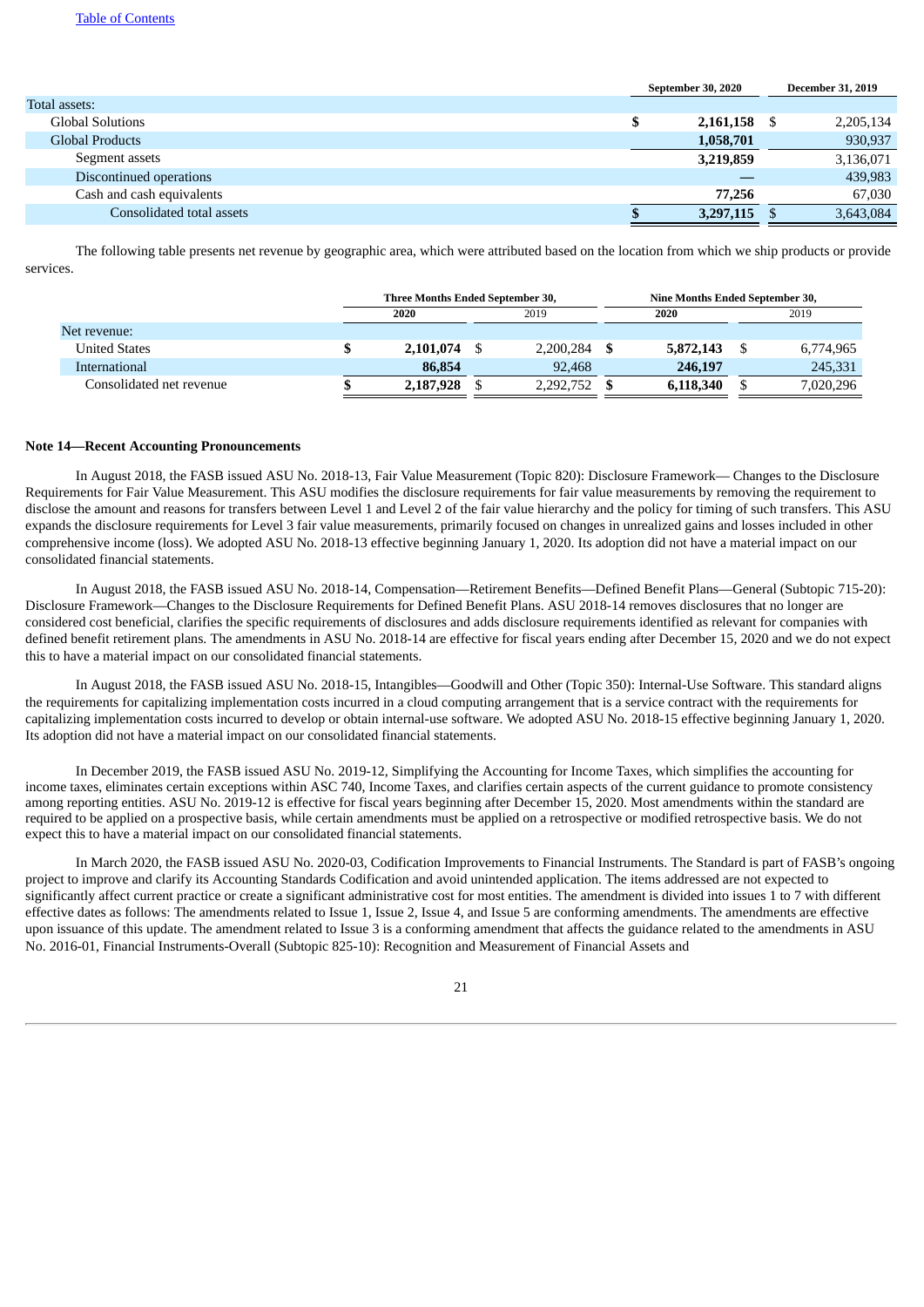Financial Liabilities. The effective date of this update for the amendments to ASU No. 2016-01 is for fiscal years beginning after December 15, 2019, including interim periods within those fiscal years. The amendments related to Issue 6 and Issue 7 affect the guidance in the amendments in ASU No. 2016-13, Financial 5 Instruments-Credit Losses (Topic 326): Measurement of Credit Losses on Financial Instruments. For entities that have not yet adopted the amendments related to ASU No. 2016-13, the effective dates and the transition requirements for these amendments are the same as the effective date and transition requirements in ASU No. 2016-13, which will be effective for fiscal years beginning after December 15, 2022, including interim periods within those fiscal years. We adopted ASU No. 2020-03 effective beginning January 1, 2020 for Issues 1 through 5. Its adoption did not have a material impact on our consolidated financial statements. We are currently evaluating the potential impact of adopting this guidance for Issues 6 and 7 on our consolidated financial statements and disclosures.

In March 2020, the FASB issued ASU No. 2020-04, Reference Rate Reform (Topic 848): Facilitation of the Effects of Reference Rate Reform on Financial Reporting, which provides optional expedients and exceptions for applying GAAP to contracts, hedging relationships, and other transactions affected by reference rate reform if certain criteria are met. The amendments apply only to contracts, hedging relationships, and other transactions that reference LIBOR or another reference rate expected to be discontinued because of reference rate reform. The amendments are effective for all entities as of March 12, 2020 through December 31, 2022. We do not expect this to have a material impact on our consolidated financial statements.

There have been no further changes in our significant accounting policies from those contained in our Annual Report on Form 10-K for the year ended December 31, 2019.

#### **Note 15—Subsequent Events**

On October 6, 2020, we completed a follow-on equity offering wherein we sold an aggregate of 8,475,000 shares of our common stock at an offering price of \$20.50, resulting in net proceeds to us of approximately \$165 million, after deducting expenses relating to the follow-on equity offering, including the underwriters' discounts and commissions. Pursuant to the underwriting agreement, we granted the underwriters an option to purchase up to an additional 1,271,250 shares of our common stock, which the underwriters exercised in full. Inclusive of this exercised option, net proceeds to us were approximately \$190 million, after deducting expenses relating to the follow-on equity offering, including the underwriters' discounts and commissions.

We used the proceeds from the follow-on equity offering to repay the remaining \$109 million outstanding balance of Term Loan A-1 at par on October 8, 2020, to repay \$52 million of our Term Loan A-2 at par on October 15, 2020, and to repay \$30 million of borrowings under the revolving credit facility.

On October 30, 2020, we issued a notice of redemption to redeem all of our outstanding 2021 Notes on November 30, 2020 (the "Redemption Date"). The redemption price will include accrued and unpaid interest to, but not including, the Redemption Date, and a redemption premium, equal to the greater of (i) 100% of the principal amount of the 2021 Notes to be redeemed or (ii) the sum of the present values of the remaining scheduled payments of principal and interest thereon (exclusive of interest accrued to the Redemption Date) discounted to the Redemption Date on a semi-annual basis (assuming a 360-day year consisting of twelve 30-day months) at the Treasury Rate plus 25 basis points.

#### <span id="page-21-0"></span>**Item 2. Management's Discussion and Analysis of Financial Condition and Results of Operations**

The following discussion and analysis describes results of operations and material changes in the financial condition of Owens & Minor, Inc. and its subsidiaries since December 31, 2019. Trends of a material nature are discussed to the extent known and considered relevant. This discussion should be read in conjunction with the consolidated financial statements, related notes thereto, and management's discussion and analysis of financial condition and results of operations included in our Annual Report on Form 10-K for the year ended December 31, 2019.

## **Overview and Divestiture of Movianto**

Owens & Minor, Inc., along with its subsidiaries, (we, us, or our) is a leading global healthcare solutions company. On June 18, 2020 (the Divestiture Date), we completed the previously announced divestiture of our European logistics business, Movianto (the Divestiture), as well as certain support functions in our Dublin, Ireland office, to Walden Group SAS (the Buyer) and EHDH (as Buyer's guarantor) for cash consideration of \$133 million. The Divestiture provides us with a greater ability to focus on and invest in our differentiated products, services and U.S. distribution businesses. A portion of the net proceeds was used to repurchase \$54.1 million of our 2021 Notes through a tender offer (see Note 6, "Debt"). We recorded a loss of \$65.5 million in connection with the Divestiture for the nine months ended September 30, 2020.

We have entered into transition services agreements with a subsidiary of the Buyer, pursuant to which we and a subsidiary of the Buyer will provide to each other various transitional services. Transition service expenses and reimbursements were immaterial for the three and nine months ended September 30, 2020.

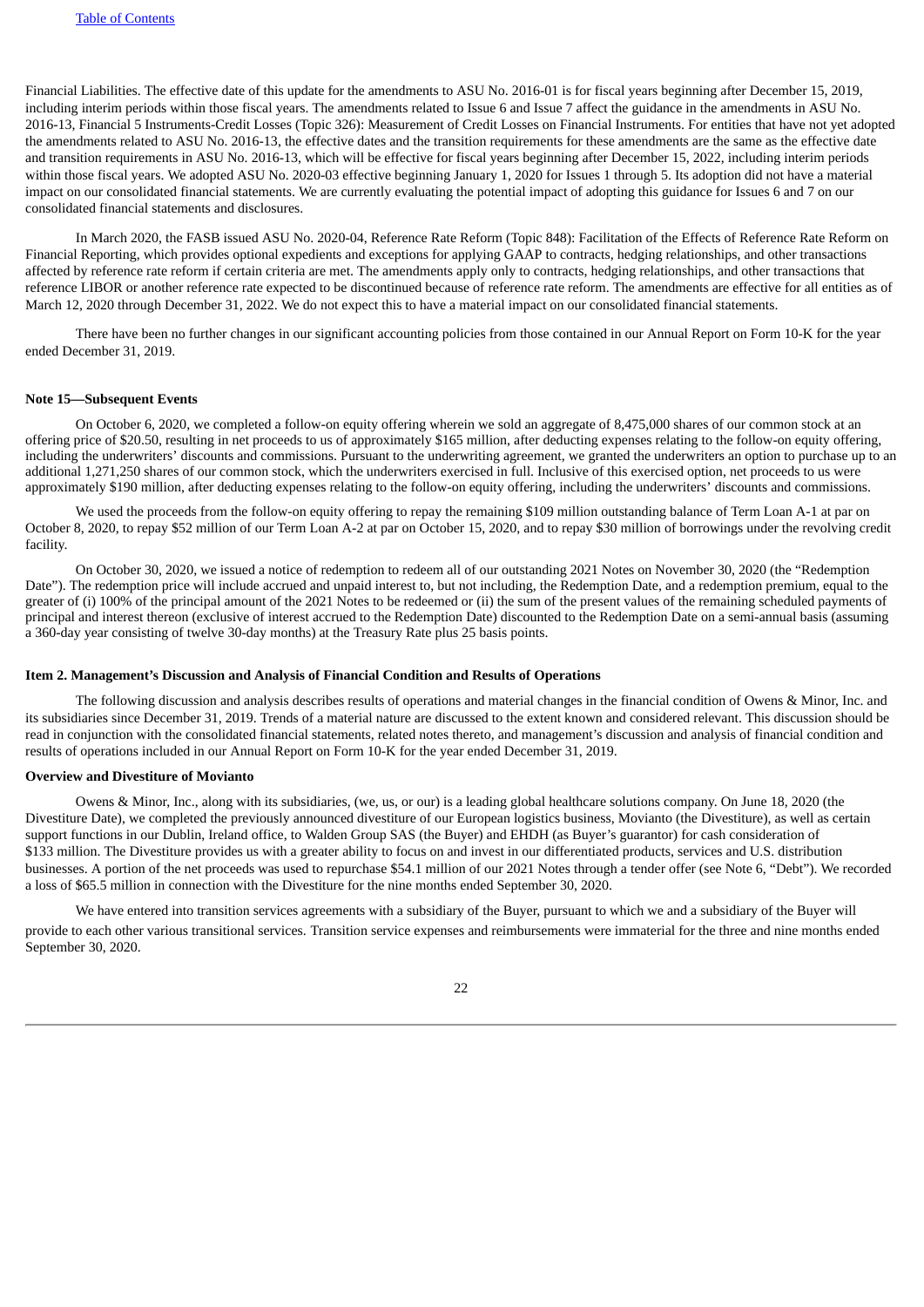As a result of the Divestiture, the results of operations from our Movianto business are reported as "Loss from discontinued operations, net of tax" through the Divestiture Date and the related assets and liabilities were classified as "held-for-sale" in the consolidated balance sheet as of December 31, 2019. See Note 3, "Discontinued Operations," of the Notes to Consolidated Financial Statements for further information. Unless otherwise indicated, the following information relates to continuing operations.

Income (loss) from continuing operations per diluted share was \$0.76 and \$0.61 for the three and nine months ended September 30, 2020, respectively, as compared to \$0.06 and \$(0.28) for the three and nine months ended September 30, 2019, respectively. Global Solutions segment operating income was \$11.0 million and \$8.5 million for the three and nine months ended September 30, 2020, respectively, compared to \$24.9 million and \$64.3 million for the three and nine months ended September 30, 2019, respectively. The declines were a result of lower revenues in part from a reduction in elective surgeries as compared to prior year. Global Products segment operating income was \$89.9 million and \$160.3 million for the three and nine months ended September 30, 2020, respectively, compared to \$16.9 million and \$42.6 million for the three and nine months ended September 30, 2019, respectively. The increases were a result of higher revenues from greater market demand for personal protective equipment and favorable product mix combined with continued operating efficiencies compared to 2019.

## **COVID-19 Update**

We are closely monitoring the impact of COVID-19 on all aspects of our business, including how it impacts our customers, teammates, suppliers, vendors and distribution channels. We have taken actions to protect our teammates while maintaining business continuity as we respond to the needs from this global pandemic. We will continue to actively monitor the situation and may take further actions that alter our business operations as may be required by federal, state or local authorities or that we determine are in the best interests of our teammates, customers, suppliers and shareholders.

Revenue in the first nine months of 2020 of \$6.1 billion includes a significant overall impact from COVID-19 related to the reduction of surgical procedures beginning in mid-March, which was partially offset by a greater demand for personal protective equipment (PPE). Operating income also benefited from improved productivity and increased manufacturing output related to PPE, favorable product mix and operating efficiencies. We have expanded our PPE production operations to 24 hours a day, 7 days a week, and have taken measures to increase and improve our production such as retooling existing equipment, installing and optimizing new production lines and ramping up our new non-woven fabric machinery. We have delivered nearly 11 billion units of PPE, of which approximately 4 billion units were produced with materials manufactured in our American factories or Owens & Minor owned facilities, since January 2020. We expect that we will continue servicing our customers' needs related to the heightened demand for our PPE as a result of various factors, including the implementation of new regulations and healthcare protocols calling for increased use of PPE, healthcare professional preference for medical grade PPE, stockpile PPE demand and the creation of new channels for PPE demand in healthcare, non-healthcare and international markets.

We are evaluating various government-sponsored COVID-response stimulus, relief, and production initiatives such as under the Defense Production Act (DPA) and recent Coronavirus Aid, Relief and Economic Security (CARES) Act. In April 2020, under the DPA, the U.S. Department of Defense initiated a technology investment agreement with us involving up to \$30 million of anticipated funding of assets to expand capacity to supply N-95 respirator masks to the U.S. government. The

nature of the agreement provides a program of expedited partial funding to begin expansion while final terms are completed. Through September 30, 2020, approximately \$20.4 million had been expended and reimbursed in accordance with this arrangement. In addition, as allowed under the CARES Act, we filed for \$13.0 million and \$17.6 million income tax refunds with the Internal Revenue Service (IRS) related to the carryback of net operating losses (NOL) incurred in 2018 and 2019, respectively. As of September 30, 2020, the \$13.0 million refund was received and the \$17.6 million refund was included in other current assets on our consolidated balance sheet. In connection with these NOL carryback items, we recorded a \$7.0 million and \$12.2 million benefit to the income tax benefit for the three and nine months ended September 30, 2020.

We are unable to predict the length of the pandemic and the full impact that COVID-19 will have on our future financial position and operating results due to numerous variables and continued uncertainties. Although we have experienced growth in sales volumes for certain of our products (such as PPE) during the COVID-19 pandemic, as well as improved productivity and manufacturing output, there can be no assurance that such growth rates, increased sales volumes or other improvements will be maintained during or following the COVID-19 pandemic.

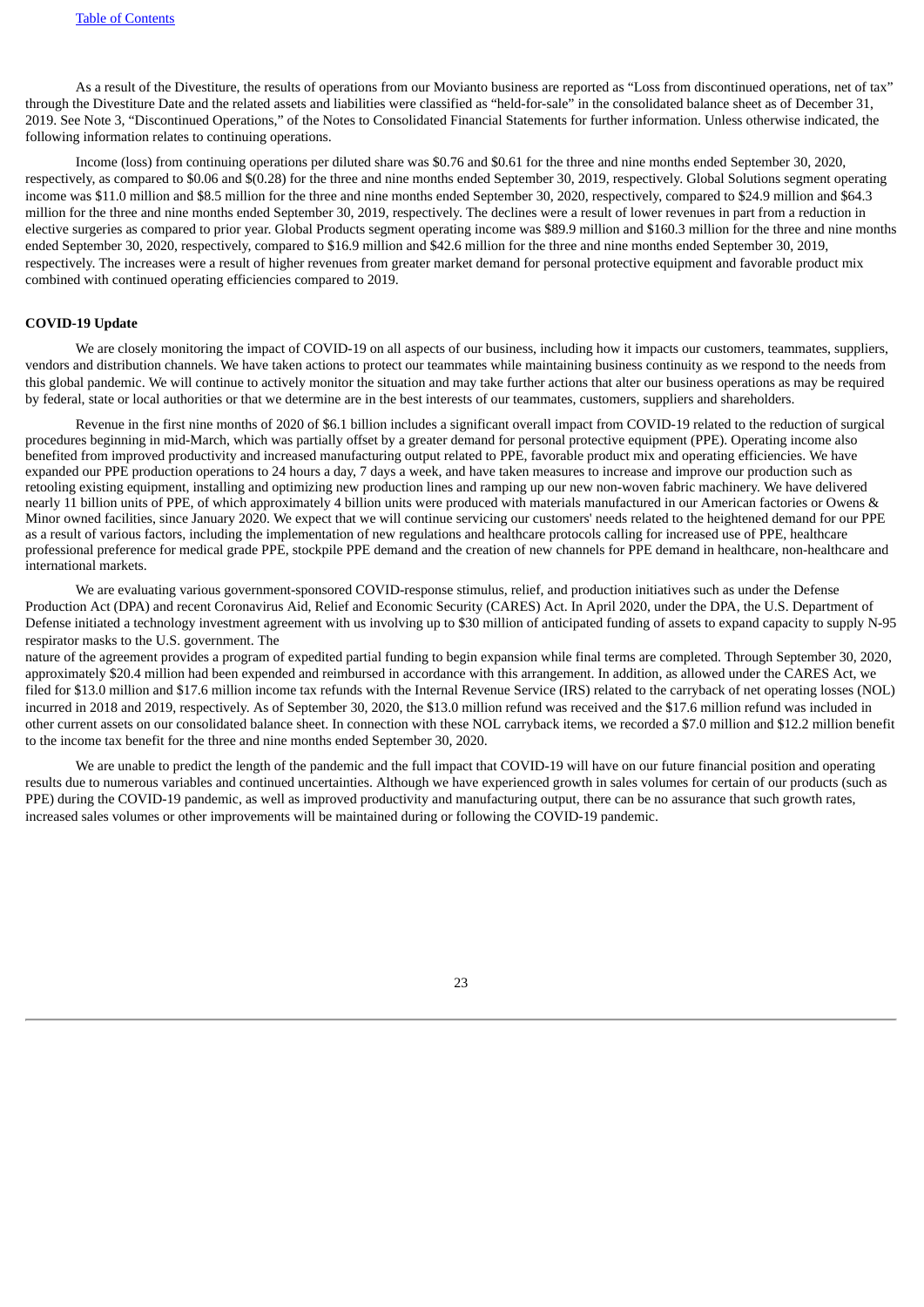# **Results of Operations**

## *Net revenue.*

|                         |    | Three Months Ended September 30, |                 | <b>Change</b>     |            |  |  |  |
|-------------------------|----|----------------------------------|-----------------|-------------------|------------|--|--|--|
| (Dollars in thousands)  |    | 2020                             | 2019            |                   | $\%$       |  |  |  |
| <b>Global Solutions</b> | \$ | 1,865,182                        | \$<br>2,047,379 | \$<br>(182, 197)  | (8.9)%     |  |  |  |
| Global Products         |    | 473,797                          | 359,835         | 113,962           | 31.7 %     |  |  |  |
| Inter-segment           |    | (151,051)                        | (114, 462)      | (36, 589)         | $(32.0)\%$ |  |  |  |
| Net revenue             |    | 2,187,928                        | 2,292,752       | (104, 824)        | $(4.6)\%$  |  |  |  |
|                         |    | Nine Months Ended September 30,  |                 | <b>Change</b>     |            |  |  |  |
| (Dollars in thousands)  |    | 2020                             | 2019            |                   | $\%$       |  |  |  |
| <b>Global Solutions</b> | S. | 5,261,415                        | \$<br>6,305,448 | \$<br>(1,044,033) | $(16.6)\%$ |  |  |  |
| <b>Global Products</b>  |    | 1,235,391                        | 1,070,808       | 164,583           | 15.4 %     |  |  |  |
| Inter-segment           |    | (378, 466)                       | (355,960)       | (22, 506)         | $(6.3)\%$  |  |  |  |
| Net revenue             |    | 6,118,340                        | 7,020,296       | (901, 956)        | $(12.8)\%$ |  |  |  |

The change in net revenue for the three and nine months ended September 30, 2020 reflected the impact of a reduction in elective surgical procedures, primarily due to the impact of COVID-19, and lower distribution revenues as a result of customer non-renewals that occurred in 2019. These were partially offset by revenue growth in Global Products from increased demand for PPE and growth in Byram, our Home Healthcare business. Foreign currency translation had a favorable impact on net revenue of \$1.9 million for the three months ended September 30, 2020 and an unfavorable impact on net revenue of \$1.7 million for the nine months ended September 30, 2020, as compared to the prior year.

### *Cost of goods sold.*

|                        | Three Months Ended September 30, |           | Change     |            |  |  |  |
|------------------------|----------------------------------|-----------|------------|------------|--|--|--|
| (Dollars in thousands) | 2020                             | 2019      |            | $\%$       |  |  |  |
| Cost of goods sold     | 1,843,589                        | 2,012,130 | (168, 541) | $(8.4)\%$  |  |  |  |
|                        | Nine Months Ended September 30,  |           |            | Change     |  |  |  |
| (Dollars in thousands) | 2020                             | 2019      |            | $\%$       |  |  |  |
| Cost of goods sold     | 5,236,035                        | 6,176,537 | (940, 502) | $(15.2)\%$ |  |  |  |

Cost of goods sold includes the cost of the product (net of supplier incentives and cash discounts) and all costs incurred for shipments of products from manufacturers to our distribution centers for all customer arrangements where we are the primary obligor and bear risk of general and physical inventory loss. These are sometimes referred to as distribution contracts. Cost of goods sold also includes direct and certain indirect labor, material and overhead costs associated with our Global Products business. There is no cost of goods sold associated with our fee-for-service arrangements. Cost of goods sold compared to prior year reflects changes in sales activity, including sales mix.

## *Gross margin.*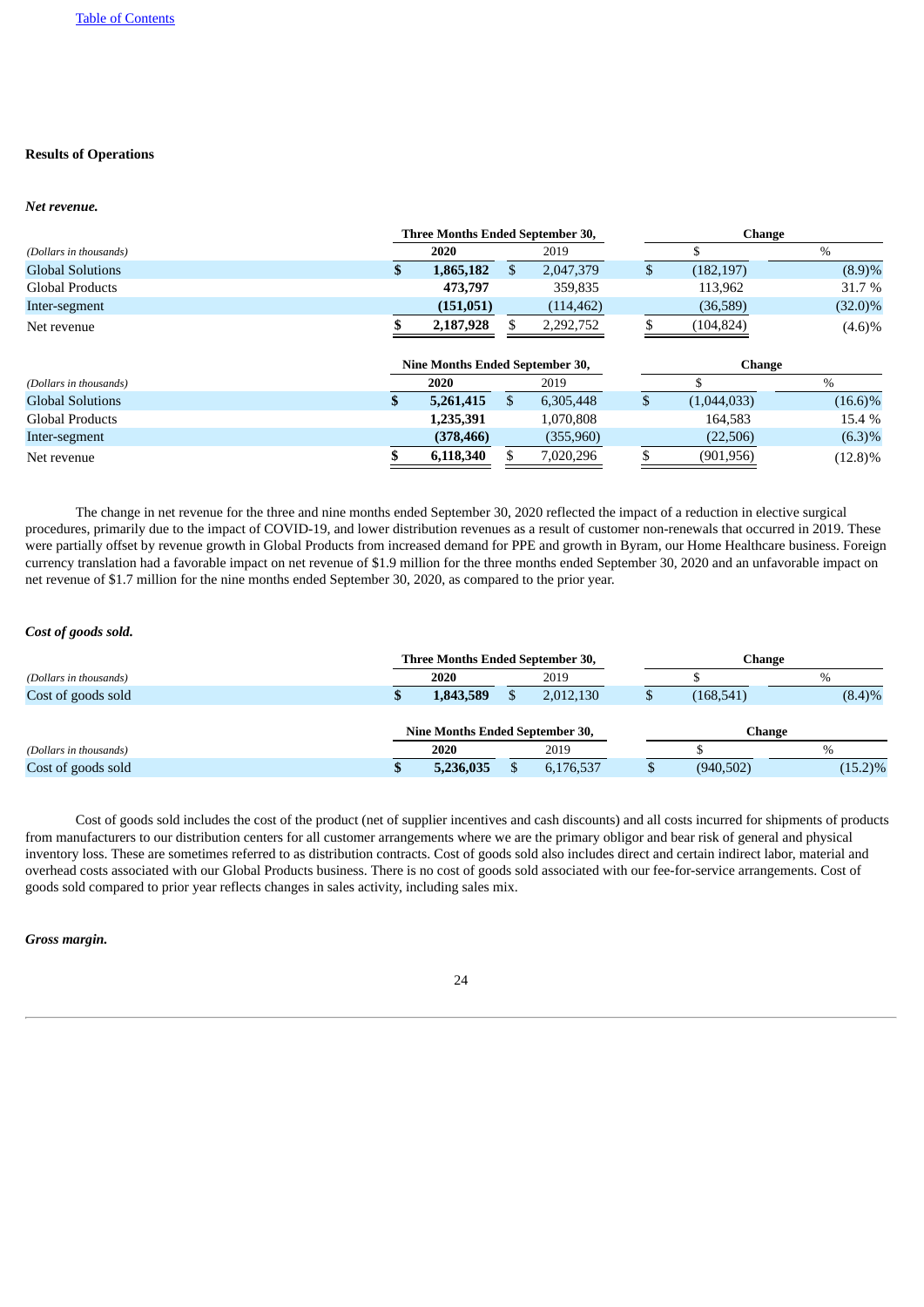## Table of [Contents](#page-0-0)

|                        |  | <b>Three Months Ended September 30,</b> |    | <b>Change</b> |   |               |        |  |  |
|------------------------|--|-----------------------------------------|----|---------------|---|---------------|--------|--|--|
| (Dollars in thousands) |  | 2020                                    |    | 2019          |   |               | $\%$   |  |  |
| Gross margin           |  | 344,339                                 | S  | 280,622       | Φ | 63,717        | 22.7 % |  |  |
| As a % of net revenue  |  | 15.74 %                                 |    | 12.24 %       |   |               |        |  |  |
|                        |  | Nine Months Ended September 30,         |    |               |   | <b>Change</b> |        |  |  |
| (Dollars in thousands) |  | 2020                                    |    | 2019          |   |               | $\%$   |  |  |
| Gross margin           |  | 882,305                                 | S. | 843,759       | Ф | 38,546        | 4.6 %  |  |  |
| As a % of net revenue  |  | 14.42 %                                 |    | 12.02 %       |   |               |        |  |  |

Gross margin in the three and nine months ended September 30, 2020 were impacted by improved sales mix and productivity, operating efficiencies in Global Products and a favorable impact from foreign currency translation of \$5.4 million and \$1.1 million, respectively.

## *Operating expenses.*

|                                                      |   | <b>Three Months Ended September 30,</b> |    |         | <b>Change</b> |         |             |  |
|------------------------------------------------------|---|-----------------------------------------|----|---------|---------------|---------|-------------|--|
| (Dollars in thousands)                               |   | 2020                                    |    | 2019    |               |         | $\%$        |  |
| Distribution, selling and administrative expenses    |   | 262,538                                 | S. | 248.661 | Ъ             | 13,877  | 5.6 %       |  |
| As a % of net revenue                                |   | 12.00 %                                 |    | 10.85 % |               |         |             |  |
| Acquisition-related and exit and realignment charges | Э | 6,382                                   | \$ | 4,522   | \$            | 1,860   | 41.1 %      |  |
| Other operating (income) expense, net                |   | (134)                                   | \$ | 1,329   | \$            | (1,463) | $(110.1)\%$ |  |
|                                                      |   | <b>Nine Months Ended September 30,</b>  |    |         |               | Change  |             |  |
| (Dollars in thousands)                               |   | 2020                                    |    | 2019    |               |         | $\%$        |  |
| Distribution, selling and administrative expenses    |   | 758,320                                 | \$ | 767,986 | S             | (9,666) | $(1.3)\%$   |  |
| As a % of net revenue                                |   | 12.39 %                                 |    | 10.94 % |               |         |             |  |
| Acquisition-related and exit and realignment charges |   | 18,500                                  | \$ | 14.776  | \$            | 3.724   | 25.2 %      |  |
| Other operating (income) expense, net                |   | (3,020)                                 | \$ | 2,385   |               | (5,405) | $(226.6)\%$ |  |

Distribution, selling and administrative (DS&A) expenses include labor and warehousing costs associated with our distribution and outsourced logistics services and all costs associated with our fee-for-service arrangements. Shipping and handling costs are primarily included in DS&A expenses and include costs to store, move, and prepare products for shipment, as well as costs to deliver products to customers.

Overall DS&A expenses were affected by the revenue decline and change in mix and investments in the business, partially offset by operational efficiencies. DS&A expenses also included an unfavorable impact for foreign currency translation of \$0.3 million for the three months ended September 30, 2020 and a favorable impact for foreign currency translation of \$0.3 million for the nine months ended September 30, 2020.

Acquisition-related charges were \$0.8 million and \$8.9 million for the three and nine months ended September 30, 2020, compared to \$3.5 million and \$11.4 million for the same periods of 2019. Acquisition-related charges in 2020 and 2019 consist primarily of transition costs for the Halyard acquisition. Exit and realignment charges were \$5.6 million and \$9.6 million for the three and nine months ended September 30, 2020, compared to \$1.0 million and \$3.4 million for the same periods of 2019. Amounts in 2020 were associated with severance from reduction in force, post divestiture costs related to the Movianto business and other costs related to the reorganization of the U.S. commercial, operations and executive teams. Amounts in 2019 were associated with severance costs, the establishment of our client engagement center, and IT restructuring charges.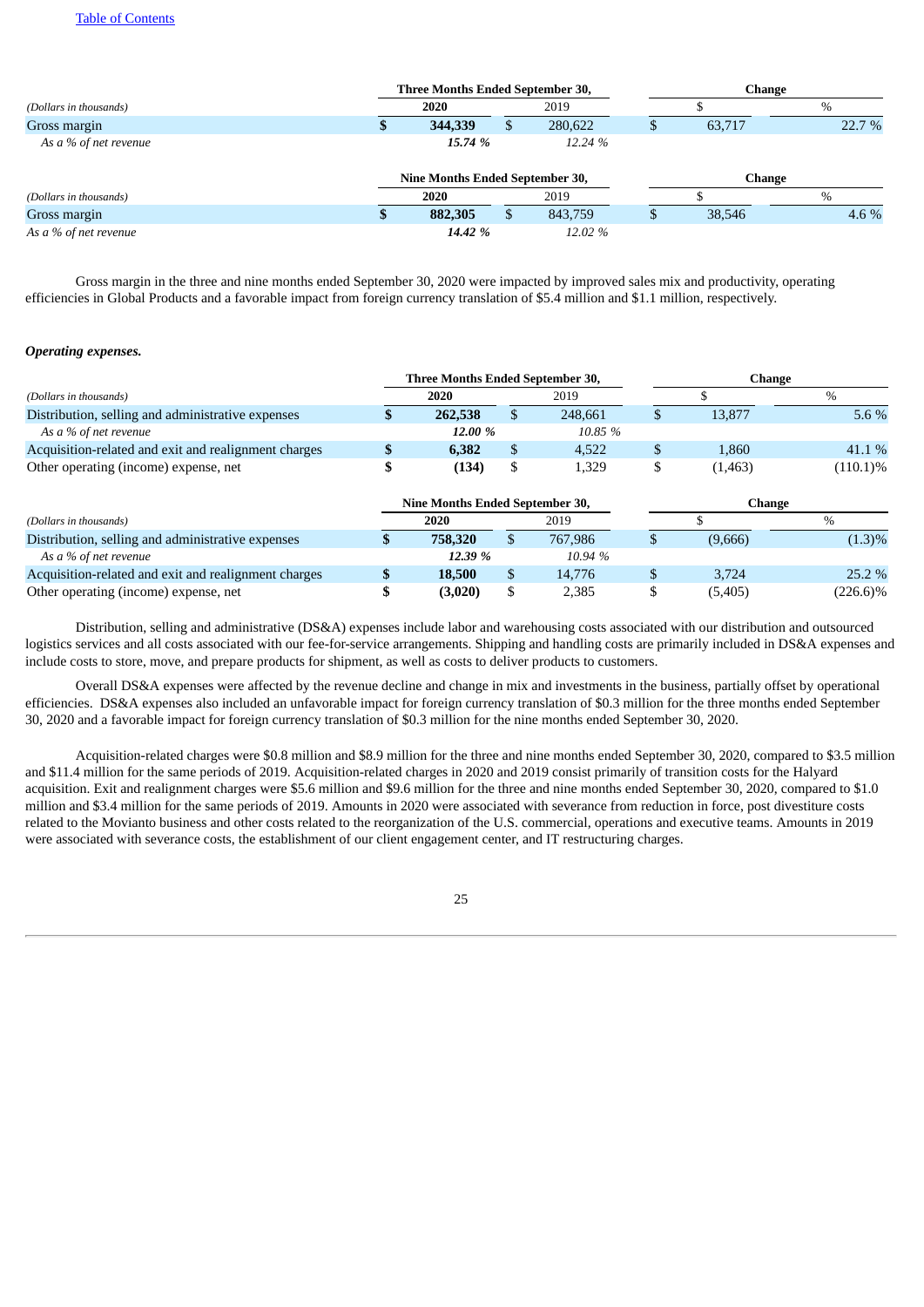The change in other operating (income) expense, net was attributed primarily to higher foreign currency transaction gains compared to prior year, gain on legal settlement, and lower software as a service implementation expenses due to the adoption of ASU No. 2018-15 as of January 1, 2020. See Note 14 in Notes to Consolidated Financial Statements.

#### *Interest expense, net***.**

|                         |  |                                 | Three Months Ended September 30, |   | Change |     |               |            |  |  |
|-------------------------|--|---------------------------------|----------------------------------|---|--------|-----|---------------|------------|--|--|
| (Dollars in thousands)  |  | 2020                            |                                  |   | 2019   |     |               | $\%$       |  |  |
| Interest expense, net   |  |                                 | 20,975                           | D | 24,050 | ۰Ļ. | (3,075)       | $(12.8)\%$ |  |  |
| Effective interest rate |  |                                 | 5.64 %                           |   | 6.04 % |     |               |            |  |  |
|                         |  | Nine Months Ended September 30, |                                  |   |        |     | <b>Change</b> |            |  |  |
| (Dollars in thousands)  |  |                                 | 2020                             |   | 2019   |     |               | $\%$       |  |  |
| Interest expense, net   |  |                                 | 65,923                           | S | 75,557 | J   | (9,634)       | $(12.8)\%$ |  |  |
| Effective interest rate |  |                                 | 6.35 %                           |   | 7.38 % |     |               |            |  |  |

Interest expense, net for the three and nine months ended September 30, 2020 decreased primarily due to a reduction in debt and a decrease in our effective interest rate, which were partially offset by the amortization of additional deferred financing costs as a result of the Fifth Amendment to the Credit Agreement in February 2020. See Note 6 in Notes to Consolidated Financial Statements.

#### *Other expense, net***.**

|                        |  | Three Months Ended September 30, |  | Change |  |         |            |  |
|------------------------|--|----------------------------------|--|--------|--|---------|------------|--|
| (Dollars in thousands) |  | 2020                             |  | 2019   |  |         | $\%$       |  |
| Other expense, net     |  | 1,093                            |  | 550    |  | 543     | 98.7 %     |  |
|                        |  | Nine Months Ended September 30,  |  |        |  | Change  |            |  |
| (Dollars in thousands) |  | 2020                             |  | 2019   |  |         | $\%$       |  |
| Other expense, net     |  | 1,387                            |  | 4,014  |  | (2,627) | $(65.4)\%$ |  |

Other expense, net for the three months ended September 30, 2020 and September 30, 2019 primarily relate to interest cost and net actuarial losses related to the U.S. Retirement Plan. Other expense, net for the nine months ended September 30, 2020 includes the write-off of deferred financing costs, third party fees incurred, and interest cost and net actuarial losses related to the U.S. Retirement Plan, offset by a gain from the surrender of companyowned life insurance policies and gain on extinguishment of debt related to the partial repurchase of our 2021 and 2024 Notes. Other expense, net for the nine months ended September 30, 2019 includes interest cost and net actuarial losses related to the U.S. Retirement Plan, the write-off of deferred financing costs associated with the revolving credit facility as a result of the Fourth Amendment to the Credit Agreement in February 2019, and gain on extinguishment of debt related to the partial repurchase of our 2021 Notes.

# *Income taxes.*

|                                | Three Months Ended September 30, |        |  |           |  |       | Change        |  |  |  |
|--------------------------------|----------------------------------|--------|--|-----------|--|-------|---------------|--|--|--|
| (Dollars in thousands)         | 2020                             |        |  | 2019      |  |       | $\frac{0}{0}$ |  |  |  |
| Income tax provision (benefit) |                                  | 7,404  |  | (1.910)   |  | 9,314 | 487.6 %       |  |  |  |
| Effective tax rate             |                                  | 13.8 % |  | $-126.5%$ |  |       |               |  |  |  |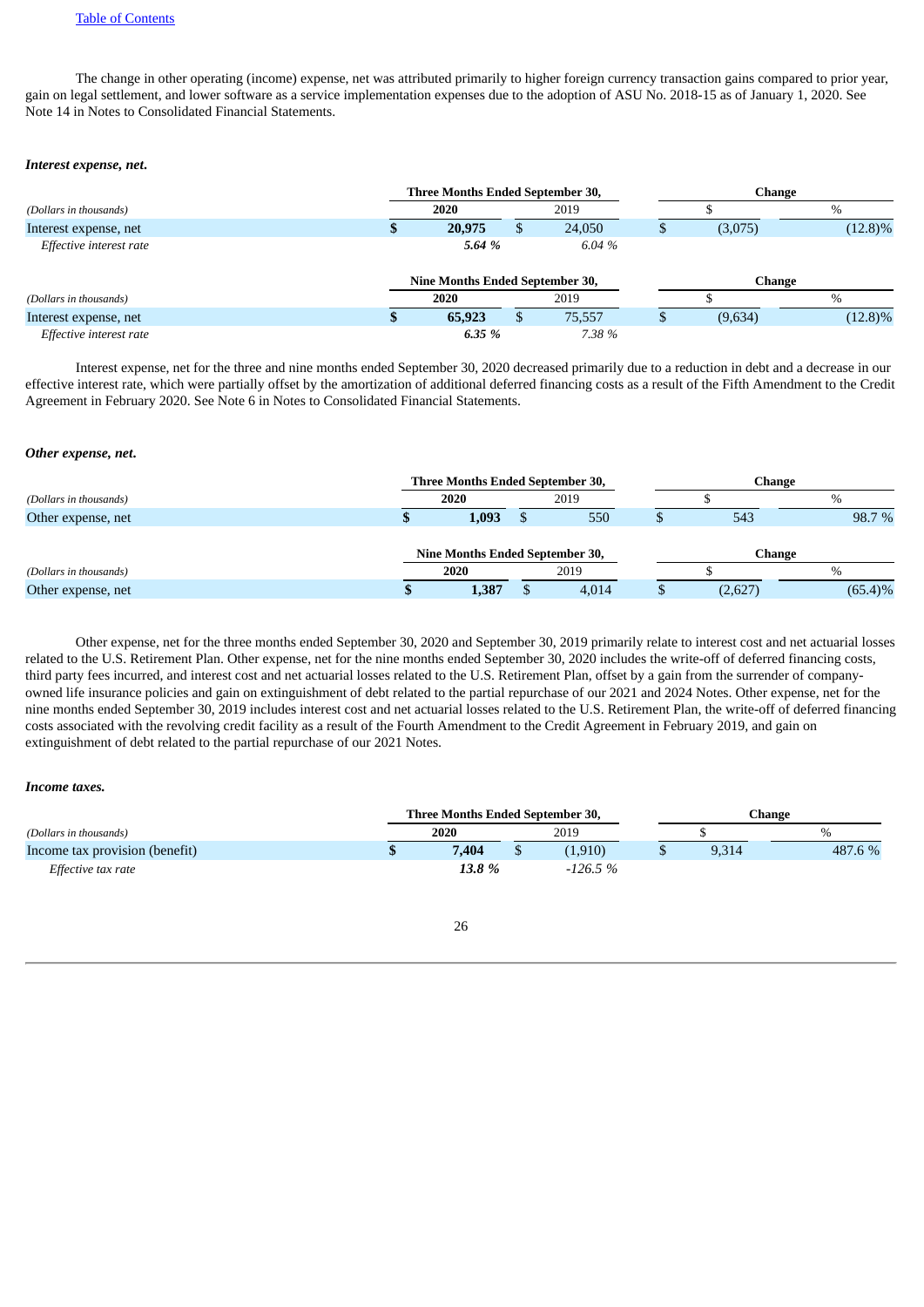# Table of [Contents](#page-0-0)

|                                |  | Nine Months Ended September 30, |         |  |       | Change  |  |  |  |
|--------------------------------|--|---------------------------------|---------|--|-------|---------|--|--|--|
| (Dollars in thousands)         |  | 2020                            | 2019    |  |       |         |  |  |  |
| Income tax provision (benefit) |  | 3,863                           | (3,726) |  | 7,589 | 203.7 % |  |  |  |
| Effective tax rate             |  | 9.4%                            | 17.8%   |  |       |         |  |  |  |

The change in the effective tax rates compared to 2019 resulted primarily from an income tax benefit recorded in the first and third quarters of 2020 associated with the Coronavirus Aid, Relief, and Economic Security (CARES) Act, year over year changes in, and mixture of, income and losses in jurisdictions in which we operate, and the incremental income tax expense associated with the vesting of restricted stock. In addition, the provision for income taxes reflects an increase in our reserve for uncertain tax positions for the three and nine months ended September 30, 2020 in connection with the IRS' audit of our 2015 and 2016 consolidated income tax returns described in Note 9 in the Notes to Consolidated Financial Statements.

## **Financial Condition, Liquidity and Capital Resources**

*Financial condition***.** We monitor operating working capital through days sales outstanding (DSO) and merchandise inventory turnover. We estimate a hypothetical increase (decrease) in DSO of one day would result in a decrease (increase) in our cash balances, an increase (decrease) in borrowings against our revolving credit facility, or a combination thereof of approximately \$24 million.

The majority of our cash and cash equivalents are held in cash depository accounts with major banks in the United States, Europe, and Asia. Changes in our working capital can vary in the normal course of business based upon the timing of inventory purchases, collections of accounts receivable, and payments to suppliers.

**Change**

|                                                |                    |                          | спангс |           |           |  |
|------------------------------------------------|--------------------|--------------------------|--------|-----------|-----------|--|
| (Dollars in thousands)                         | September 30, 2020 | <b>December 31, 2019</b> |        |           | %         |  |
| Cash and cash equivalents                      | 77,256             | 67,030                   |        | 10,226    | 15.3 %    |  |
| Accounts receivable, net of allowances         | 688.884            | 674.706                  |        | 14.178    | $2.1\%$   |  |
| Consolidated DSO $(1)$                         | 27.7               | 27.1                     |        |           |           |  |
| Merchandise inventories                        | 1,095,410          | 1,146,192                |        | (50, 782) | $(4.4)\%$ |  |
| Consolidated inventory turnover <sup>(2)</sup> | 6.8                | 6.6                      |        |           |           |  |
| Accounts payable                               | 946,116            | 808.035                  |        | 138.081   | 17.1 %    |  |

*(1) Based on period end accounts receivable and net revenue for the quarter*

(2) Based on average inventory and annualized costs of goods sold for the quarter ended September 30, 2020 and year ended December 31, 2019

*Liquidity and capital expenditures.* The following table summarizes our consolidated statements of cash flows for the nine months ended September 30, 2020 and 2019, which relates to continuing operations and discontinued operations:

| (Dollars in thousands)                                     | 2020       |      | 2019      |  |
|------------------------------------------------------------|------------|------|-----------|--|
| Net cash provided by (used for):                           |            |      |           |  |
| <b>Operating activities</b>                                | 268.196    | - \$ | 139,105   |  |
| Investing activities                                       | 112,830    |      | (37, 932) |  |
| <b>Financing activities</b>                                | (244, 955) |      | (89,294)  |  |
| Effect of exchange rate changes                            | 6.721      |      | (2,243)   |  |
| Net increase in cash, cash equivalents and restricted cash | 142,792    |      | 9,636     |  |

Cash provided by operating activities in the first nine months of 2020 reflected fluctuations in net income along with favorable changes in working capital.

Cash provided by investing activities in the first nine months of 2020 included cash consideration received of \$133.0 million from the sale of Movianto, proceeds of \$6.0 million from the surrender of company-owned life insurance policies, and capital expenditures of \$26.4 million for our strategic and operational efficiency initiatives associated with property and equipment, investments for increased manufacturing capacity in the Americas, and capitalized software. Cash used for investing activities in 2019 included capital expenditures for our strategic and operational efficiency initiatives associated with property and equipment and capitalized software.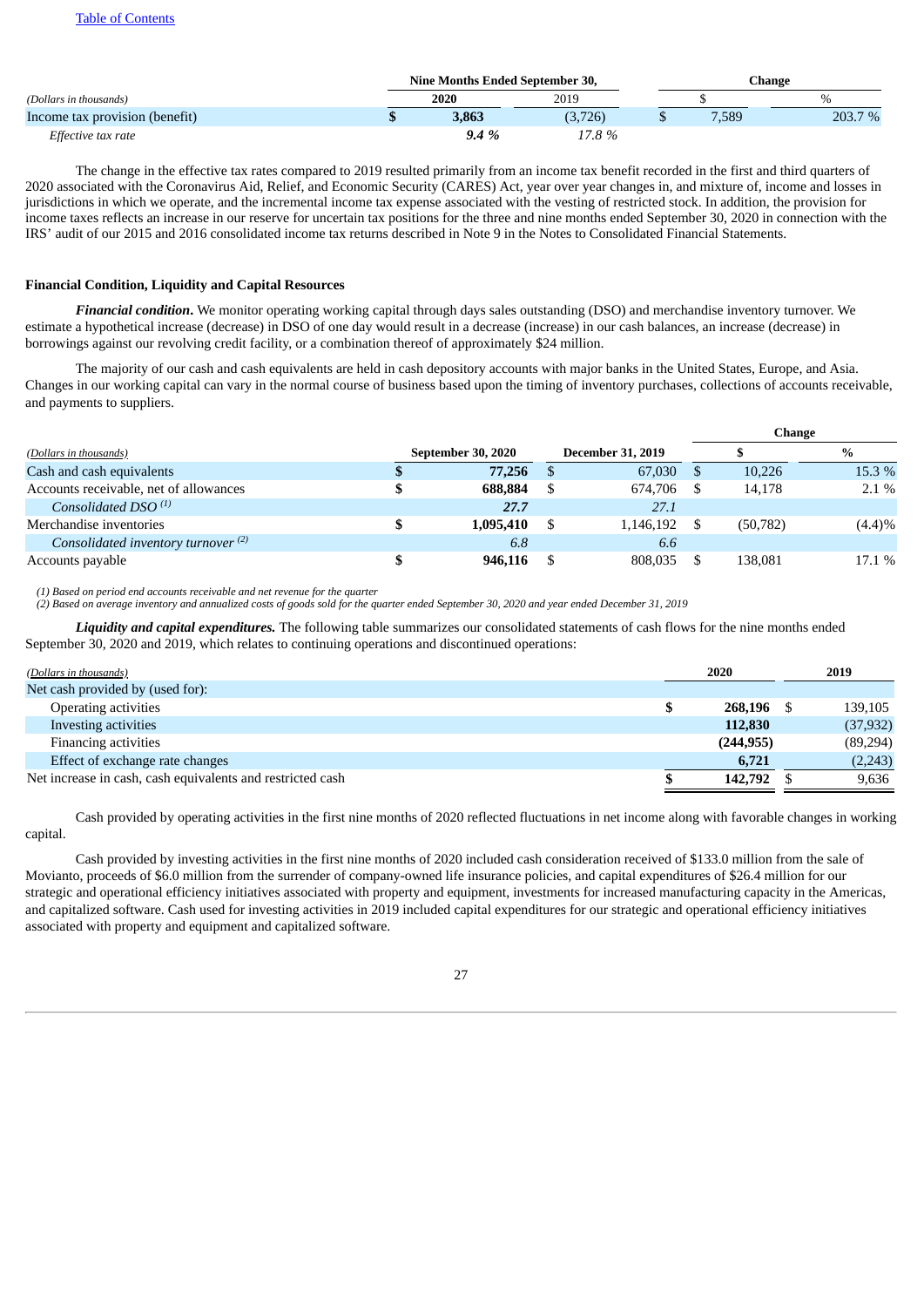Cash used for financing activities in the first nine months of 2020 included dividend payments of \$0.5 million and repayments of \$107.9 million under our revolving credit facility, compared to \$5.1 million and \$36.1 million, respectively, for the same period of 2019. We also had proceeds from borrowings of \$150.0 million related to the Accounts Receivable Securitization Program in the first nine months of 2020. Financing activities also included repayments of \$270.4 million in the first nine months of 2020 compared to \$40.7 million in the same period of 2019 on our term loans (under the Credit Agreement) and 2021 and 2024 Notes. We used \$83.3 million of cash to repurchase \$87.9 million aggregate principal amount of the 2021 and 2024 Notes during the first nine months of 2020. We also paid \$10.4 million in financing costs related to the February 2020 Accounts Receivable Securitization Program and the February 2020 Fifth Amendment to the Credit Agreement, as compared to \$4.3 million in financing costs related to the February 2019 Fourth Amendment to the Credit Agreement.

*Capital resources***.** Our sources of liquidity include cash and cash equivalents, a revolving credit facility under our Credit Agreement with Bank of America, N.A, JPMorgan Chase Bank, N.A., Wells Fargo Bank, N.A., and a syndicate of lenders (the Credit Agreement), and the Receivables Securitization Program. The Credit Agreement provides a revolving borrowing capacity of \$400 million. The interest rate on our revolving credit facility and Term A Loans is based on 1) either the Eurocurrency Rate or the Base Rate plus 2) an Applicable Percentage which varies depending on Consolidated Total Leverage Ratio (each as defined in the Credit Agreement). Our credit spread on the revolving credit facility and Term A Loans at September 30, 2020 was Eurocurrency Rate plus 4.25%. Our Term B Loan accrues interest based on 1) either the Eurocurrency Rate or the Base Rate plus 2) an Applicable Percentage of 3.50% per annum for Base Rate Loans, and 4.50% per annum for Eurocurrency Rate Loans (each as defined in the Credit Agreement). Our credit spread on the Term B Loan at September 30, 2020 was Eurocurrency Rate plus 4.50%. We are charged a commitment fee of between 12.5 and 25.0 basis points on the unused portion of the revolving credit facility.

At September 30, 2020 and December 31, 2019, we had borrowings of \$70.0 million and \$177.9 million, respectively, under the revolver and letters of credit of \$13.9 million and \$11.7 million, respectively, outstanding under the Credit Agreement. At September 30, 2020 and December 31, 2019, we had \$316.1 million and \$209.3 million, respectively, available for borrowing. The December 31, 2019 availability reflected letters of credit associated with discontinued operations of \$1.1 million. There were no letters of credit associated with discontinued operations as of September 30, 2020. We also had letters of credit and bank guarantees outstanding for \$2.4 million, of which \$0.8 million are in process of being transferred to the buyer of Movianto, and \$1.6 million and \$1.5 million as of September 30, 2020 and December 31, 2019, respectively, which supports certain leased facilities as well as other normal business activities in the United States and Europe. These letters of credit and guarantees were issued independent of the Credit Agreement.

We also have a Security and Pledge Agreement (the Security Agreement) pursuant to which we granted collateral on behalf of the holders of the 2021 Notes, the holders of the 2024 Notes, and the parties secured under the Credit Agreement (the Secured Parties) including first priority liens and security interests in (a) all present and future shares of capital stock owned by the Credit Parties (as defined) in the Credit Parties' present and future subsidiaries of each Credit Party and (b) all present and future personal property and assets of the Credit Parties, subject to certain exceptions. The Fifth Amendment to the Credit Agreement included additional collateral requirements if the Credit Parties, including an obligation to pledge our owned U.S. real estate and the remaining equity interests in foreign subsidiaries.

Our Credit Agreement has a "springing maturity date" with respect to the revolving credit facility, the Term A Loans, and the Term B Loan. If the outstanding balance of the 2021 Notes has not been paid in full as of the date 91 days prior to the maturity date of the 2021 Notes, then the Termination Date (as defined in the Credit Agreement) of the revolving credit facility, the Term A Loans, and the Term B Loan shall be the date that is 91 days prior to the maturity date of the 2021 Notes. Likewise, if the outstanding balance of the 2024 Notes has not been paid in full as of the date 91 days prior to the maturity date of the 2024 Notes, the Termination Date of the Term B Loan shall be the date that is 91 days prior to the maturity date of the 2024 Notes.

On February 19, 2020, we entered into an accounts receivable securitization program (the Receivables Securitization Program). Pursuant to the Receivables Securitization Program the aggregate principal amount of the loans made by the Lenders (as defined) will not exceed \$325 million outstanding at any time. The interest rate under the Receivables Securitization Program is based on a spread over the London Interbank Offered Rate (LIBOR) dependent on the tranche period thereto and any breakage fees accrued. Under the Receivables Securitization Program, certain of our subsidiaries sell substantially all of their accounts receivable balances to our wholly owned special purpose entity, O&M Funding LLC. The Receivables Securitization Program matures on February 17, 2023. Our Receivables Securitization Program has a "springing maturity date" with respect to the Term A Loans. If the outstanding balance of the Term A loans have not been paid in full as of the date 91 days prior to the maturity date of the Term A Loans, then the Scheduled Termination Date (as defined in the Receivables Financing Agreement) of the Receivables Securitization Program shall be the date that is 91 days prior to the maturity date of the Term A Loans. In February 2020, we drew \$150 million from the Receivables Securitization Program to repay portions of the Term A Loans, consistent with the terms of the Fifth Amendment to the Credit Agreement. The Fifth Amendment to the

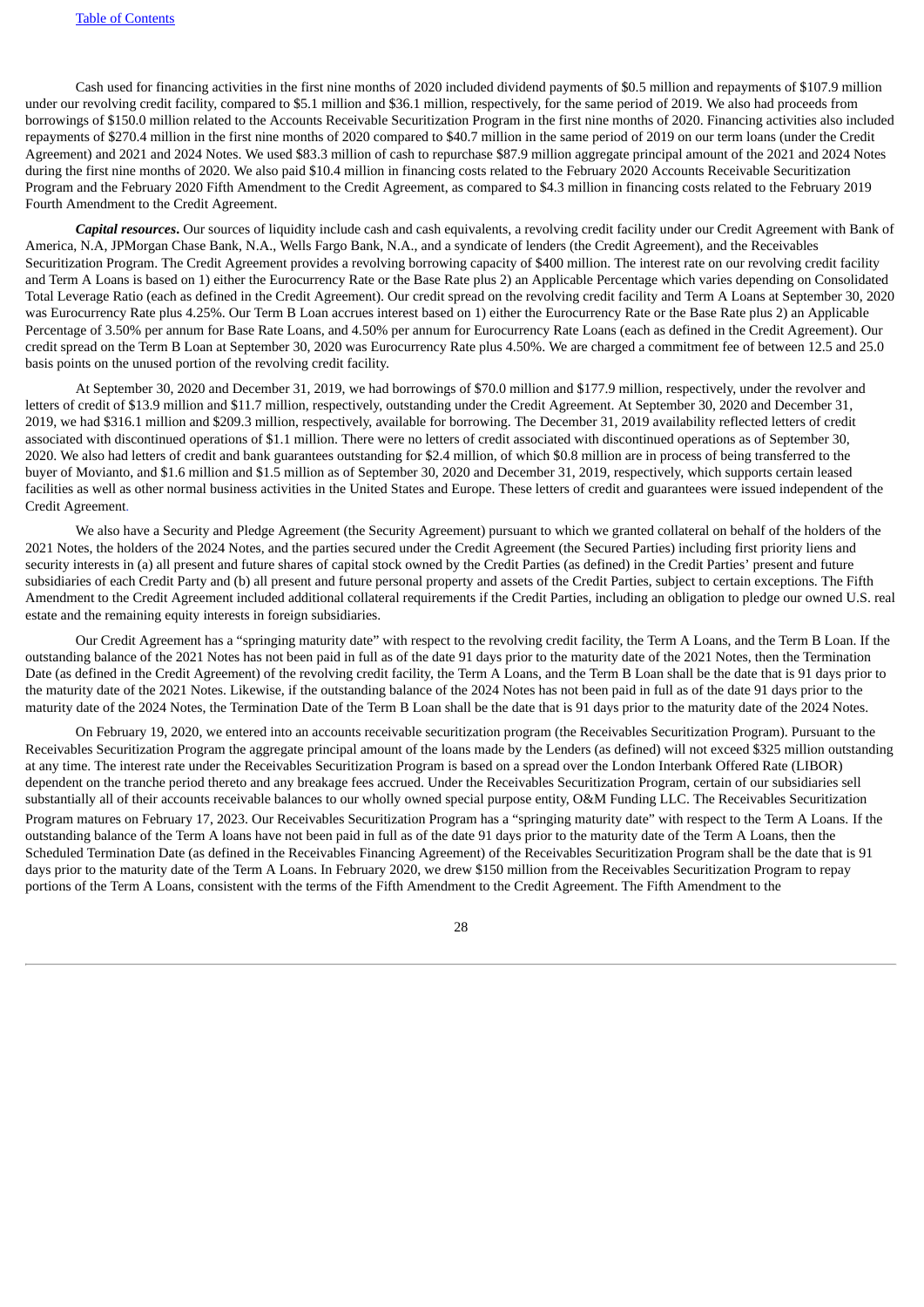Credit Agreement requires that any additional draws on the Receivables Securitization Program are restricted for use to repay the 2021 Notes or Term A loans to the extent those instruments are outstanding.

The Credit Agreement, Receivables Securitization Program, and Senior Notes contain cross-default provisions which could result in the acceleration of payments due in the event of default of either agreement. The terms of the Credit Agreement also require the company to maintain ratios for leverage and interest coverage, including on a pro forma basis in the event of an acquisition or divestiture. We were in compliance with our debt covenants at September 30, 2020.

Current maturities include scheduled principal payments within the next 12 months of \$44.6 million and \$5.0 million for our Term A and Term B Loans, respectively, \$1.0 million in short-term finance leases, and \$178.5 million related to our 2021 Notes.

In May 2020, we entered into an equity distribution agreement, pursuant to which we may offer and sell, from time to time, shares of our common stock having an aggregate offering price of up to \$50 million. We intend to use the net proceeds from the sale of our securities offered by this program for the repayment of indebtedness and/or for general corporate and working capital purposes. As of September 30, 2020 no shares were issued and \$50 million of common stock remained available under the at-the-market equity financing program.

On October 6, 2020, we completed a follow-on equity offering wherein we sold an aggregate of 8,475,000 shares of our common stock at an offering price of \$20.50, resulting in net proceeds to us of approximately \$165 million, after deducting expenses relating to the follow-on equity offering, including the underwriters' discounts and commissions. Pursuant to the underwriting agreement, we granted the underwriters an option to purchase up to an additional 1,271,250 shares of our common stock, which the underwriters exercised in full. Inclusive of this exercised option, net proceeds to us were approximately \$190 million, after deducting expenses relating to the follow-on equity offering, including the underwriters' discounts and commissions.

We used the proceeds from the follow-on equity offering to repay the remaining \$109 million outstanding balance of Term Loan A-1 at par on October 8, 2020, to repay \$52 million of our Term Loan A-2 at par on October 15, 2020, and to repay \$30 million of borrowings under the revolving credit facility.

On October 30, 2020, we issued a notice of redemption to redeem all of our outstanding 2021 Notes on November 30, 2020 (the "Redemption Date"). The redemption price will include accrued and unpaid interest to, but not including, the Redemption Date, and a redemption premium, equal to the greater of (i) 100% of the principal amount of the 2021 Notes to be redeemed or (ii) the sum of the present values of the remaining scheduled payments of principal and interest thereon (exclusive of interest accrued to the Redemption Date) discounted to the Redemption Date on a semi-annual basis (assuming a 360-day year consisting of twelve 30-day months) at the Treasury Rate plus 25 basis points.

From time to time, we may enter into transactions to repay, repurchase or redeem our outstanding indebtedness (including by means of open market purchases, privately negotiated repurchases, tender or exchange offers and/or repayments or redemptions pursuant to the debt's terms). Our ability to consummate any such transaction will depend on prevailing market conditions, our liquidity requirements, contractual restrictions and other factors. We cannot provide any assurance as to if or when we will consummate any such transactions or the terms of any such transaction.

The third quarter dividend of \$0.0025 per share was paid in September 2020. The payment of future dividends remains within the discretion of the Board of Directors and will depend upon our results of operations, financial condition, capital requirements, current and future limitations under our Credit Agreement (as amended) and other factors.

We believe available financing sources, including cash generated by operating activities and borrowings under the Credit Agreement, will be sufficient to fund our working capital needs, capital expenditures, long-term strategic growth, payments under long-term debt and lease arrangements, payments of quarterly cash dividends, debt repurchases and other cash requirements. While we believe that we will have the ability to meet our financing needs in the foreseeable future, changes in economic conditions may impact (i) the ability of financial institutions to meet their contractual commitments to us, (ii) the ability of our customers and suppliers to meet their obligations to us or (iii) our cost of borrowing.

We earn a portion of our operating income in foreign jurisdictions outside the United States. Our cash and cash equivalents held by our foreign subsidiaries totaled \$32.0 million and \$52.9 million at September 30, 2020 and December 31, 2019, respectively. We continue to remain permanently reinvested in our foreign subsidiaries, with the exception of a subsidiary in Thailand. We have no specific plans to indefinitely reinvest the unremitted earnings of our foreign subsidiary located in Thailand as of September 30, 2020. As such, we have recorded withholding tax liabilities that would be incurred upon future distribution to the U.S. There are no unrecognized deferred taxes as there is no outside basis difference unrelated to unremitted earnings for Thailand. We will continue to evaluate our foreign earnings repatriation policy in 2020 for all our foreign subsidiaries.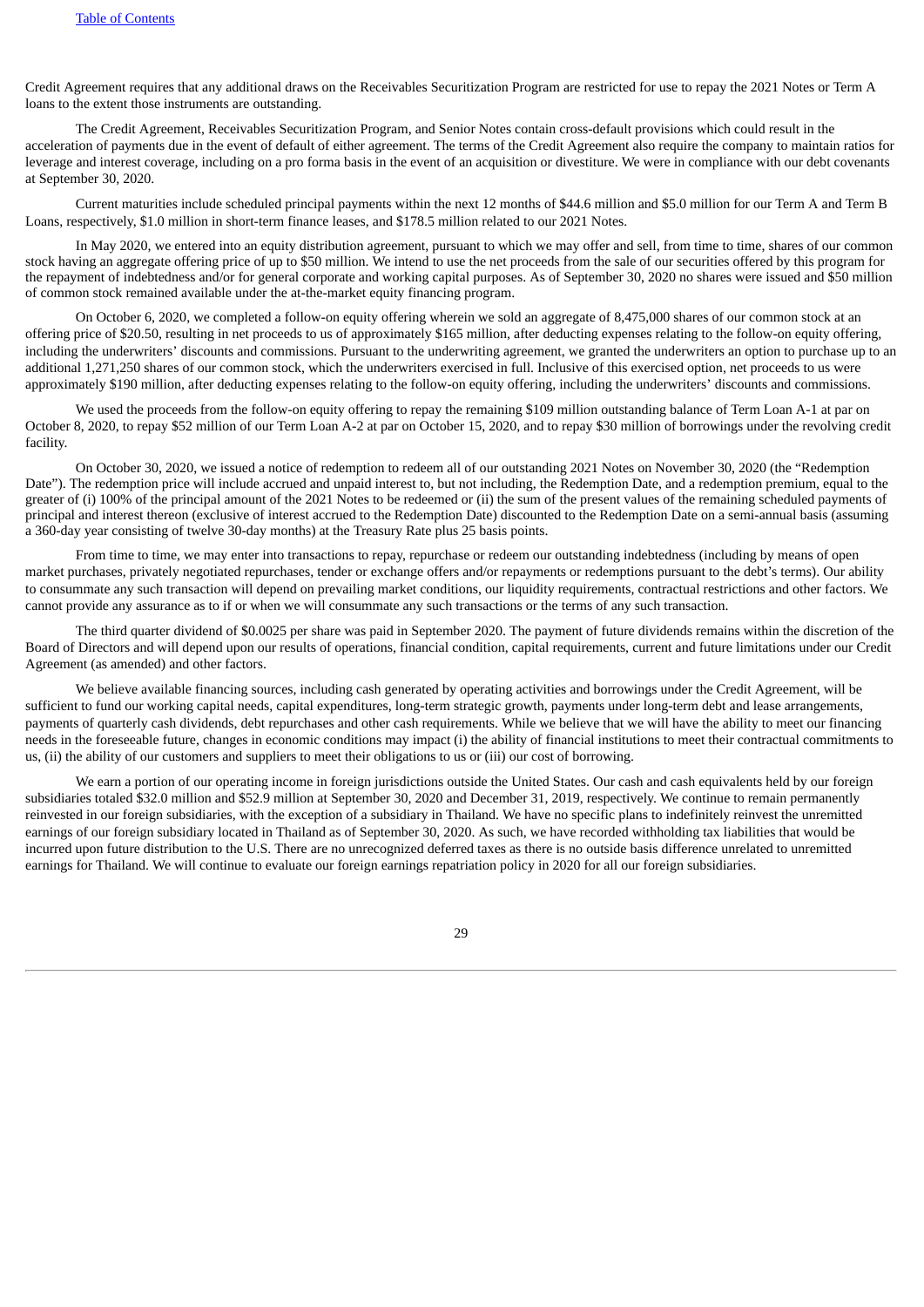## **Recent Accounting Pronouncements**

For a discussion of recent accounting pronouncements, see our Annual Report on Form 10-K for the year ended December 31, 2019 and Note 14 in the Notes to Consolidated Financial Statements, included in this Quarterly Report on Form 10-Q for the quarterly period ended on September 30, 2020.

## **Forward-looking Statements**

Certain statements in this discussion constitute "forward-looking statements" within the meaning of the Private Securities Litigation Reform Act of 1995. Although we believe our expectations with respect to the forward-looking statements are based upon reasonable assumptions within the bounds of our knowledge of our business and operations, all forward-looking statements involve risks and uncertainties and, as a result, actual results could differ materially from those projected, anticipated or implied by these statements. Such forward-looking statements involve known and unknown risks, including, but not limited to:

- our ability to achieve revenue and operating income goals may be affected by: COVID-19 related factors, risks and challenges, including among others, the length of time that the pandemic continues, and any worsening of the pandemic or future pandemics, related governmental responses, a decrease in revenue ultimately resulting in less cash flow, longer duration in receivables collection, the need to expedite payments to important suppliers may grow, shifts in demand away from certain products we manufacture and distribute, reduced workforces which may be caused by, but not limited to, the temporary inability of the workforce to work due to illness, quarantine, or government mandates, or temporary production and distribution center and office closures due to reduced workforces or government mandates, availability of raw materials, potential resulting labor negotiations or disputes, changes in the types and numbers of businesses that compete with us, including non-traditional competitors, and the aggressiveness of that competition, impacts of the pandemic or future pandemics on other third parties with whom we conduct business, the healthcare industry, and the broader business environment, and trends in elective surgeries and other healthcare spending not directly associated with COVID-19;
- competitive pressures in the marketplace, including intense pricing pressure;
- our ability to retain existing and attract new customers in a market characterized by significant customer consolidation and intense costcontainment initiatives;
- our dependence on sales to certain customers or the loss or material reduction in purchases by key customers;
- our dependence on distribution of product of certain suppliers;
- our ability to successfully identify, manage or integrate acquisitions;
- our ability to successfully manage our international operations, including risks associated with changes in international trade regulations, foreign currency volatility, changes in regulatory conditions, deteriorating economic conditions, adverse tax consequences, and other risks of operating in international markets;
- uncertainties related to and our ability to adapt to changes in government regulations, including healthcare laws and regulations;
- risks arising from possible violations of legal, regulatory or licensing requirements of the markets in which we operate;
- uncertainties related to general economic, regulatory and business conditions;
- our ability to successfully implement our strategic initiatives;
- the availability of and modifications to existing supplier funding programs and our ability to meet the terms to qualify for certain of these programs;
- the effect of price volatility in the commodities markets, including fuel price fluctuations, on our operating costs and supplier product prices;
- our ability to adapt to changes in product pricing and other terms of purchase by suppliers of product;
- the ability of customers and suppliers to meet financial commitments due to us;
- changes in manufacturer preferences between direct sales and wholesale distribution;
- changing trends in customer profiles and ordering patterns and our ability to meet customer demand for additional value-added services;

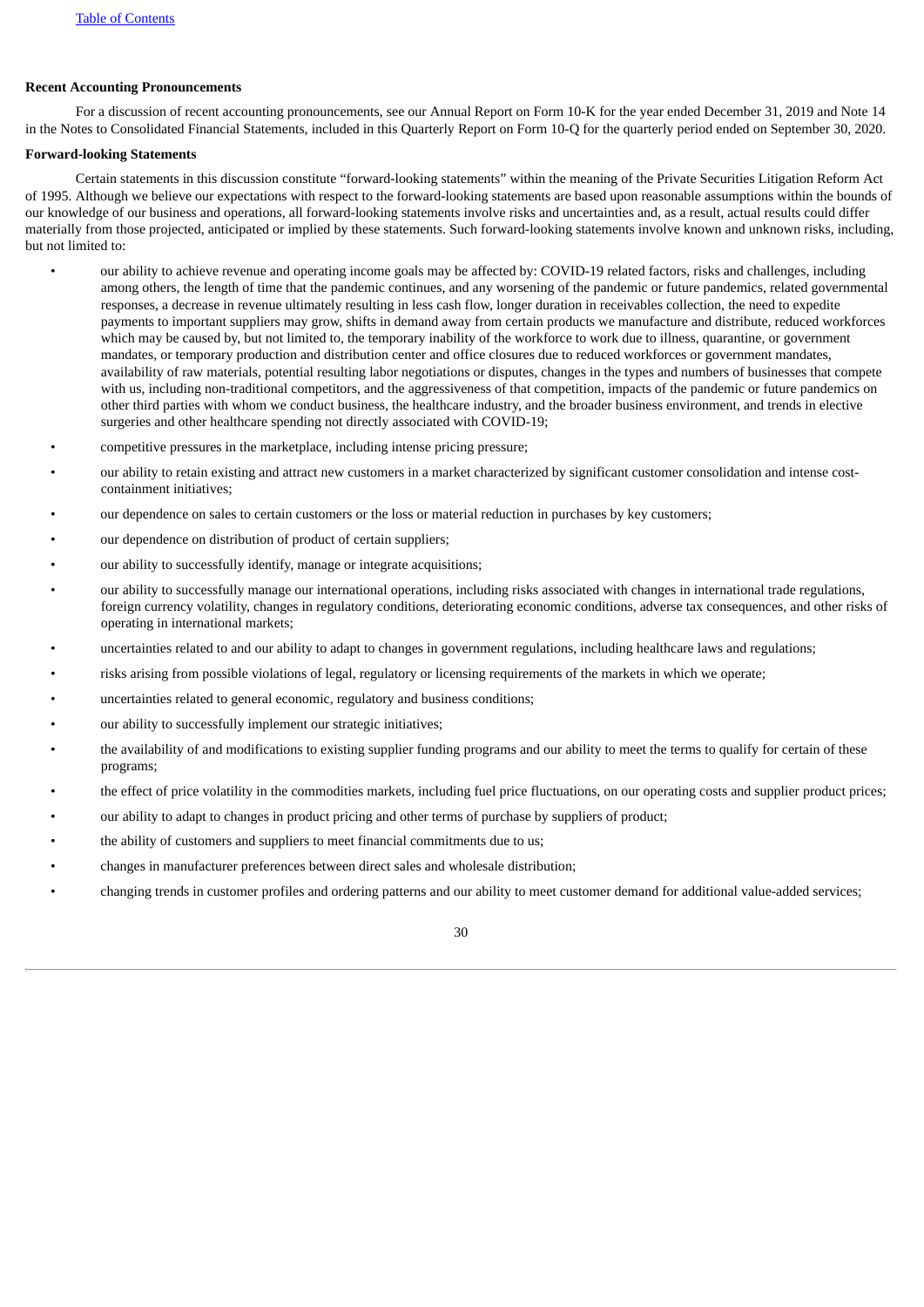- our ability to manage operating expenses and improve operational efficiencies in response to changing customer profiles;
- our ability to meet performance targets specified by customer contracts under contractual commitments;
- availability of and our ability to access special inventory buying opportunities;
- the ability of business partners and financial institutions to perform their contractual responsibilities;
- our ability to continue to obtain financing, obtain financing at reasonable rates and to manage financing costs and interest rate risk, and our ability to refinance, extend or repay our substantial indebtedness;
- the risk that information systems are interrupted or damaged or fail for any extended period of time, that new information systems are not successfully implemented or integrated, or that there is a data security breach in our information systems;
- the risk that a decline in business volume or profitability could result in an impairment of goodwill or other long-lived assets;
- our ability to timely or adequately respond to technological advances in the medical supply industry;
- the costs associated with and outcome of outstanding and any future litigation, including product and professional liability claims;
- adverse changes in U.S. and foreign tax laws and the outcome of outstanding tax contingencies and legislative and tax proposals;
- our ability to successfully implement the expense reduction and productivity and efficiency increasing initiatives;
- our ability to continue to comply with the terms and conditions of Byram Healthcare's Corporate Integrity Agreement;
- the potentially adverse impact of the United Kingdom's withdrawal from the European Union; and
- other factors detailed from time to time in the reports we file with the SEC, including those described in "Item 1A. Risk Factors" of our Annual Report on Form 10-K for the year ended December 31, 2019, as updated and supplemented by Item 8.01 of our Current Report on Form 8-K filed with the SEC on March 27, 2020 and our Quarterly Report on Form 10-Q for the quarterly period ended March 31, 2020.

We undertake no obligation to update or revise any forward-looking statements, except as required by applicable law.

## <span id="page-30-0"></span>**Item 3. Quantitative and Qualitative Disclosures About Market Risk**

We are subject to price risk for our raw materials, the most significant of which relates to the cost of polypropylene and nitrile used in the manufacturing processes of our Global Products segment. Prices of the commodities underlying these raw materials are volatile and have fluctuated significantly in recent years and in the future may contribute to fluctuations in our results of operations. The ability to hedge these commodity prices is limited.

In the normal course of business, we are exposed to foreign currency translation and transaction risks. Our business transactions outside of the United States are primarily denominated in the Euro, Thai baht and Mexican Peso. We may use foreign currency forwards, swaps and options, where possible, to manage our risk related to certain foreign currency fluctuations.

We are exposed to market risk from changes in interest rates related to our borrowing under our Credit Agreement and Receivables Securitization Program. However, we enter into interest rate swap agreements to manage our exposure to interest rate changes. We had \$675 million in borrowings under our term loans, \$70 million in borrowings under our revolving credit facility, \$148 million in borrowings under our Receivables Securitization Program, and \$14 million in letters of credit under the Credit Agreement at September 30, 2020. After considering the effects of interest rate swap agreements outstanding as of September 30, 2020, we estimate an increase in interest rates of 100 basis points would result in a potential reduction in future pre-tax earnings of approximately \$6 million per year based on our borrowings outstanding at September 30, 2020.

Due to the nature and pricing of our Global Solutions segment distribution services, we are exposed to potential volatility in fuel prices. Our strategies for helping to mitigate our exposure to changing domestic fuel prices have included using trucks with improved fuel efficiency. We benchmark our domestic diesel fuel purchase prices against the U.S. Weekly Retail On-Highway Diesel Prices (benchmark) as quoted by the U.S. Energy Information Administration. The benchmark averaged \$2.58 and \$3.06 per gallon in the first nine months of 2020 and 2019, respectively. Based on our fuel consumption in the first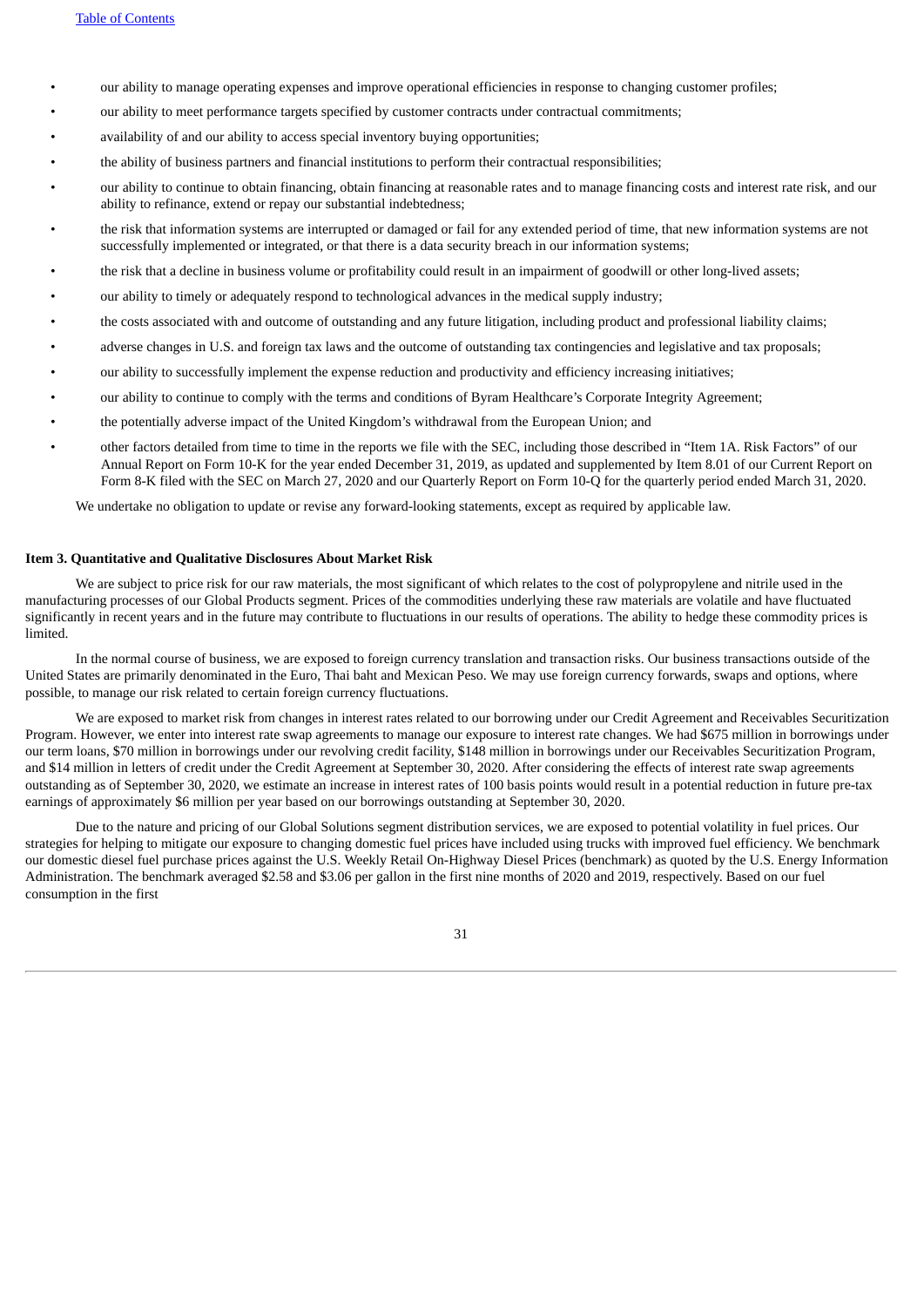nine months of 2020, we estimate that every 10 cents per gallon increase in the benchmark would reduce our Global Solutions segment operating income by approximately \$0.2 million on an annualized basis.

#### <span id="page-31-0"></span>**Item 4. Controls and Procedures**

We carried out an evaluation, with the participation of management, including our principal executive officer and principal financial officer, of the effectiveness of our disclosure controls and procedures (pursuant to Rule 13a-15(e) under the Securities Exchange Act of 1934, as amended) as of the end of the period covered by this report. Based upon that evaluation, the principal executive officer and principal financial officer concluded that our disclosure controls and procedures were effective as of September 30, 2020. There was no change in our internal control over financial reporting that occurred during the period of this report that has materially affected, or is reasonably likely to materially affect, our internal control over financial reporting.

## <span id="page-31-1"></span>**Part II. Other Information**

#### <span id="page-31-2"></span>**Item 1. Legal Proceedings**

Certain legal proceedings pending against us are described in our Annual Report on Form 10-K for the year ended December 31, 2019. Through September 30, 2020, there have been no material developments in any legal proceedings reported in such Annual Report.

## <span id="page-31-3"></span>**Item 1A. Risk Factors**

Certain risk factors that we believe could affect our business and prospects are described in our Annual Report on Form 10-K for the year ended December 31, 2019 and our Form 10-Q for the three months ended March 31, 2020. Through September 30, 2020, there have been no material changes in the risk factors described in such Annual Report and also no material changes in the risk factors described in the First Quarter 2020 Form 10-Q quarterly report.

### <span id="page-31-4"></span>**Item 2. Unregistered Sales of Equity Securities, Use of Proceeds and Issuer Purchases of Equity Securities**

In May 2020, we entered into an equity distribution agreement, pursuant to which we may offer and sell, from time to time, shares of our common stock having an aggregate offering price of up to \$50 million. We intend to use the net proceeds from the sale of our securities offered by this program for the repayment of indebtedness and/or for general corporate and working capital purposes. As of September 30, 2020, no shares were issued and \$50 million of common stock remained available under the at-the-market equity financing program.

On October 6, 2020, we completed a follow-on equity offering wherein we sold an aggregate of 8,475,000 shares of our common stock at an offering price of \$20.50, resulting in net proceeds to us of approximately \$165 million, after deducting expenses relating to the follow-on equity offering, including the underwriters' discounts and commissions. Pursuant to the underwriting agreement, we granted the underwriters an option to purchase up to an additional 1,271,250 shares of our common stock, which the underwriters exercised in full. Inclusive of this exercised option, net proceeds to us were approximately \$190 million after deducting expenses relating to the follow-on equity offering, including the underwriters' discounts and commissions.

## <span id="page-31-5"></span>**Item 6. Exhibits**

(a) Exhibits

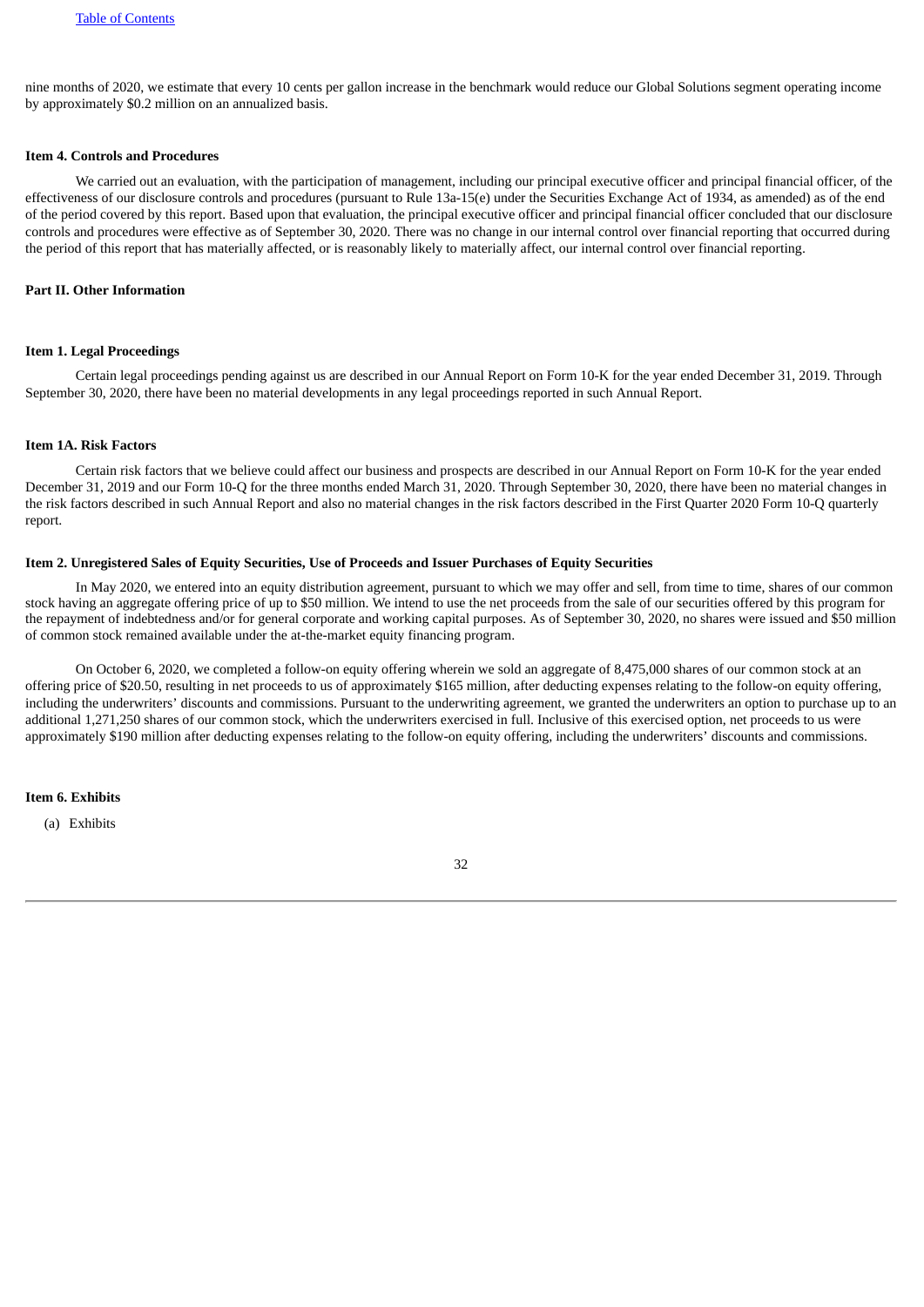| 10.1    | First Amendment to the Receivables Financing Agreement, dated as of May 19, 2020, by and among Owens & Minor Medical, Inc., as<br>the initial servicer, O&M Funding LLC, as borrower, the lenders from time to time party thereto, PNC Bank, National Association, as<br>administrative agent, and PNC Capital Markets LLC, as structuring agent.  |
|---------|----------------------------------------------------------------------------------------------------------------------------------------------------------------------------------------------------------------------------------------------------------------------------------------------------------------------------------------------------|
| 10.2    | Second Amendment to the Receivables Financing Agreement, dated as of July 1, 2020, by and among Owens & Minor Medical, Inc.,<br>as the initial servicer, O&M Funding LLC, as borrower, the lenders from time to time party thereto, PNC Bank, National Association,<br>as administrative agent, and PNC Capital Markets LLC, as structuring agent. |
| 31.1    | Certification of Chief Executive Officer pursuant to Rule 13a-14(a) under the Securities Exchange Act of 1934, as adopted pursuant to<br>Section 302 of the Sarbanes-Oxley Act of 2002.                                                                                                                                                            |
| 31.2    | Certification of Chief Financial Officer pursuant to Rule 13a-14(a) under the Securities Exchange Act of 1934, as adopted pursuant to<br>Section 302 of the Sarbanes-Oxley Act of 2002.                                                                                                                                                            |
| 32.1    | Certification of Chief Executive Officer pursuant to 18 U.S.C. Section 1350, as adopted pursuant to Section 906 of the Sarbanes-Oxley<br><b>Act of 2002.</b>                                                                                                                                                                                       |
| 32.2    | Certification of Chief Financial Officer pursuant to 18 U.S.C. Section 1350, as adopted pursuant to Section 906 of the Sarbanes-Oxley<br>Act of 2002.                                                                                                                                                                                              |
| 101.INS | Inline XBRL Instance Document - the instance document does not appear in the Interactive Data File because its XBRL tags are<br>embedded within the Inline XBRL document.                                                                                                                                                                          |
| 101.SCH | Inline XBRL Taxonomy Extension Schema Document                                                                                                                                                                                                                                                                                                     |
| 101.CAL | Inline XBRL Taxonomy Extension Calculation Linkbase Document                                                                                                                                                                                                                                                                                       |
| 101.DEF | Inline XBRL Taxonomy Definition Linkbase Document                                                                                                                                                                                                                                                                                                  |
| 101.LAB | Inline XBRL Taxonomy Extension Label Linkbase Document                                                                                                                                                                                                                                                                                             |
| 101.PRE | Inline XBRL Taxonomy Extension Presentation Linkbase Document                                                                                                                                                                                                                                                                                      |
| 104     | Cover Page Interactive Data File (formatted as inline XBRL and contained in Exhibit 101)                                                                                                                                                                                                                                                           |

\* Certain exhibits and schedules have been omitted pursuant to Item 601(b)(2) of Regulation S-K. We hereby undertake to furnish copies of such omitted materials supplementally upon request by the SEC. \*\* Management contract or compensatory plan or arrangement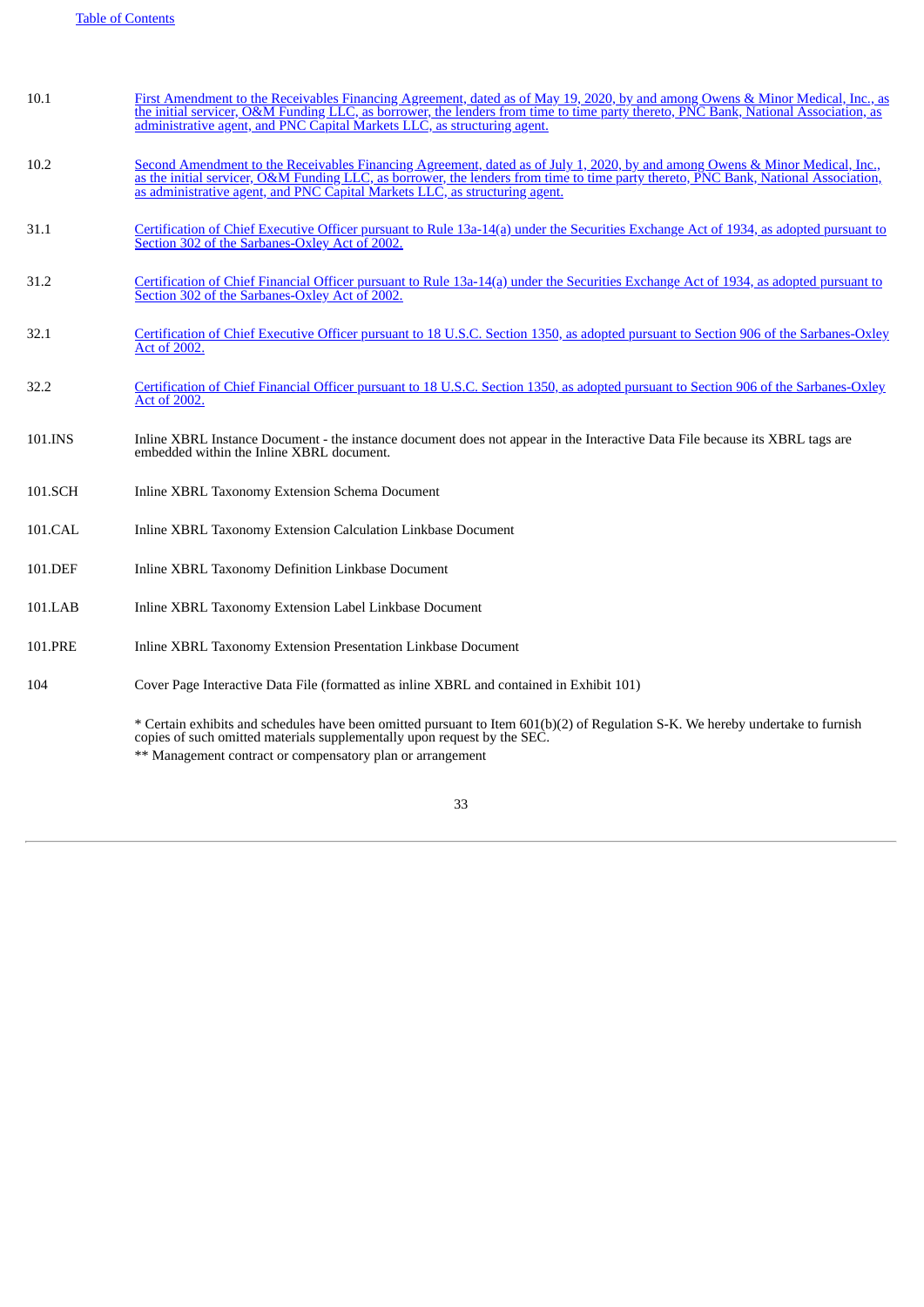# **SIGNATURES**

Pursuant to the requirements of the Securities Exchange Act of 1934, the Registrant has duly caused this report to be signed on its behalf by the undersigned thereunto duly authorized.

Date: November 2, 2020 /s/ Edward A. Pesicka

Date: November 2, 2020 /s/ Andrew G. Long

Owens & Minor, Inc. (Registrant)

Edward A. Pesicka President & Chief Executive Officer

Andrew G. Long Executive Vice President & Chief Financial Officer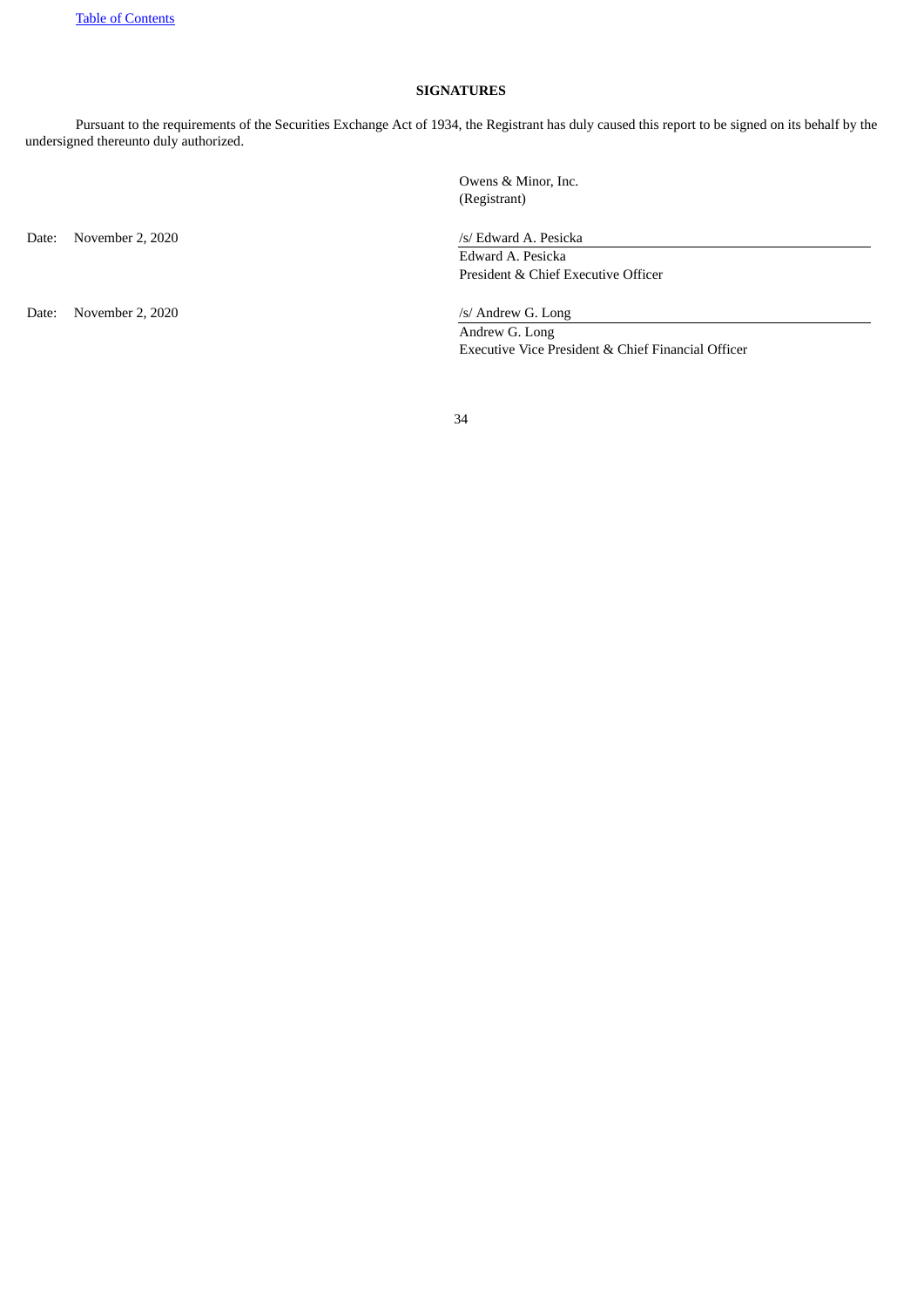# **CERTIFICATION PURSUANT TO RULE 13a-14(a) UNDER THE SECURITIES EXCHANGE ACT OF 1934, AS ADOPTED PURSUANT TO SECTION 302 OF THE SARBANES-OXLEY ACT OF 2002**

<span id="page-34-0"></span>I, Edward A. Pesicka, certify that:

- 1. I have reviewed this Quarterly Report on Form 10-Q for the quarter ended September 30, 2020 of Owens & Minor, Inc.;
- 2. Based on my knowledge, this report does not contain any untrue statement of a material fact or omit to state a material fact necessary to make the statements made, in light of the circumstances under which such statements were made, not misleading with respect to the period covered by this report;
- 3. Based on my knowledge, the financial statements, and other financial information included in this report, fairly present in all material respects the financial condition, results of operations and cash flows of the registrant as of, and for, the periods presented in this report;
- 4. The registrant's other certifying officer and I are responsible for establishing and maintaining disclosure controls and procedures (as defined in Exchange Act Rules 13a-15(e) and 15d-15(e)) and internal control over financial reporting (as defined in Exchange Act Rules 13a-15(f) and 15d-15(f)) for the registrant and have:
	- a. Designed such disclosure controls and procedures, or caused such disclosure controls and procedures to be designed under our supervision, to ensure that material information relating to the registrant, including its consolidated subsidiaries, is made known to us by others within those entities, particularly during the period in which this report is being prepared;
	- b. Designed such internal control over financial reporting, or caused such internal control over financial reporting to be designed under our supervision, to provide reasonable assurance regarding the reliability of financial reporting and the preparation of financial statements for external purposes in accordance with generally accepted accounting principles;
	- c. Evaluated the effectiveness of the registrant's disclosure controls and procedures and presented in this report our conclusions about the effectiveness of the disclosure controls and procedures, as of the end of the period covered by this report based on such evaluation; and
	- d. Disclosed in this report any change in the registrant's internal control over financial reporting that occurred during the registrant's most recent fiscal quarter (the registrant's fourth fiscal quarter in the case of an annual report) that has materially affected, or is reasonably likely to materially affect, the registrant's internal control over financial reporting; and
- 5. The registrant's other certifying officer and I have disclosed, based on our most recent evaluation of internal control over financial reporting, to the registrant's auditors and the audit committee of the registrant's board of directors (or persons performing the equivalent functions):
	- a. All significant deficiencies and material weaknesses in the design or operation of internal control over financial reporting which are reasonably likely to adversely affect the registrant's ability to record, process, summarize and report financial information; and
	- b. Any fraud, whether or not material, that involves management or other employees who have a significant role in the registrant's internal control over financial reporting.

Date: November 2, 2020 /s/ Edward A. Pesicka Edward A. Pesicka President & Chief Executive Officer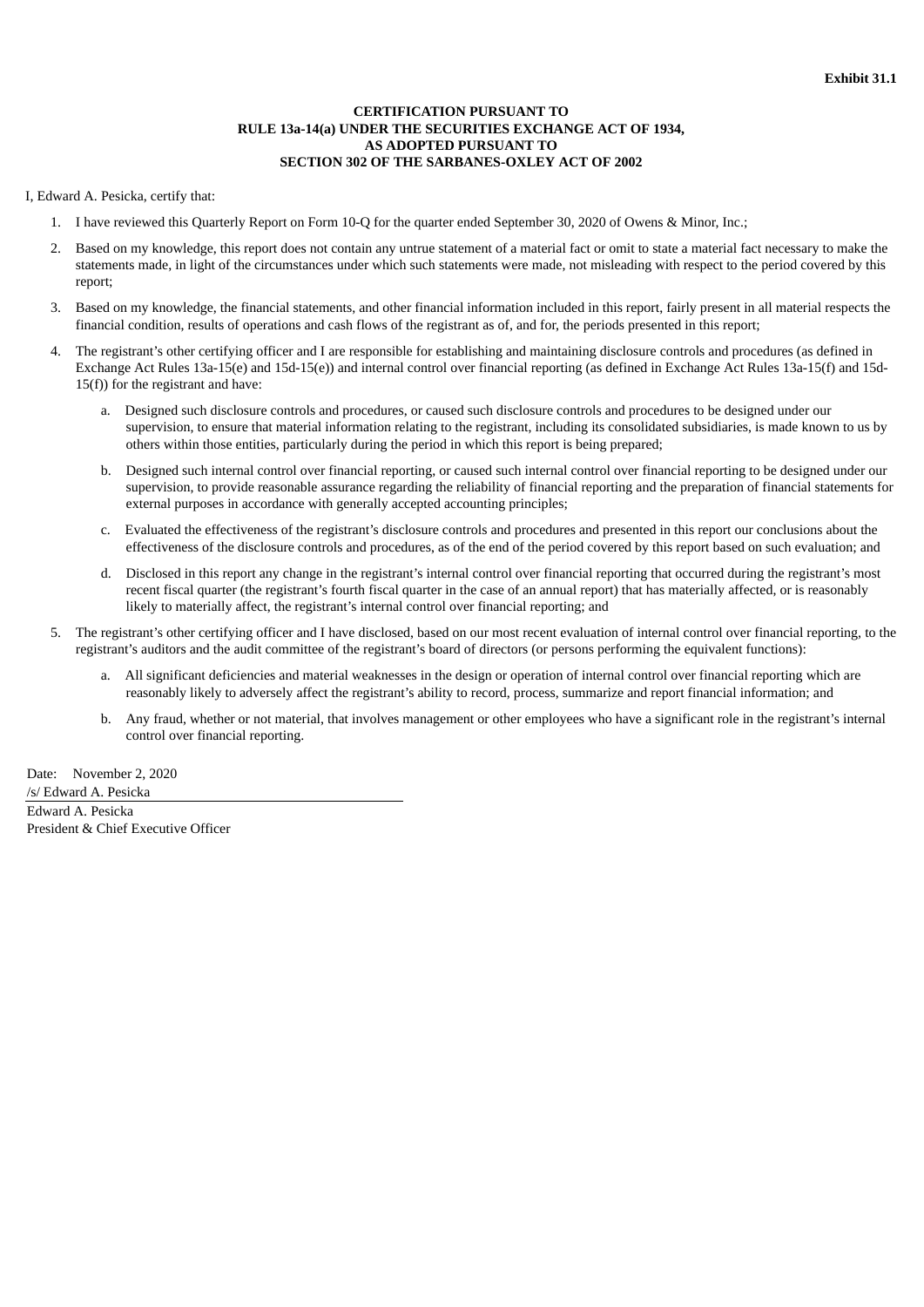# **CERTIFICATION PURSUANT TO RULE 13a-14(a) UNDER THE SECURITIES EXCHANGE ACT OF 1934, AS ADOPTED PURSUANT TO SECTION 302 OF THE SARBANES-OXLEY ACT OF 2002**

# <span id="page-35-0"></span>I, Andrew G. Long, certify that:

- 1. I have reviewed this Quarterly Report on Form 10-Q for the quarter ended September 30, 2020, of Owens & Minor, Inc.;
- 2. Based on my knowledge, this report does not contain any untrue statement of a material fact or omit to state a material fact necessary to make the statements made, in light of the circumstances under which such statements were made, not misleading with respect to the period covered by this report;
- 3. Based on my knowledge, the financial statements, and other financial information included in this report, fairly present in all material respects the financial condition, results of operations and cash flows of the registrant as of, and for, the periods presented in this report;
- 4. The registrant's other certifying officer and I are responsible for establishing and maintaining disclosure controls and procedures (as defined in Exchange Act Rules 13a-15(e) and 15d-15(e)) and internal control over financial reporting (as defined in Exchange Act Rules 13a-15(f) and 15d-15(f)) for the registrant and have:
	- a. Designed such disclosure controls and procedures, or caused such disclosure controls and procedures to be designed under our supervision, to ensure that material information relating to the registrant, including its consolidated subsidiaries, is made known to us by others within those entities, particularly during the period in which this report is being prepared;
	- b. Designed such internal control over financial reporting, or caused such internal control over financial reporting to be designed under our supervision, to provide reasonable assurance regarding the reliability of financial reporting and the preparation of financial statements for external purposes in accordance with generally accepted accounting principles;
	- c. Evaluated the effectiveness of the registrant's disclosure controls and procedures and presented in this report our conclusions about the effectiveness of the disclosure controls and procedures, as of the end of the period covered by this report based on such evaluation; and
	- d. Disclosed in this report any change in the registrant's internal control over financial reporting that occurred during the registrant's most recent fiscal quarter (the registrant's fourth fiscal quarter in the case of an annual report) that has materially affected, or is reasonably likely to materially affect, the registrant's internal control over financial reporting; and
- 5. The registrant's other certifying officer and I have disclosed, based on our most recent evaluation of internal control over financial reporting, to the registrant's auditors and the audit committee of the registrant's board of directors (or persons performing the equivalent functions):
	- a. All significant deficiencies and material weaknesses in the design or operation of internal control over financial reporting which are reasonably likely to adversely affect the registrant's ability to record, process, summarize and report financial information; and
	- b. Any fraud, whether or not material, that involves management or other employees who have a significant role in the registrant's internal control over financial reporting.

Date: November 2, 2020 /s/ Andrew G. Long Andrew G. Long Executive Vice President & Chief Financial Officer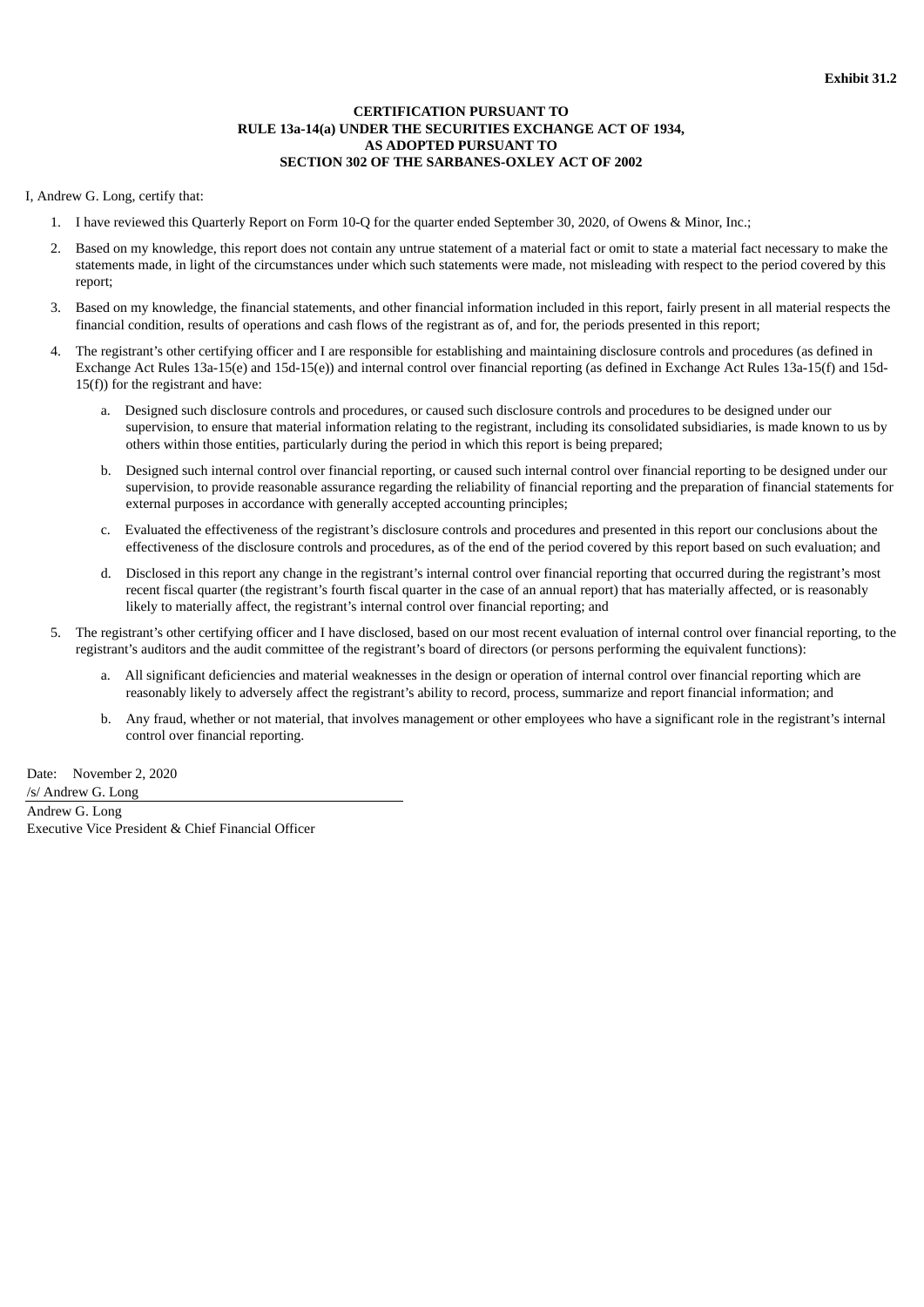# **CERTIFICATION PURSUANT TO 18 U.S.C. SECTION 1350, AS ADOPTED PURSUANT TO SECTION 906 OF THE SARBANES-OXLEY ACT OF 2002**

<span id="page-36-0"></span>In connection with the Quarterly Report of Owens & Minor, Inc. (the "Company") on Form 10-Q for the period ended September 30, 2020, as filed with the Securities and Exchange Commission on the date hereof (the "Report"), I, Edward A. Pesicka, President & Chief Executive Officer of the Company, certify, pursuant to 18 U.S.C. Section 1350, as adopted pursuant to Section 906 of the Sarbanes-Oxley Act of 2002, that to the best of my knowledge:

- (1) The Report fully complies with the requirements of Section 13(a) or 15(d) of the Securities Exchange Act of 1934, as amended; and
- (2) The information contained in the Report fairly presents, in all material respects, the financial condition and results of operations of the Company.

/s/ Edward A. Pesicka Edward A. Pesicka President & Chief Executive Officer Owens & Minor, Inc. November 2, 2020